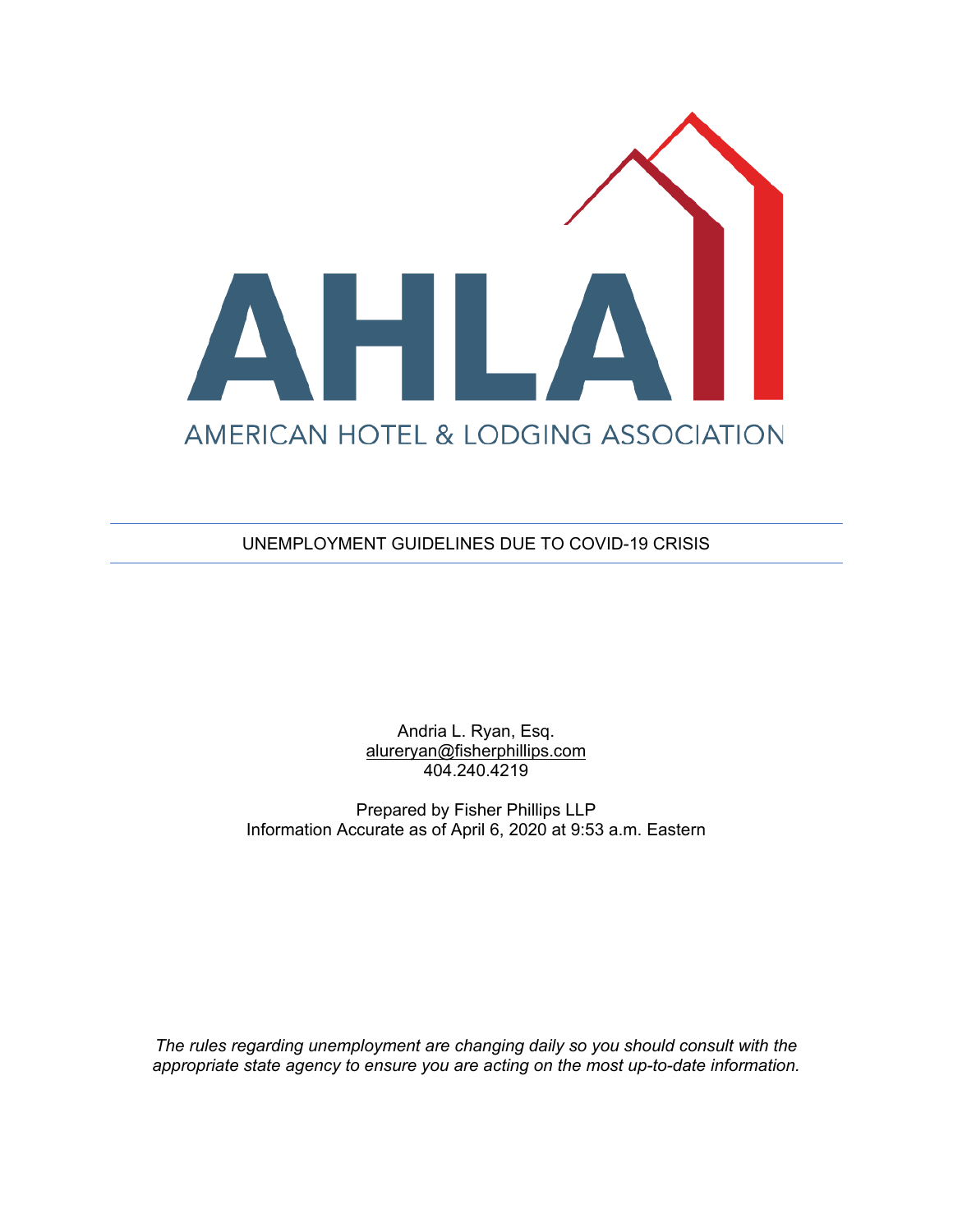| <b>DELAWARE</b> |  |
|-----------------|--|
|                 |  |
|                 |  |
|                 |  |
|                 |  |
|                 |  |
|                 |  |
|                 |  |
|                 |  |
|                 |  |
|                 |  |
|                 |  |
| MAINE.          |  |
|                 |  |
|                 |  |
|                 |  |
|                 |  |
|                 |  |
|                 |  |
|                 |  |
|                 |  |
|                 |  |
|                 |  |
|                 |  |

# **Table of Contents**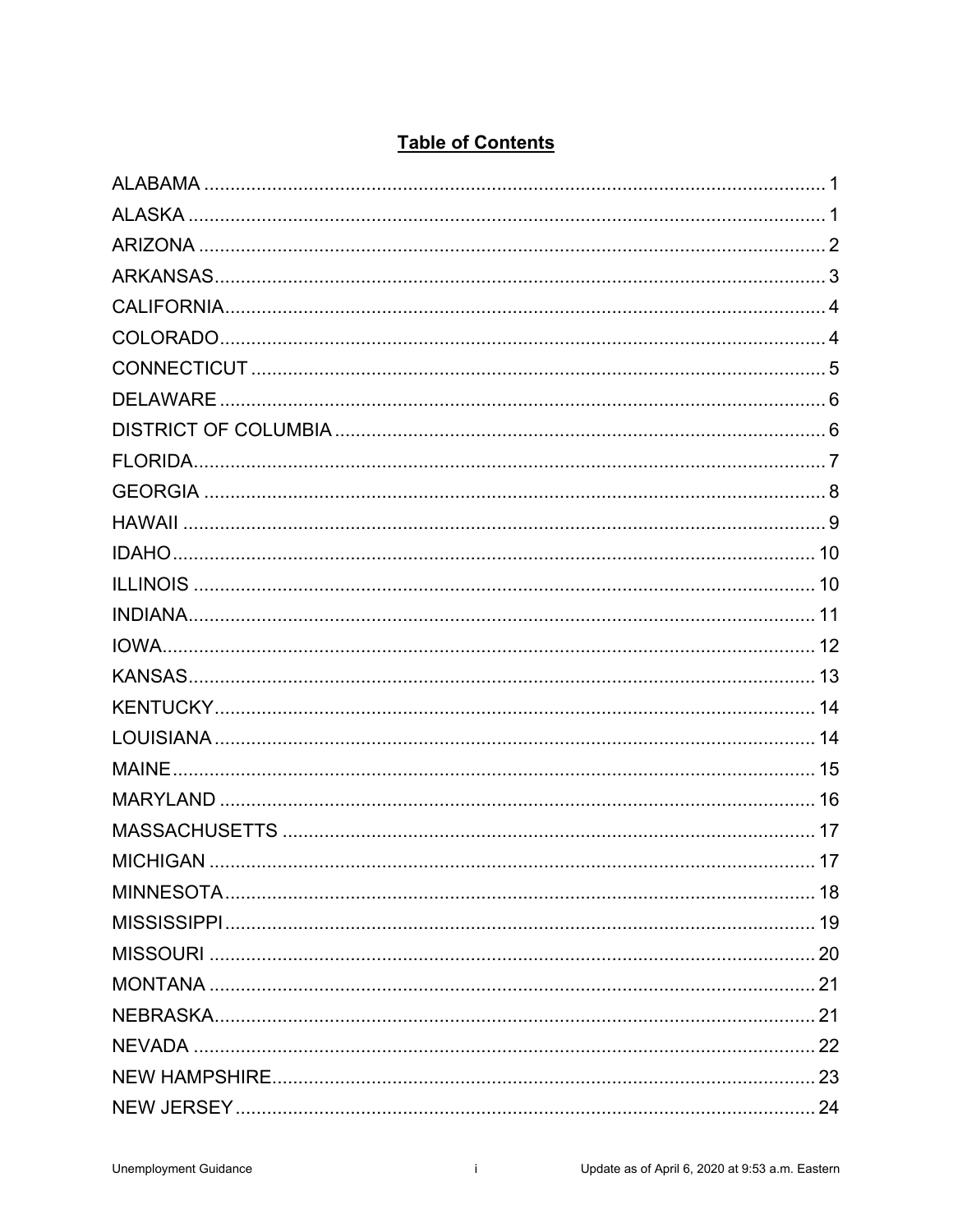| 25 |
|----|
|    |
|    |
|    |
|    |
|    |
|    |
|    |
|    |
|    |
|    |
|    |
|    |
|    |
|    |
|    |
|    |
|    |
|    |
|    |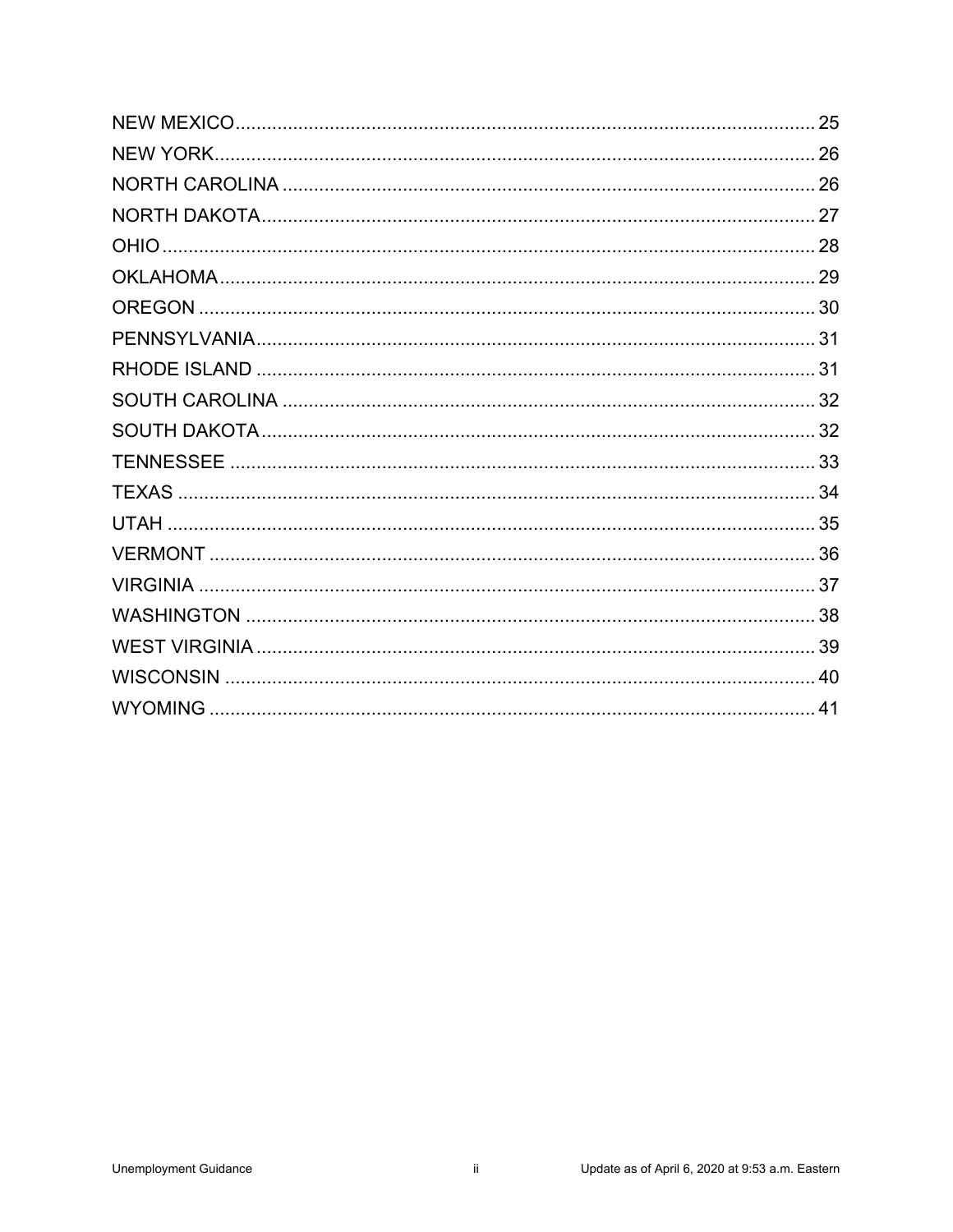### **ALABAMA**

<span id="page-3-0"></span>**If an Employer must lay off employees who are subject to recall, can they receive unemployment benefits?** Yes**.** Employees who have been discharged are generally eligible for unemployment benefits even if subject to recall. The employee must meet eligibility requirements set forth by the Alabama Department of Labor, therefore employers should not guarantee to any employee that they will receive assistance.

**If an Employer must reduce employee hours, can they receive unemployment benefits?**  Yes. An employee will be eligible if the employee did not ask for a reduction in hours, the employee is working, and the gross weekly earnings are less than the employee's weekly benefit amount. The employee must meet eligibility requirements set forth by the Alabama Department of Labor, therefore employers should not guarantee to any employee that they will receive assistance.

**Is there a required Notice that must be given to employees who are laid off or whose hours are reduced?** No**.** In Alabama, instead of the employer creating a "pink slip" when an employee is discharged, an employer is notified when an employee files a claim for unemployment benefits. When so notified, the employer has six days to return Form BEN 241, Request for Separation Information to the local unemployment office or through an online portal.

**Is there a required Notice that must go to the State concerning employees who are laid off or whose hours are reduced?** No**,** unless the employee files a claim for unemployment benefits. In Alabama, instead of the employer creating a "pink slip" when an employee is discharged, an employer is notified when an employee files a claim for unemployment benefits. When so notified, the employer has six days to return Form BEN 241, Request for Separation Information to the local unemployment office or through an online portal.

**Is there a specific time period within which an Employer must notify the State of a layoff or reduction in hours?** No**.** However, if an employer receives a notice of a claim for unemployment benefits, it has six days to return Form BEN 241, Request for Separation Information to the local unemployment office or through an online portal.

**Additional information is available on the State's unemployment website:** Information regarding the state's unemployment benefits may be found [here.](https://labor.alabama.gov/employers.aspx) See information related to COVID-19 [here](https://labor.alabama.gov/COVID/Coronavirus%20and%20Unemployment%20Insurance%20Benefits%20UPDATED%20FAQ.pdf) and [here.](https://labor.alabama.gov/covid19resources.aspx)

**Changes to Unemployment Compensation due to COVID-19:** Waived one-week waiting period and "able and available" and work search requirements for individuals who are diagnosed with COVID-19, quarantined by a medical professional or a government agency, laid off or sent home without pay for an extended period by their employer due to COVID-19 concerns, or caring for an immediate family member who is diagnosed with COVID-19. <https://www.labor.alabama.gov/covid19resources.aspx>

### **ALASKA**

<span id="page-3-1"></span>**If an Employer must lay off employees who are subject to recall, can they receive unemployment benefits?** Yes, employees who are laid off and are subject to recall may be eligible for unemployment benefits. Under brand new legislation, the 7-day waiting period has been waived.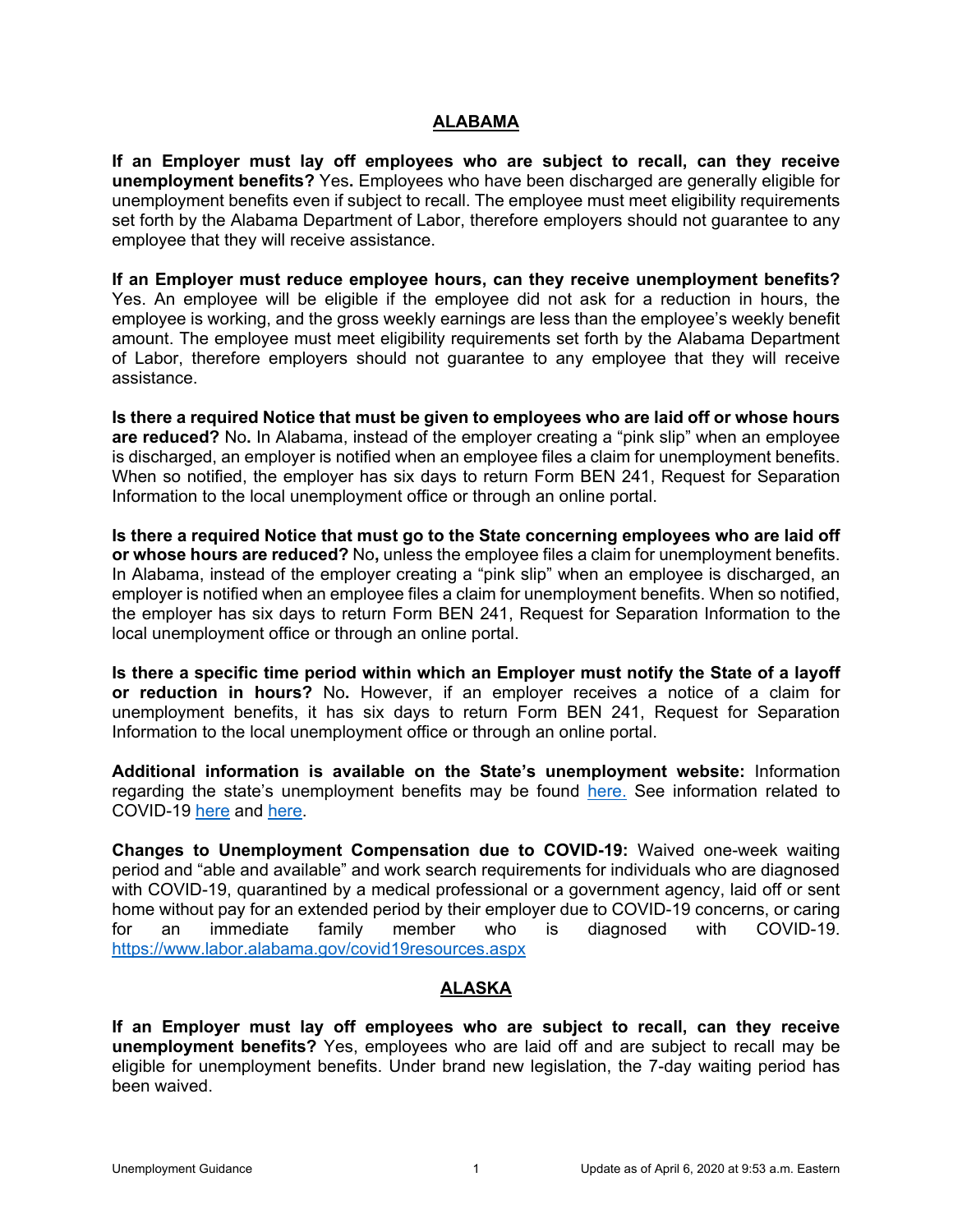**If an Employer must reduce employee hours, can they receive unemployment benefits?**  Yes, if the employee was full-time. There is no specific "reduced hours" program, but the Alaska Department of Labor currently [encourages](https://labor.alaska.gov/unemployment/COVID-19.htm) individuals whose hours of work have been impacted by COVID-19 to file for UI benefits online.

**Is there a required Notice that must be given to employees who are laid off or whose hours are reduced?** No, but "good faith and fair dealing" applies to the timing of the notice and its contents.

**Is there a required Notice that must go to the State concerning employees who are laid off or whose hours are reduced?** Yes, if federal WARN applies, a notice must go to the Alaska Dislocated Worker Unit, [https://jobs.alaska.gov/RR/WARN\\_info.htm](https://jobs.alaska.gov/RR/WARN_info.htm)

**Is there a specific time period within which an Employer must notify the State of a layoff or reduction in hours?** See above.

**Additional information is available on the State's unemployment website:** Information regarding the state's unemployment benefits can be found [here.](https://labor.alaska.gov/unemployment/faq.htm) Further information can be found [here.](https://labor.alaska.gov/estax/employer_packet.htm)

**Changes to Unemployment Compensation due to COVID-19:** Alaska has eliminated the 7 day waiting period and made it clear that workers may not be disqualified for benefits because they are off work to care for someone with COVID-19 or to "prevent or eliminate" the spread of COVID-19 or related "economic loss or harm."

#### **ARIZONA**

<span id="page-4-0"></span>**If an Employer must lay off employees who are subject to recall, can they receive unemployment benefits?** Yes, if the employee continues to look for work while awaiting recall. However, the governor expressed his intent to issue an executive order waiving the search for work requirement in light of COVID-19.

**If an Employer must reduce employee hours, can they receive unemployment benefits?**  Yes, if the wages paid to an employee working less than full-time work receives wages less than the individual's weekly unemployment benefit amount.

**Is there a required Notice that must be given to employees who are laid off or whose hours are reduced?** Yes, the employer "shall make available to each individual at the time the individual becomes unemployed a printed statement dealing with claims for benefits."

**Is there a required Notice that must go to the State concerning employees who are laid off or whose hours are reduced?** No, not in this state at this time.

**Is there a specific time period within which an Employer must notify the State of a layoff or reduction in hours?** No, not in this state at this time.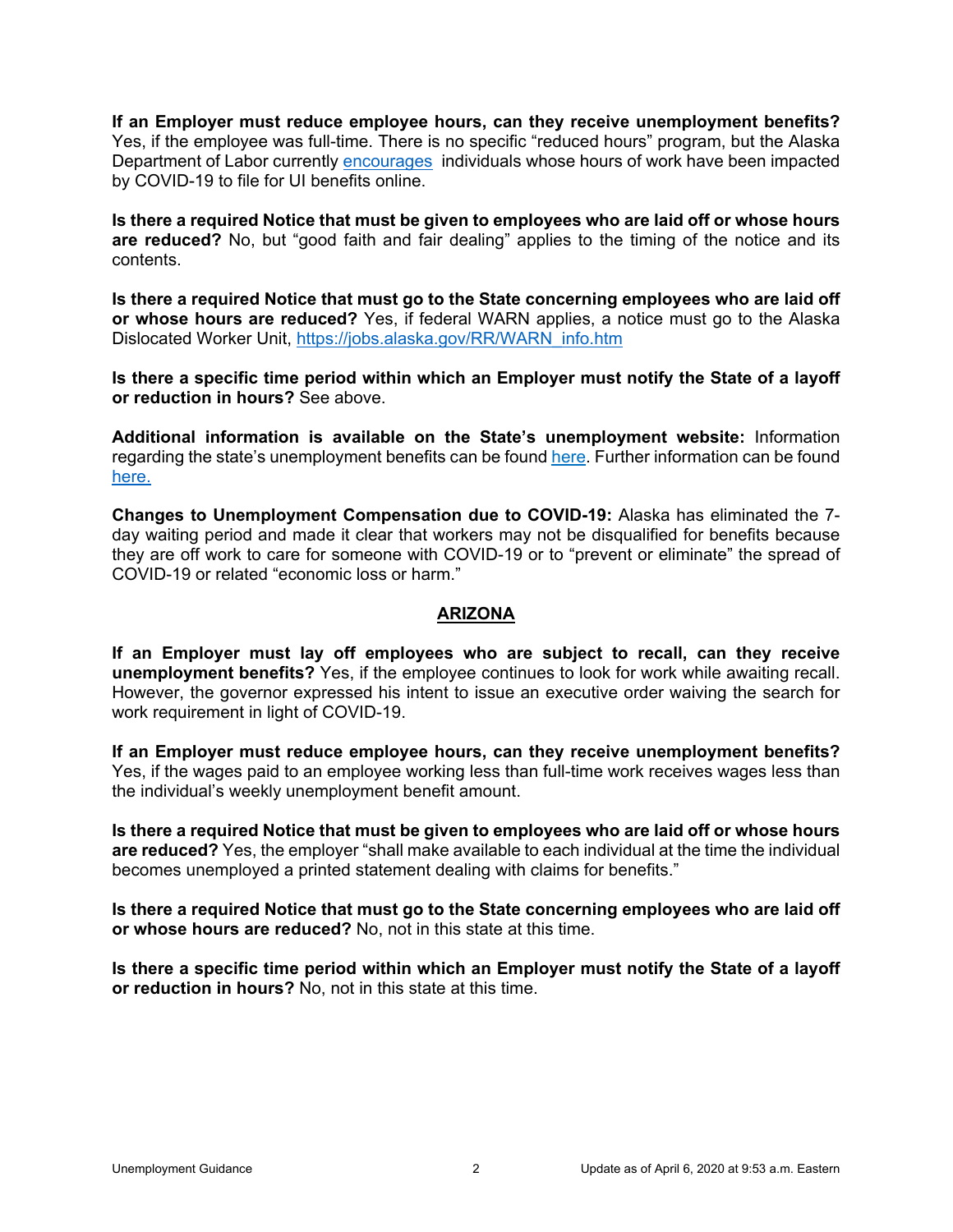**Additional information is available on the State's unemployment website:** Information regarding the state's unemployment benefits may be found [here.](https://des.az.gov/services/employment/unemployment-individual/apply-ui-benefits) See information related to COVID-19 [here.](https://des.az.gov/services/coronavirus)

**Changes to Unemployment Compensation due to COVID-19:** Unemployment insurance benefits may be available to individuals who are involuntarily unemployed as a result of COVID-19.<https://des.az.gov/services/coronavirus>

### **ARKANSAS**

<span id="page-5-0"></span>The [Arkansas Department of Workforce Services](https://www.dws.arkansas.gov/dislocated-worker-task-force/) provides an [Employer Handbook](https://www.dws.arkansas.gov/src/files/UI-Employer-Handbook-20170824.pdf) that explains the administration of their Unemployment Insurance program.

**If an Employer must lay off employees who are subject to recall, can they receive unemployment benefits?** Yes. Employees who have been discharged are generally eligible for unemployment benefits even if subject to recall. In the Covid-19 crisis, the Governor has directed the Arkansas Department of Commerce to waive the one-week waiting period. The employee must meet eligibility requirements set forth by the [Arkansas Division of Workforce Services,](https://www.dws.arkansas.gov/dislocated-worker-task-force/) therefore employers should not guarantee to any employee that they will receive assistance.

**If an Employer must reduce employee hours, can they receive unemployment benefits?**  Yes. Employees whose earnings are reduced are eligible for unemployment benefits. The opportunity to obtain benefits due to a reduction in hours has recently been reiterated by the Arkansas Division of Workforce Services in light of the current Covid-19 outbreak. The minimum weekly benefit amount in this state is currently \$81. The maximum weekly benefit amount in this state is currently \$451. The weekly benefit amount is one twenty-sixth of the claimant's earnings in the highest paid calendar quarter over a twelve-month base period. The employee must meet eligibility requirements set forth by the Arkansas Division of Workforce Services, therefore employers should not guarantee to any employee that they will receive assistance.

**Is there a required Notice that must be given to employees who are laid off or whose hours are reduced?** No, not in this state at this time.

**Is there a required Notice that must go to the State concerning employees who are laid off or whose hours are reduced?** No.

**Is there a specific time period within which an Employer must notify the State of a layoff or reduction in hours?** No, not in this state at this time.

**Additional information is available on the State's unemployment website:** Information regarding the state's unemployment benefits may be found [here.](https://www.dws.arkansas.gov/unemployment/) The Arkansas Department of [Workforce Services](https://www.dws.arkansas.gov/employers/) also provides an [Employer Handbook](https://www.dws.arkansas.gov/src/files/UI-Employer-Handbook-20170824.pdf) that explains the administration of their Unemployment Insurance program.

**Changes to Unemployment Compensation due to COVID-19:** Governor Asa Hutchinson has directed the Arkansas Department of Commerce to waive the one-week waiting period. <https://govstatus.egov.com/ar-covid-19>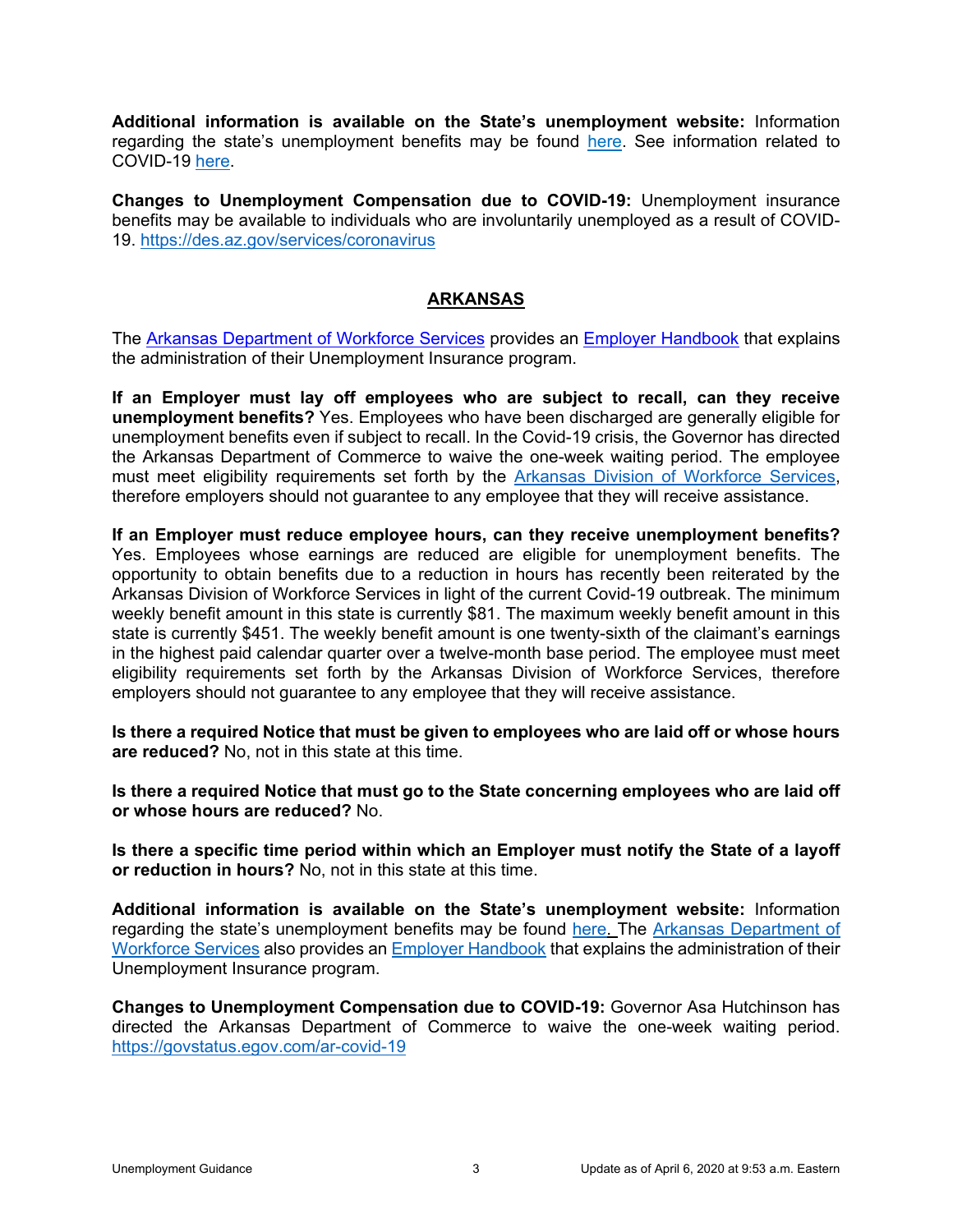### **CALIFORNIA**

<span id="page-6-0"></span>**If an Employer must lay off employees who are subject to recall, can they receive unemployment benefits?** Yes. This is known as a ["Partial Claim.](https://www.edd.ca.gov/unemployment/Partial_Claims.htm)" Partial claims are for employees whose employers want to keep them when there is a lack of work. The employer certifies that the employee is expected to return to work and completes the Unemployment Insurance (UI) claim form (DE 2063).

**If an Employer must reduce employee hours, can they receive unemployment benefits?**  Yes. This is known as a ["Partial Claim.](https://www.edd.ca.gov/unemployment/Partial_Claims.htm)" The employee completes an Unemployment Insurance (UI) claim form [\(DE 2063\)](https://www.edd.ca.gov/pdf_pub_ctr/de2063.pdf).

**Is there a required Notice that must be given to employees who are laid off or whose hours are reduced?** For a reduction in hours, no. For layoffs, it depends. [Notice is required](https://www.edd.ca.gov/Jobs_and_Training/Layoff_Services_WARN.htm) if 50 or more employees are being laid off or if there is a plant closure affecting any number of individuals.

**Is there a required Notice that must go to the State concerning employees who are laid off or whose hours are reduced?** For a reduction in hours, no. If 50 or more employees are being laid off or there is a plant closure affecting any number of individuals, yes. [The Cal-WARN Act](https://www.edd.ca.gov/Jobs_and_Training/Layoff_Services_WARN.htm) requires certain notice to state and local officials when there is a plant closure or mass layoff. There is a potential physical calamities exception excusing notice.

**Is there a specific time period within which an Employer must notify the State of a layoff or reduction in hours?** For a reduction in hours, no notice is required. If 50 or more employees are being laid off or there is a plant closure affecting any number of individuals, generally a 60 day notice. There is a potential physical calamities exception excusing notice. However, on March 17, 2020, Governor Newsom issued an [order](https://www.gov.ca.gov/wp-content/uploads/2020/03/3.17.20-EO-motor.pdf) "suspending" some of notice the requirements.

**Additional information is available on the State's unemployment website:** Information regarding the state's unemployment benefits may be found [here.](https://www.edd.ca.gov/unemployment/Employer_Information.htm) See information related to COVID-19 [here](https://www.labor.ca.gov/coronavirus2019/#chart) and [here.](https://www.edd.ca.gov/about_edd/coronavirus-2019.htm)

**Changes to Unemployment Compensation due to COVID-19:** Waived the one-week waiting period so unemployed workers may collect benefits for the first week they are out of work, and the California Employment Development Department has indicated that reduced hours because of COVID-19 will qualify for partial wage replacement benefits, too. [https://www.edd.ca.gov/about\\_edd/coronavirus-2019.htm](https://www.edd.ca.gov/about_edd/coronavirus-2019.htm)

### **COLORADO**

<span id="page-6-1"></span>**If an Employer must lay off employees who are subject to recall, can they receive unemployment benefits?** Yes. Employees who have been discharged are generally eligible for unemployment benefits even if subject to recall**.** The employee must meet eligibility requirements, so employers should not guarantee to any employee that they will receive assistance.

**If an Employer must reduce employee hours, can they receive unemployment benefits?**  Yes**.** Employees whose earnings are reduced may be eligible to receive unemployment benefits. The employee must meet eligibility requirements, so employers should not guarantee to any employee that they will receive assistance.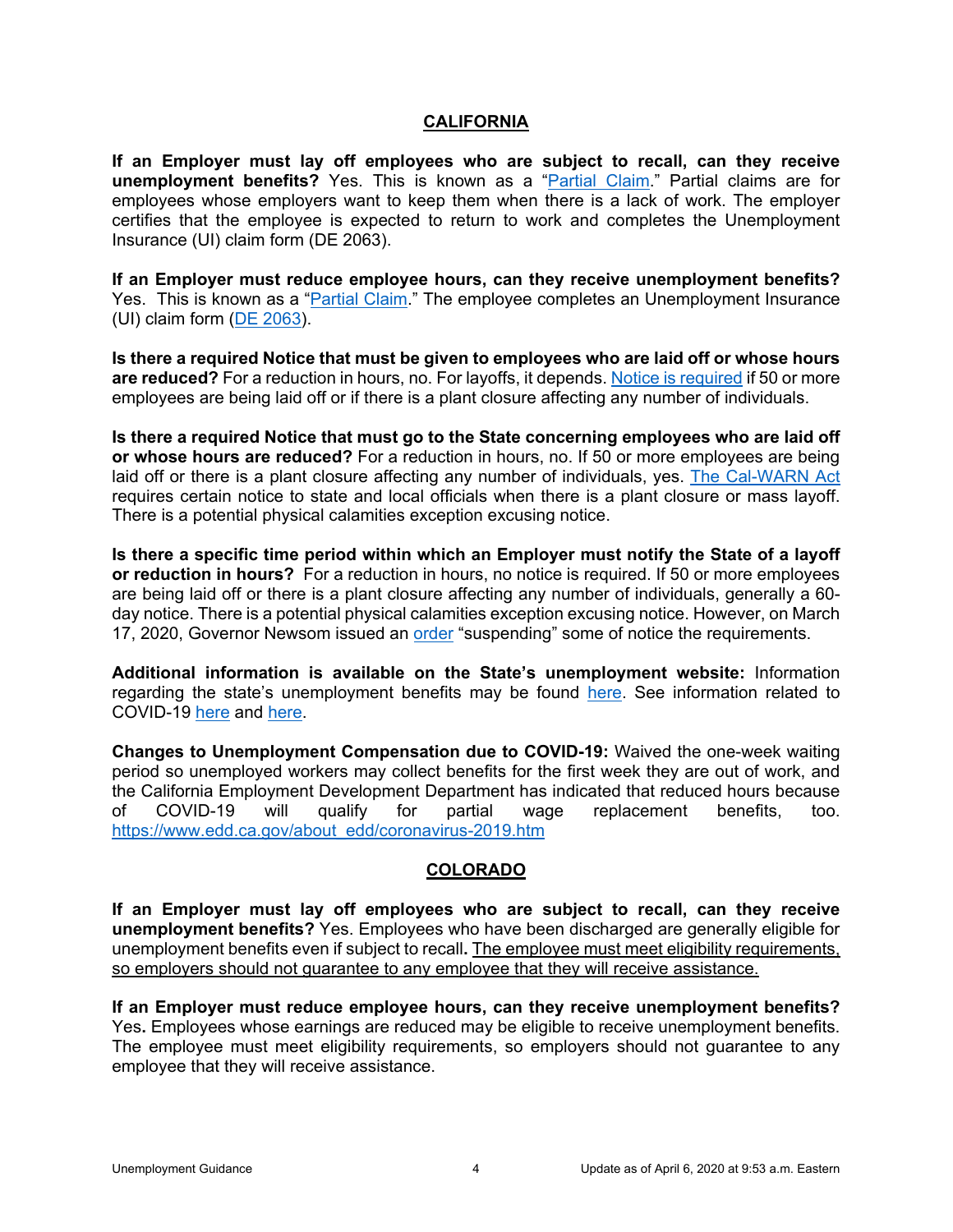**Is there a required Notice that must be given to employees who are laid off or whose hours are reduced?** Yes.

**Is there a required Notice that must go to the State concerning employees who are laid off or whose hours are reduced?** No, not in this state at this time.

**Is there a specific time period within which an Employer must notify the State of a layoff or reduction in hours?** No, not in this state at this time.

**Additional information is available on the State's unemployment website:** Information regarding the state's unemployment benefits may be found [here](https://www.colorado.gov/pacific/cdle/employer-services)**.** See information related to COVID-19 [here.](https://www.colorado.gov/pacific/cdle/unemployment-insurance-worker-faqs) The Employer Handbook for the Colorado Department of Labor and Employment Division of Unemployment Insurance can be found [here](https://www.colorado.gov/pacific/sites/default/files/Employer_Guide.pdf)

**Changes to Unemployment Compensation due to COVID-19:** If an employer closed or reduced an employee's hours to help stop the spread of COVID-19, the individual can file or reopen an unemployment claim. [https://www.colorado.gov/pacific/cdle/information-and](https://www.colorado.gov/pacific/cdle/information-and-resources-coronavirus)[resources-coronavirus](https://www.colorado.gov/pacific/cdle/information-and-resources-coronavirus)

### **CONNECTICUT**

<span id="page-7-0"></span>**If an Employer must lay off employees who are subject to recall, can they receive unemployment benefits?** Yes. Additionally, the State has waived temporarily the "actively searching for work" provision to qualify for unemployment assistance in response to COVID-19. The employee must meet eligibility requirements; therefore, employers should not guarantee to any employee that they will receive assistance.

**If an Employer must reduce employee hours, can they receive unemployment benefits?**  Yes. Employers who are furloughing workers can use the Department of Labor's shared work program, which allows businesses to reduce working hours and have those wages supplemented with unemployment insurance. The employee must meet eligibility requirements; therefore, employers should not guarantee to any employee that they will receive assistance.

**Is there a required Notice that must be given to employees who are laid off or whose hours are reduced?** Yes. Employers must provide an Unemployment Separation Package upon separation, the link for which is inserted [here.](http://www.ctdol.state.ct.us/HP/UC-61Fillable.pdf)

**Is there a required Notice that must go to the State concerning employees who are laid off or whose hours are reduced?** No, not in this state at this time.

**Is there a specific time period within which an Employer must notify the State of a layoff or reduction in hours?** No, not in this state at this time.

**Additional information is available on the State's unemployment website:** Information regarding the state's unemployment benefits may be found [here.](https://www.ctdol.state.ct.us/uitax/web-report.html) See information related to COVID-19 [here.](https://www.ctdol.state.ct.us/DOLCOVIDFAQ.PDF)

**Changes to Unemployment Compensation due to COVID-19:** Waived work search requirements. Individuals still must be physically able and available for full time work, unless the individual has a note from a physician stating that the individual is only available for part-time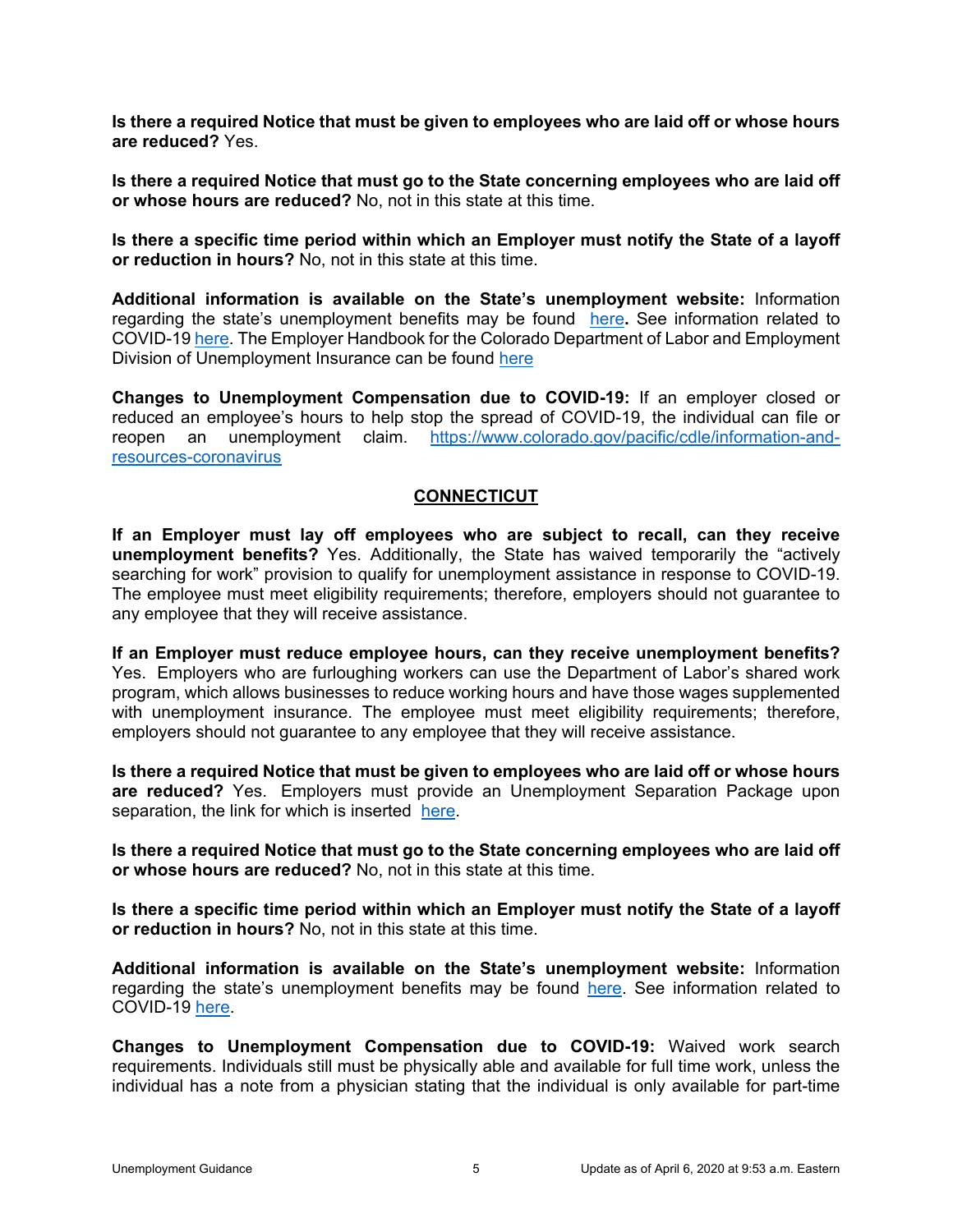work. If business has slowed, the Department of Labor offers a SharedWork program as an alternative to a layoff.<http://www.ctdol.state.ct.us/DOLCOVIDFAQ.PDF>

### **DELAWARE**

<span id="page-8-0"></span>**If an Employer must lay off employees who are subject to recall, can they receive unemployment benefits?** Yes. Also, search for work requirements have been waived during the coronavirus state of emergency. The employee must meet eligibility requirements; therefore, employees should not guarantee to any employee that they will receive resistance.

**If an Employer must reduce employee hours, can they receive unemployment benefits?**  Yes, employees whose earnings are reduced may be eligible for unemployment benefits. The employee must meet eligibility requirements; therefore, employers should not guarantee to any employee that they will receive assistance.

**Is there a required Notice that must be given to employees who are laid off or whose hours are reduced?** Yes. Employers must provide every employee at the time of separation with a printed statement of the department's regulations of claims for benefits.

**Is there a required Notice that must go to the State concerning employees who are laid off or whose hours are reduced?** No, not in this state at this time.

**Is there a specific time period within which an Employer must notify the State of a layoff or reduction in hours?** No, not in this state at this time.

**Additional information is available on the State's unemployment website:** Information regarding the state's unemployment benefits may be found [here.](https://ui.delawareworks.com/employer-services.php) See information related to COVID-19 here.

**Changes to Unemployment Compensation due to COVID-19:** New guidelines enhance the flexibility of Delaware's unemployment insurance program to provide cash assistance to many Delaware workers whose employment has been impacted directly by coronavirus [COVID-19] and who would not typically qualify for benefits. [https://news.delaware.gov/2020/03/17/the](https://news.delaware.gov/2020/03/17/the-delaware-department-of-labor-expands-unemployment-benefits-to-workers-affected-by-the-covid-19-pandemic/)[delaware-department-of-labor-expands-unemployment-benefits-to-workers-affected-by-the](https://news.delaware.gov/2020/03/17/the-delaware-department-of-labor-expands-unemployment-benefits-to-workers-affected-by-the-covid-19-pandemic/)[covid-19-pandemic/](https://news.delaware.gov/2020/03/17/the-delaware-department-of-labor-expands-unemployment-benefits-to-workers-affected-by-the-covid-19-pandemic/)

To keep up to date by receiving a daily digest email, around noon, of current news release posts from state agencies on [news.delaware.gov,](https://news.delaware.gov/subscribe/) subscribe [here.](https://news.delaware.gov/subscribe/)

### **DISTRICT OF COLUMBIA**

<span id="page-8-1"></span>**If an Employer must lay off employees who are subject to recall, can they receive unemployment benefits?** Yes. Employees who have been discharged are generally eligible for unemployment benefits even if subject to recall. Because the District of Columbia's Department of Employment Services determines eligibility for unemployment benefits on a case-by-case basis, employers should not guarantee any employees that they will receive assistance.

**If an Employer must reduce employee hours, can they receive unemployment benefits?**  Yes. Employees whose hours and pay are reduced are generally eligible for partial unemployment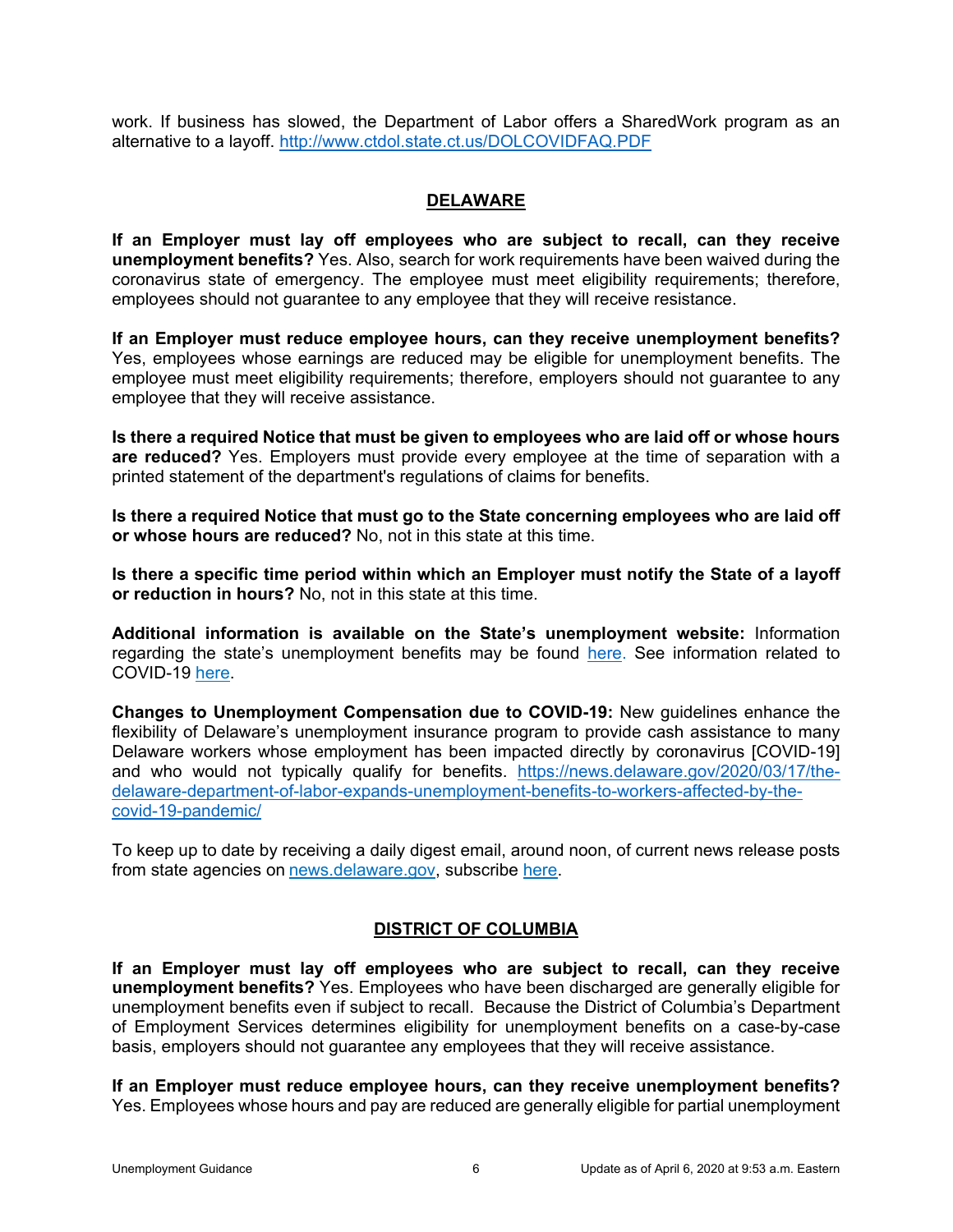benefits. Because the District of Columbia's Department of Employment Services determines eligibility for partial unemployment benefits on a case-by-case basis, employers should not guarantee any employees that they will receive assistance.

**Is there a required Notice that must be given to employees who are laid off or whose hours are reduced?** Not at this time.

**Is there a required Notice that must go to the State concerning employees who are laid off or whose hours are reduced?** Not at this time.

**Is there a specific time period within which an Employer must notify the State of a layoff or reduction in hours?** Not at this time.

**Additional information is available on the State's unemployment website:** Additional information regarding the District of Columbia's unemployment benefits program may be found on the Department of Employment Services' [website.](https://does.dc.gov/service/employer-tax-information-unemployment-insurance)

#### Information related to COVID-19 is available [here.](https://does.dc.gov/sites/default/files/dc/sites/does/publication/attachments/COVID19_DOES_Scenarios.pdf)

Access the District of Columbia's Department of Employment Services Unemployment Insurance Handbook for Employers [here.](https://dhcf.dc.gov/sites/default/files/dc/sites/does/publication/attachments/UI%20Employer%20Handbook.pdf)

**Changes to Unemployment Compensation due to COVID-19:** Employee eligibility for unemployment insurance (UI) benefits has been expanded while the Mayor's declaration of a public health emergency is in effect. See the COVID 19 Response Emergency Amendment Act of 2020, which is available on the District of Columbia's Council's [website.](https://dccouncil.us/covid-19-response-emergency-amendment-act-of-2020/)

### **FLORIDA**

<span id="page-9-0"></span>**If an Employer must lay off employees who are subject to recall, can they receive unemployment benefits?** Yes, employees who have been laid off or sent home without pay for an extended period by their employer due to COVID-19 concerns are generally eligible for unemployment benefits. In the COVID-19 crisis, the Governor has waived the normal waiting period and job search requirements. The employee must meet eligibility requirements set forth by the Florida Department of Economic Opportunity. Therefore, employers should not guarantee to any employee that they will receive assistance.

#### **If an Employer must reduce employee hours, can they receive unemployment benefits?**

Yes, employees can receive partial unemployment benefits for reduction of hours. The maximum weekly benefit amount in this state is currently \$275. Employees must work less than full time hours *and* earn less than what their weekly unemployment benefit would be. The weekly benefit varies per individual, but the rough estimate of expected benefits is half of an individual's previous full-time wages, up to a maximum of \$275 per week.

**Is there a required Notice that must be given to employees who are laid off or whose hours are reduced?** Employees must be given [general notice](https://floridarevenue.com/Forms_library/current/rt83.pdf) about their reemployment rights. Otherwise, Florida law does not require any notice specifically upon lay-offs or reduction of hours beyond what is required by federal law.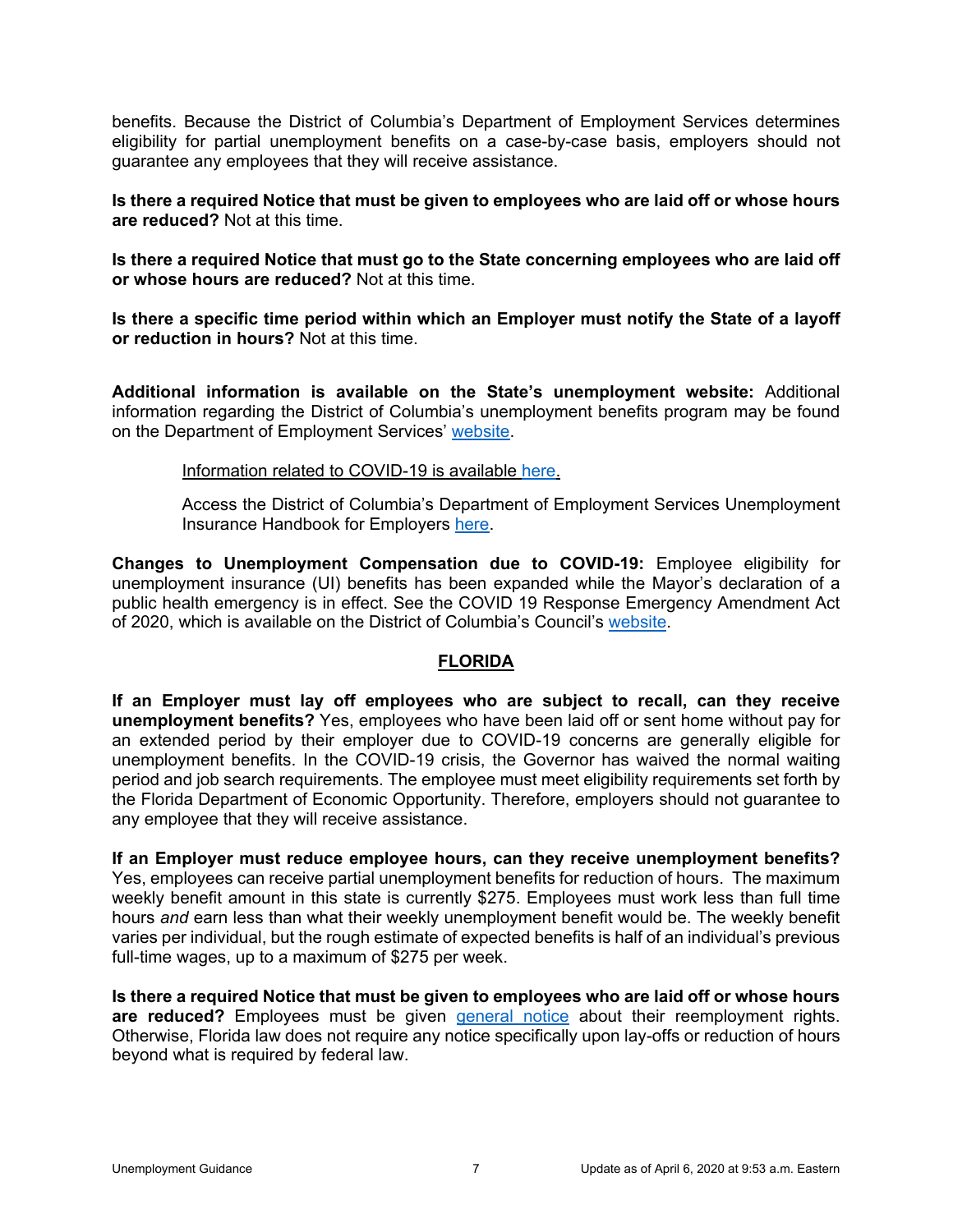**Is there a required Notice that must go to the State concerning employees who are laid off or whose hours are reduced?** No, not in this state at this time

**Is there a specific time period within which an Employer must notify the State of a layoff or reduction in hours?** No, not upon separation. Once notified of an application for benefits, employers have 10 days to respond.

**Additional information is available on the State's unemployment website:** Information regarding the state's unemployment benefits may be found [here.](http://www.floridajobs.org/Reemployment-Assistance-Service-Center/reemployment-assistance/employers) See information related to COVID-19 [here.](http://www.floridajobs.org/docs/default-source/ra-dua-documentation/dua-faqs-3-17-20-updates.pdf?sfvrsn=805543b0_4) The Employer Guide to Reemployment Assistance Benefits can be found [here](https://floridarevenue.com/forms_library/current/rt800001.pdf)**.**

**Changes to Unemployment Compensation due to COVID-19:** The Governor of Florida has waived the normal waiting period, job search requirements, and work registration requirements for individuals requesting benefits for the weeks of March 15, 2020 to May 2, 2020. The Florida Department of Economic Opportunity has provided a document with [Frequently Asked Questions](http://www.floridajobs.org/docs/default-source/reemployment-assistance-center/ra-covid-19-faqs-eng.pdf?sfvrsn=805543b0_14) related to re-employment assistance benefits and COVID-19.

#### **GEORGIA**

<span id="page-10-0"></span>**If an Employer must lay off employees who are subject to recall, can they receive unemployment benefits?** Yes. Employees who have been discharged are generally eligible for unemployment benefits even if subject to recall. The employee must meet eligibility requirements set forth by the Georgia Department of Labor (GDOL), therefore, employers should not guarantee to any employee that they will receive assistance.

**If an Employer must reduce employee hours, can they receive unemployment benefits?**  Yes. Pursuant to an Emergency Order issued, an employer must file partial claims with respect to any week during which a part-time or full-time employee works less than full-time due to a partial or total company shutdown caused by the COVID-19 public health emergency. Claims must be filed online at [www.dol.state.ga.us.](http://www.dol.state.ga.us/) Any employer found to be in violation of this rule will be required to reimburse the GDOL for the full amount of unemployment insurance benefits paid to the employee.

**Is there a required Notice that must be given to employees who are laid off or whose hours are reduced?** Yes, [Form DOL-800,](https://dol.georgia.gov/documents/separation-notice-individual-interactive-dol-800) which is available on the GDOL website.

**Is there a required Notice that must go to the State concerning employees who are laid off or whose hours are reduced?** Yes, in certain circumstances. When conducting a mass separation of at least twenty-five (25) or more employees (conducting a separation on the same day, for the same reason), employers are required to complete a Mass Separation Notice (DOL-402) Form and submit it to the GDOL along with a copy of the Mass Separation Notice Continuation Sheet (DOL-402A). You can obtain a copy of the forms by visiting: [www.dol.state.ga.us](http://www.dol.state.ga.us/)

**Is there a specific time period within which an Employer must notify the State of a layoff or reduction in hours?** Within forty-eight (48) hours after the date of separation for a mass separation. O.C.G.A 34-8-70, Ga. Comp. R. & Regs. 300-2-4-.10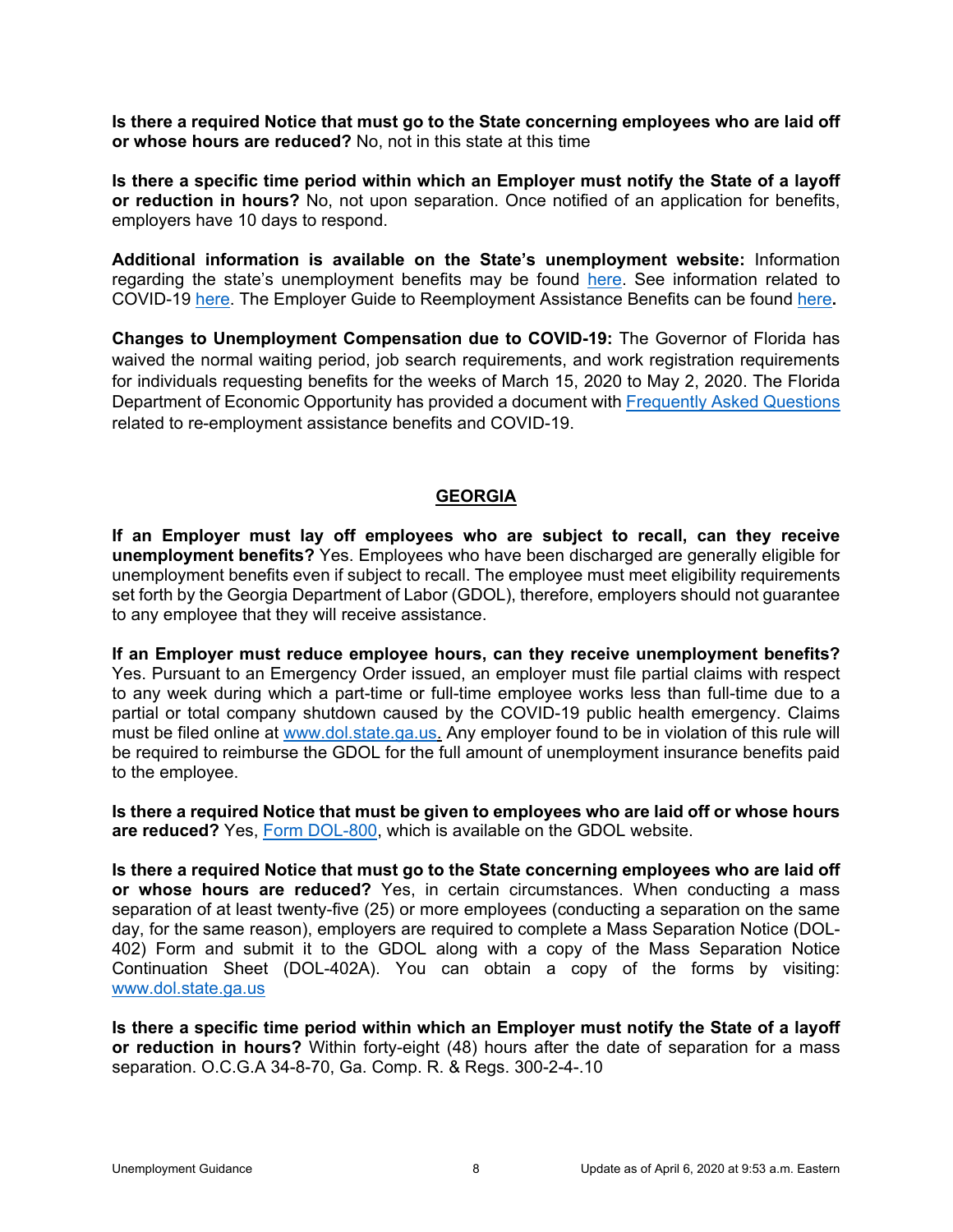**Additional information is available on the State's unemployment website:** Information regarding the state's unemployment benefits may be found [here.](https://dol.georgia.gov/employers/taxes-unemployment-insurance-claims)

**Changes to Unemployment Compensation due to COVID-19:** Work search requirements waived. Employers must file partial claims online on behalf of their employees whenever it is necessary to temporarily reduce work hours or there is no work available for a short period. Employer account will not be charged for certain benefits paid for unemployment due to the COVID-19 public health emergency, including partial claims. [https://dol.georgia.gov/blog/new](https://dol.georgia.gov/blog/new-information-filing-unemployment-partial-claims-and-reemployment-services)[information-filing-unemployment-partial-claims-and-reemployment-services](https://dol.georgia.gov/blog/new-information-filing-unemployment-partial-claims-and-reemployment-services)

### **HAWAII**

<span id="page-11-0"></span>**If an Employer must lay off employees who are subject to recall, can they receive unemployment benefits?** Yes.

**If an Employer must reduce employee hours, can they receive unemployment benefits?**  Yes.

**Is there a required Notice that must be given to employees who are laid off or whose hours are reduced?** No. However, the state has version of WARN that may require notice under certain circumstances.

**Is there a required Notice that must go to the State concerning employees who are laid off or whose hours are reduced?** No. However, the state has its own version of WARN that may require notice under certain circumstances.

**Is there a specific time period within which an Employer must notify the State of a layoff or reduction in hours?** Yes. For employers reducing hours: the employer to whom an employee for partial unemployment is still attached must submit form UC-348, "Verification of Partial Unemployment Status," to the **Hawai'i Department of Labor and Industrial Relations** [Unemployment Division,](https://labor.hawaii.gov/ui/) within 5 working days. In addition, for each week in which the employee certifies for partial unemployment benefits, the employer shall provide the employee's name, social security number, earnings, week ending date, the reason for reduced workweek, and whether the claimant accepted all work offered by the employer. If this information is not submitted in a timely manner, payment of benefits will be made based on available information. Additionally, the state has version of WARN that may require notice under certain circumstances.

**Additional information is available on the State's unemployment website:** Information regarding the state's unemployment benefits may be found [here.](https://labor.hawaii.gov/ui/) The Handbook for Employers can be found [here.](https://labor.hawaii.gov/ui/test-handbook-for-employers/) See information related to COVID-19 [here.](https://governor.hawaii.gov/newsroom/latest-news/proper-use-of-covid-19-tests-imperative-there-is-a-current-shortage-of-hand-sanitizers-and-toilet-paper-in-hawaii-in-part-because-of-the-publics-over-reaction-to-covid-19-the-hawai/)

**Changes to Unemployment Compensation due to COVID-19:** The one-week waiting period for unemployment insurance benefits is waived for those unemployed because of COVID-19. [https://labor.hawaii.gov/ui/files/2020/03/COVID-19-Labor-Benefits-Fact-Sheet\\_20200319.pdf](https://labor.hawaii.gov/ui/files/2020/03/COVID-19-Labor-Benefits-Fact-Sheet_20200319.pdf)

[GOV. IGE ANNOUNCES STATE ACTIONS TO SLOW SPREAD OF COVID-19](https://governor.hawaii.gov/newsroom/latest-news/proper-use-of-covid-19-tests-imperative-there-is-a-current-shortage-of-hand-sanitizers-and-toilet-paper-in-hawaii-in-part-because-of-the-publics-over-reaction-to-covid-19-the-hawai/)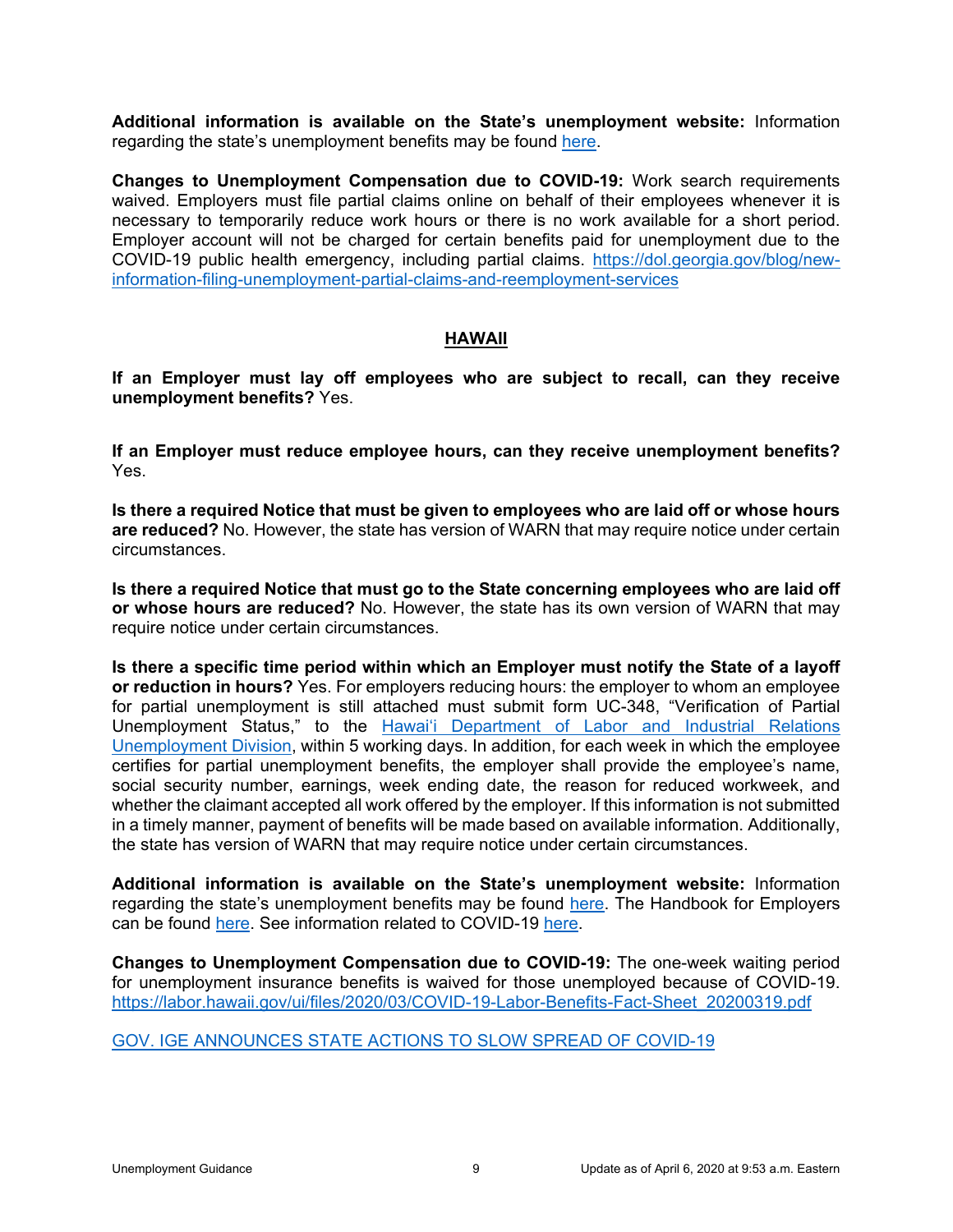### **IDAHO**

<span id="page-12-0"></span>**If an Employer must lay off employees who are subject to recall, can they receive unemployment benefits?** Yes, employees who have been discharged are generally eligible for unemployment benefits even if subject to recall. The employee must meet eligibility requirements set forth by the Idaho Department of Labor, therefore employers should not guarantee to any employee that they will receive assistance.

**If an Employer must reduce employee hours, can they receive unemployment benefits?**  Possibly. Employees whose earnings are reduced may be eligible for unemployment benefits. The maximum weekly benefit amount in this state is currently \$405. The employee must meet eligibility requirements set forth by the Idaho Department of Labor, therefore employers should not guarantee to any employee that they will receive assistance.

**Is there a required Notice that must be given to employees who are laid off or whose hours are reduced?** Not in this state at this time.

**Is there a required Notice that must go to the State concerning employees who are laid off or whose hours are reduced?** Not in this state at this time.

**Is there a specific time period within which an Employer must notify the State of a layoff or reduction in hours?** Not in this state at this time.

**Additional information is available on the State's unemployment website:** Information regarding the state's unemployment benefits may be found [here](https://www.labor.idaho.gov/dnn/Businesses/Help-with-Unemployment-Tax)**.** See information related to COVID-19 [here.](https://idahoatwork.com/2020/03/18/faqs-about-unemployment-insurance-and-covid-19/) The Employer Handbook can be accessed [here.](https://www.labor.idaho.gov/dnn/Portals/0/Publications/UI_TAX_Information.pdf)

**Changes to Unemployment Compensation due to COVID-19:** No changes to unemployment yet, but Idaho has provided COVID-related material at<https://labor.idaho.gov/dnn/COVID-19>

### **ILLINOIS**

<span id="page-12-1"></span>**If an Employer must lay off employees who are subject to recall, can they receive unemployment benefits?** Yes. Under emergency rules adopted by the state due to COVID-19, employees are not required to register with the employment service and would be considered as actively seeking work, as long as the employee was prepared to return to his/her job as soon as the employer reopened. While the language applies to a temporary layoff as a result of a closure, the rules would likely apply to employees temporarily laid off without a business closure.

**If an Employer must reduce employee hours, can they receive unemployment benefits?**  Yes. A worker is "partially employed" if he works regularly for an employer and in a calendar week works less than full-time due to a lack of work and earns less than his weekly unemployment benefit amount.

**Is there a required Notice that must be given to employees who are laid off or whose hours are reduced?** Yes. The employer must fill out the appropriate form and provide it to the employee.

**Is there a required Notice that must go to the State concerning employees who are laid off or whose hours are reduced?** No. However, employers must file quarterly reports with the state.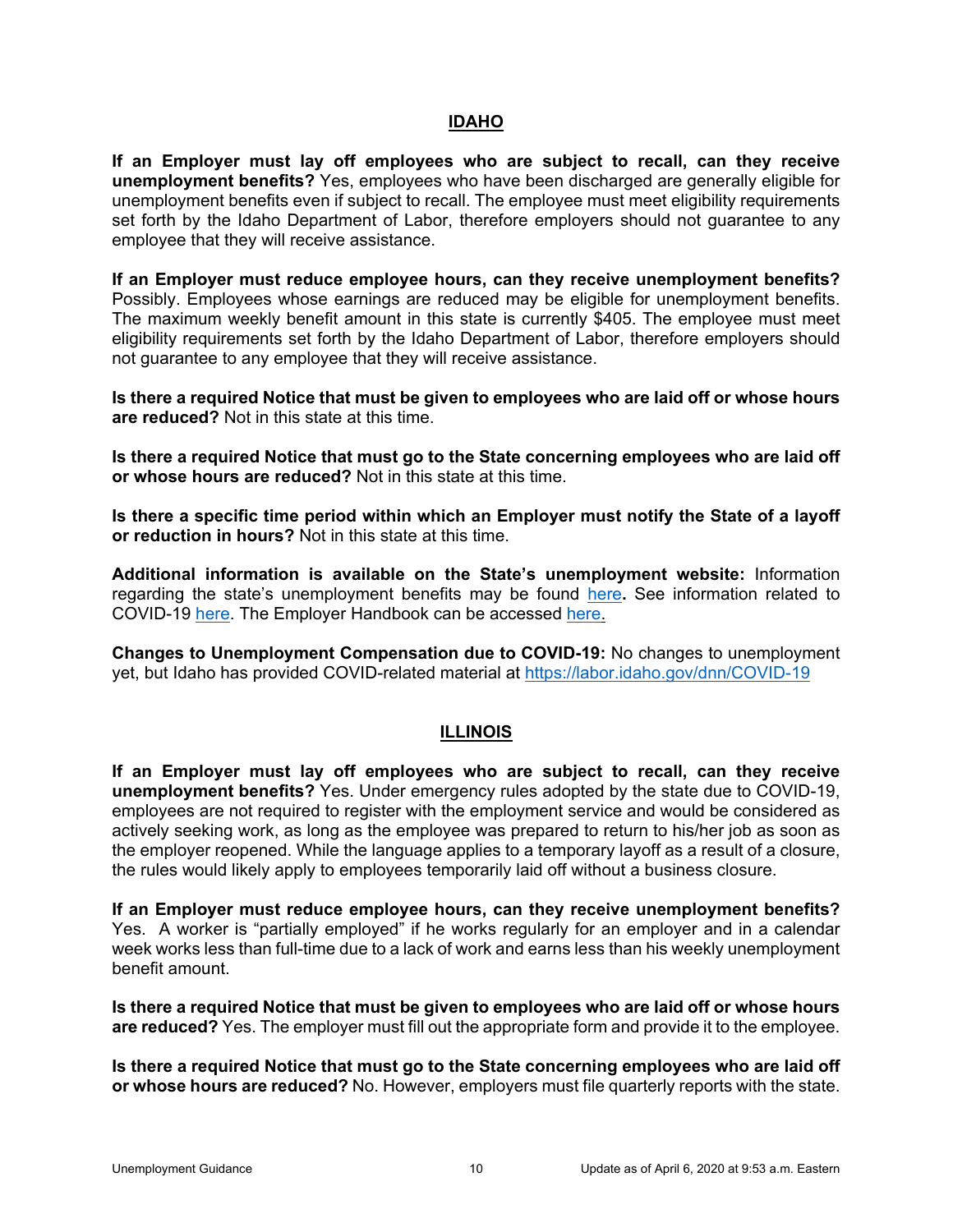**Is there a specific time period within which an Employer must notify the State of a layoff or reduction in hours?** No.

**Additional information is available on the State's unemployment website:** Information regarding the state's unemployment benefits may be found at the website for the Illinois Department of Employment Security.

**Changes to Unemployment Compensation due to COVID-19:** Under emergency rules IDES recently adopted, individuals temporarily laid off due to COVID-19 do not have to register with the employment service. They are considered to be actively seeking work as long as they are prepared to return to the job as soon as the employer reopens. Those confined to their homes because of a COVID-19 diagnosis, a quarantine, or to care for a family member with COVID-19 are considered to meet the requirement to be unemployed through "no fault of their own."

### **INDIANA**

<span id="page-13-0"></span>**If an Employer must lay off employees who are subject to recall, can they receive unemployment benefits?** Yes. Employees who have been discharged are generally eligible for unemployment benefits even if subject to recall. In the Covid-19 crisis, the Indiana Governor has waived the normal waiting period and job search requirements. The employee must meet eligibility requirements set forth by the Indiana Department of Workforce Development, therefore employers should not guarantee to any employee that they will receive assistance.

**If an Employer must reduce employee hours, can they receive unemployment benefits?**  Possibly. Employees whose earnings are reduced may be eligible for unemployment benefits. The opportunity to obtain benefits due to a reduction in hours has recently been reiterated by the Indiana Department of Workforce Development in light of the current Covid-19 outbreak. The maximum weekly benefit amount in this state is currently \$390. If the claimant is unemployed for a portion of the week, the earned wages must be reported when claiming unemployment benefits. The employee must meet eligibility requirements set forth by the Indiana Department of Workforce Development, therefore employers should not guarantee to any employee that they will receive assistance. *See* [https://www.in.gov/dwd/files/Employer\\_Handbook.pdf](https://www.in.gov/dwd/files/Employer_Handbook.pdf)

**Is there a required Notice that must be given to employees who are laid off or whose hours are reduced?** Yes. Employers must furnish employees working less than customary weekly fulltime hours or earning less than the maximum weekly benefit because of a lack of available work with Form 524 within 10 days after the close of the pay period (form unavailable electronically). Pay envelopes or check stubs may be issued instead if approved by the state. Employers must also notify employees who are terminated or partially unemployed of any potential rights they may have to full or partial benefits.

**Is there a required Notice that must go to the State concerning employees who are laid off or whose hours are reduced?** No. Aside from reporting new hires and submitting quarterly unemployment insurance wage reports, Indiana employers do not need to provide notice to the State regarding layoffs and/or reduced hours for purposes of unemployment insurance. See WARN Act section below for other notice requirements.

**Is there a specific time period within which an Employer must notify the State of a layoff or reduction in hours?** No.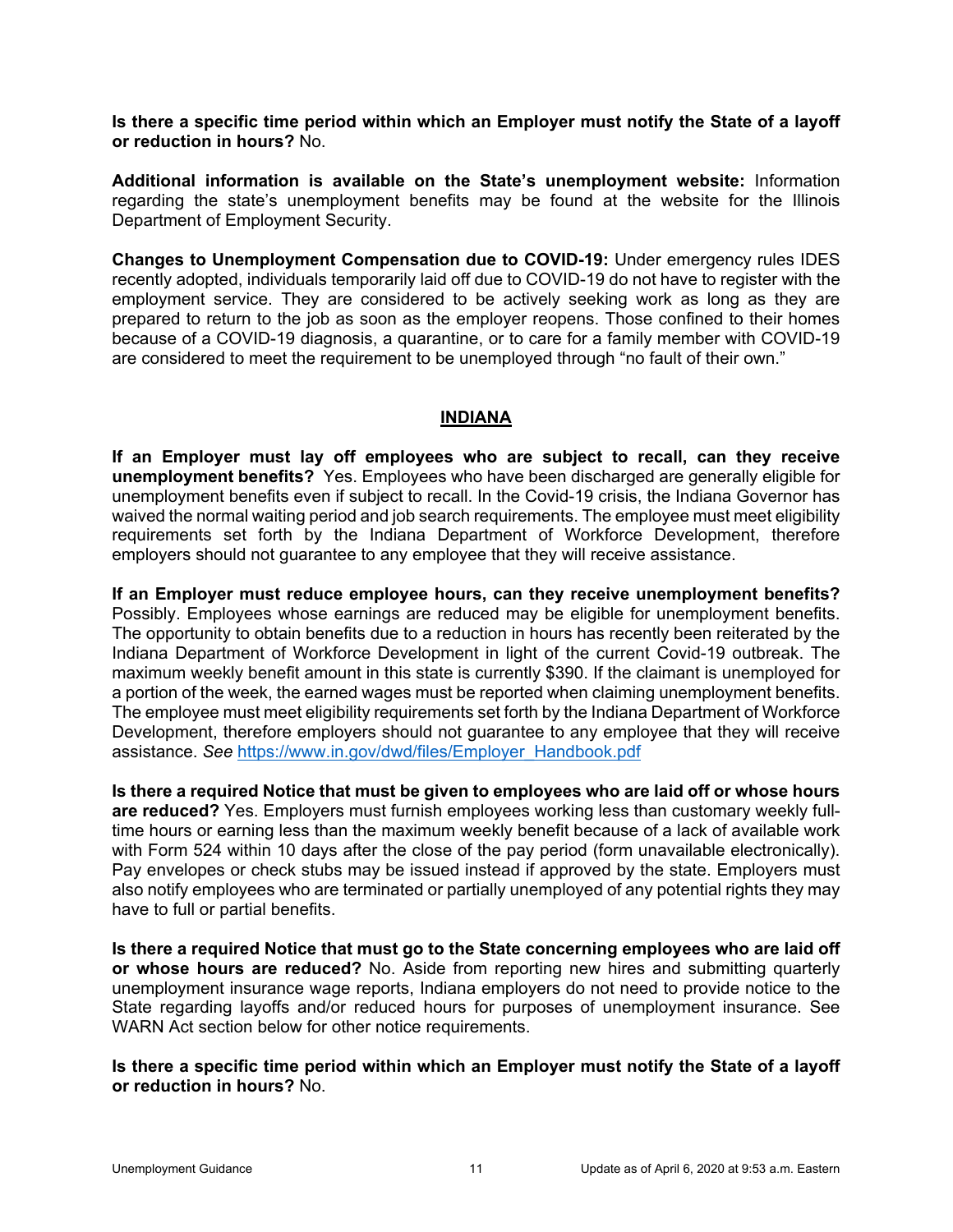**Additional information is available on the State's unemployment website:** Information regarding the state's unemployment benefits may be found [here.](https://www.in.gov/dwd/3550.htm) See information related to COVID-19 [here.](https://www.in.gov/dwd/files/Indiana_Unemployment_FAQ.pdf) The state's employer handbook can be accessed [here.](http://www.in.gov/dwd/files/Employer_Handbook.pdf)

**Changes to Unemployment Compensation due to COVID-19:** If a person's employment has been interrupted or ended due to COVID-19, they should file for UI and their claim will be evaluated. Applications must be filed online.<https://www.in.gov/dwd/19.htm>

### **IOWA**

<span id="page-14-0"></span>**If an Employer must lay off employees who are subject to recall, can they receive unemployment benefits?** Yes. Employees who have been discharged are generally eligible for unemployment benefits even if subject to recall. The Iowa Workforce Development has issued guidance for unemployment benefits for workers laid off due to COVID-19 or having to stay home to self-isolate, care for family members or due to illness related to COVID-19. The work search requirements and work availability requirements have been waived. Claims filed as a direct or indirect result of COVID-19, will not be charged to the employer. The employee must meet all other eligibility requirements set forth by the Iowa Workforce Development, therefore employers should not guarantee to any employee that they will receive assistance.

**If an Employer must reduce employee hours, can they receive unemployment benefits?**  Possibly. Employees whose hours are reduced may be eligible for unemployment benefits. The opportunity to obtain benefits due to a reduction in hours has recently been reiterated by the Iowa Workforce Development in light of the current COVID-19 outbreak. An employee is eligible for partial benefits if they earn less than the weekly benefit amount for any claimed week. The current maximum weekly benefit amount is \$591. The employee must meet all other eligibility requirements set forth by the Iowa Workforce Development, therefore employers should not guarantee to any employee that they will receive assistance. Of note, Employers experiencing a slowdown in their businesses or services as a result of the COVID-19 impact on the economy may apply for the Voluntary Shared Work Program. This program allows employers to seek an alternative to layoffs—retaining their trained employees by reducing their hours and wages that can be partially offset with unemployment insurance benefits.

**Is there a required Notice that must be given to employees who are laid off or whose hours are reduced?** Possibly. Iowa's mini-WARN Act requires notice be given if the company intends to shut down permanently to temporarily or a mass layoff of 25 or more employees for a period exceeding 6 months or a reduction in hours of more than 50% of work of individual employees during each month of a six-month period, a WARN notice would not apply.

**Is there a required Notice that must go to the State concerning employees who are laid off or whose hours are reduced?** Possibly. Iowa's mini-WARN Act requires notice be given if the company intends to shut down permanently to temporarily or a mass layoff of 25 or more employees for a period exceeding 6 months; or a reduction in hours of more than 50% of work of individual employees during each month of a six-month period, a WARN notice would not apply.

**Is there a specific time period within which an Employer must notify the State of a layoff or reduction in hours?** Yes. If the layoff meets the criteria outlined in Iowa's mini-WARN Act, the employer must notify the state 30 days before the layoff.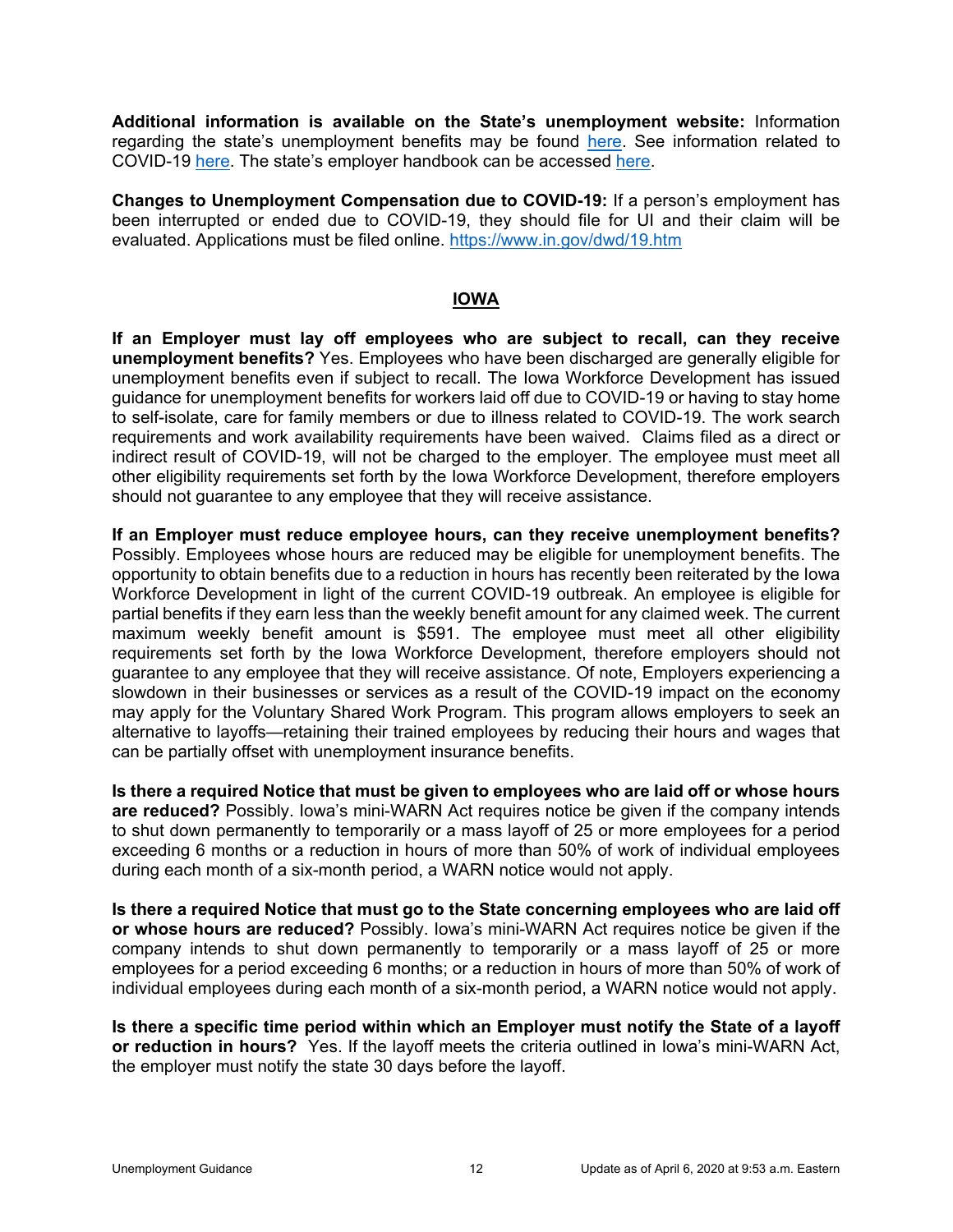**Additional information is available on the State's unemployment website:** Information regarding the state's unemployment benefits may be found [here.](https://www.iowaworkforcedevelopment.gov/business) See information related to COVID-19 [here.](https://www.iowaworkforcedevelopment.gov/updates-and-resources-about-covid-19)

**Changes to Unemployment Compensation due to COVID-19:** Individuals are eligible if ill with COVID-19 and unable to work due to sickness or quarantine, or out of work due to: caring for a family member with COVID exposure/illness; loss of childcare or school closures; employer shutdown (temporary layoffs have always qualified), or a need to self-quarantine need. Work search requirement is waived for these circumstances. Employers will not be charged for benefits relating to COVID-19.<https://www.in.gov/dwd/19.htm>

### **KANSAS**

<span id="page-15-0"></span>**If an Employer must lay off employees who are subject to recall, can they receive unemployment benefits?** Possibly. If an employee is not working or is working reduced hours due to COVID-19, he/she *may* be eligible for Kansas Unemployment Insurance (UI) benefits. For those who are not working due to COVID-19, Kansas Department of Labor is presuming that employees are able to work, unless they refuse an offer of suitable employment due to illness or injury. See [COVID-19 FAQs.](https://www.dol.ks.gov/docs/default-source/default-document-library/ui-covid19-faqs.pdf)

**If an Employer must reduce employee hours, can they receive unemployment benefits?**  Possibly. If an employee is not working or is working reduced hours due to COVID-19, he/she *may* be eligible for Kansas UI benefits. For those who are not working due to COVID-19, Kansas Department of Labor is presuming that employees are able to work, unless they refuse an offer of suitable employment due to illness or injury. See [COVID-19 FAQs.](https://www.dol.ks.gov/docs/default-source/default-document-library/ui-covid19-faqs.pdf)

**Is there a required Notice that must be given to employees who are laid off or whose hours are reduced?** Kansas employers must notify their employees of the availability of UI benefits at the time of separation from employment. See [COVID-19 FAQs.](https://www.dol.ks.gov/docs/default-source/default-document-library/ui-covid19-faqs.pdf)

**Is there a required Notice that must go to the State concerning employees who are laid off or whose hours are reduced?** In Kansas, food producers, clothing manufacturers, fuel mining companies, transportation companies, public utilities, and common carriers must apply to the secretary of labor for permission to limit or cease operation. *See* [KS Stat. Sec. 44-616.](https://www.ksrevisor.org/statutes/chapters/ch44/044_006_0016.html)

For other plant closings or mass layoffs, state agencies assist in enforcing the requirements of the federal Worker Adjustment and Retraining Notification Act (WARN Act).

**Is there a specific time period within which an Employer must notify the State of a layoff or reduction in hours?** In Kansas, food producers, clothing manufacturers, fuel mining companies, transportation companies, public utilities, and common carriers must apply to the secretary of labor for permission to limit or cease operation. *See* [KS Stat. Sec. 44-616.](https://www.ksrevisor.org/statutes/chapters/ch44/044_006_0016.html) For other plant closings or mass layoffs, state agencies assist in enforcing the requirements of the federal Worker Adjustment and Retraining Notification Act (WARN Act).

**Additional information is available on the State's unemployment website:** Information regarding the state's unemployment benefits may be found [here.](https://www.getkansasbenefits.gov/Home.aspx)

**Changes to Unemployment Compensation due to COVID-19:** Waived one-week waiting period. Requirements to be able and available for work and to look for work may be waived as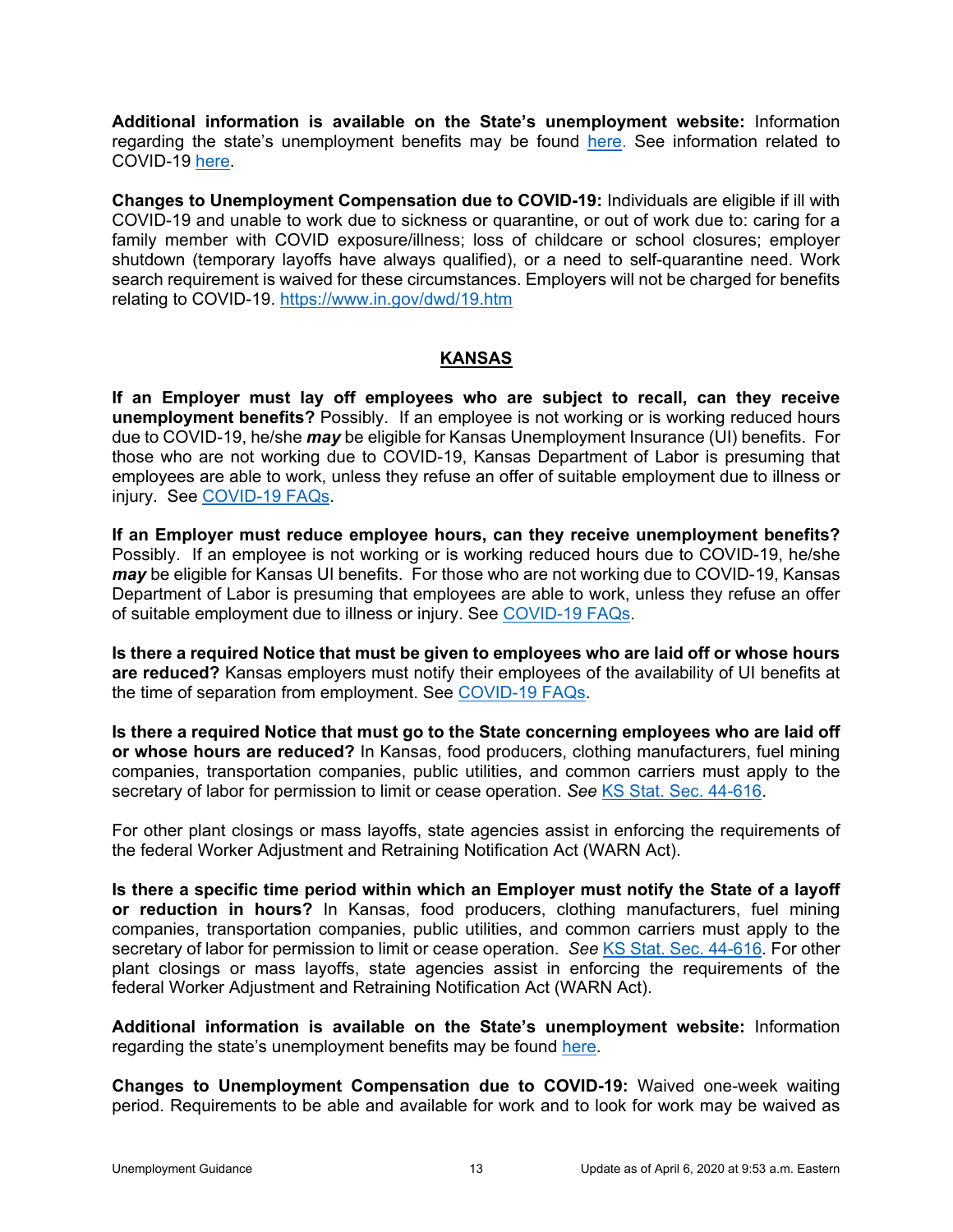well. Employers forced to lay off employees temporarily may make a "spreadsheet filing" on their behalf. *See* [COVID-19 Response](https://www.dol.ks.gov/covid19response) and [COVID-19 FAQs.](https://www.dol.ks.gov/docs/default-source/default-document-library/ui-covid19-faqs.pdf?sfvrsn=3b4c881f_12)

### **KENTUCKY**

<span id="page-16-0"></span>**If an Employer must lay off employees who are subject to recall, can they receive unemployment benefits? lay off employees who are subject to recall, can they receive unemployment benefits?** Yes. Employees who have been discharged are generally eligible for unemployment benefits even if subject to recall. The employee must still meet the state's eligibility requirements, and therefore, employers should not guarantee to any employee that they will receive assistance.

**If an Employer must reduce employee hours, can they receive unemployment benefits?**  Possibly. Employees whose earnings are reduced may be eligible for unemployment benefits. 80% of an employee's earnings will be deducted from his or her weekly benefit amount.

**Is there a required Notice that must be given to employees who are laid off or whose hours are reduced?** No, there is no required notice separate from WARN Act requirements.

**Is there a required Notice that must go to the State concerning employees who are laid off or whose hours are reduced?** No, there is no required notice separate from WARN Act requirements. In light of COVID-19, however, the Governor has requested employers with 50 or more employees that plan to lay off 15 or more of those employees contact the state to initiate unemployment claims for those employees.

**Is there a specific time period within which an Employer must notify the State of a layoff or reduction in hours?** No, there is no required notice separate from WARN Act requirements. In light of COVID-19, however, the Governor has requested employers with 50 or more employees that plan to lay off 15 or more of those employees contact the state to initiate unemployment claims for those employees.

**Additional information is available on the State's unemployment website:** Information regarding the state's unemployment benefits may be found [here.](https://kcc.ky.gov/career/If-you-are-an-Employer/Pages/default.aspx)

**Changes to Unemployment Compensation due to COVID-19:** Waived one-week waiting period. Discretion to waive standards for ability to work, availability to work, work search activities and suitability for work. *See* [Executive Order 2020-235.](https://governor.ky.gov/attachments/20200316_Executive-Order_2020-235.pdf)

### **LOUISIANA**

<span id="page-16-1"></span>**If an Employer must lay off employees who are subject to recall, can they receive unemployment benefits?** Yes.

**If an Employer must reduce employee hours, can they receive unemployment benefits?**  Yes.

**Is there a required Notice that must be given to employees who are laid off or whose hours are reduced?** Yes. Form LWC 77, which is available through the employer's online account with the LWC to complete electronically or print and complete in hard copy form found [here.](https://www.louisianaworks.net/hire/vosnet/EmployerSeparationNoticeRedirector.aspx) The form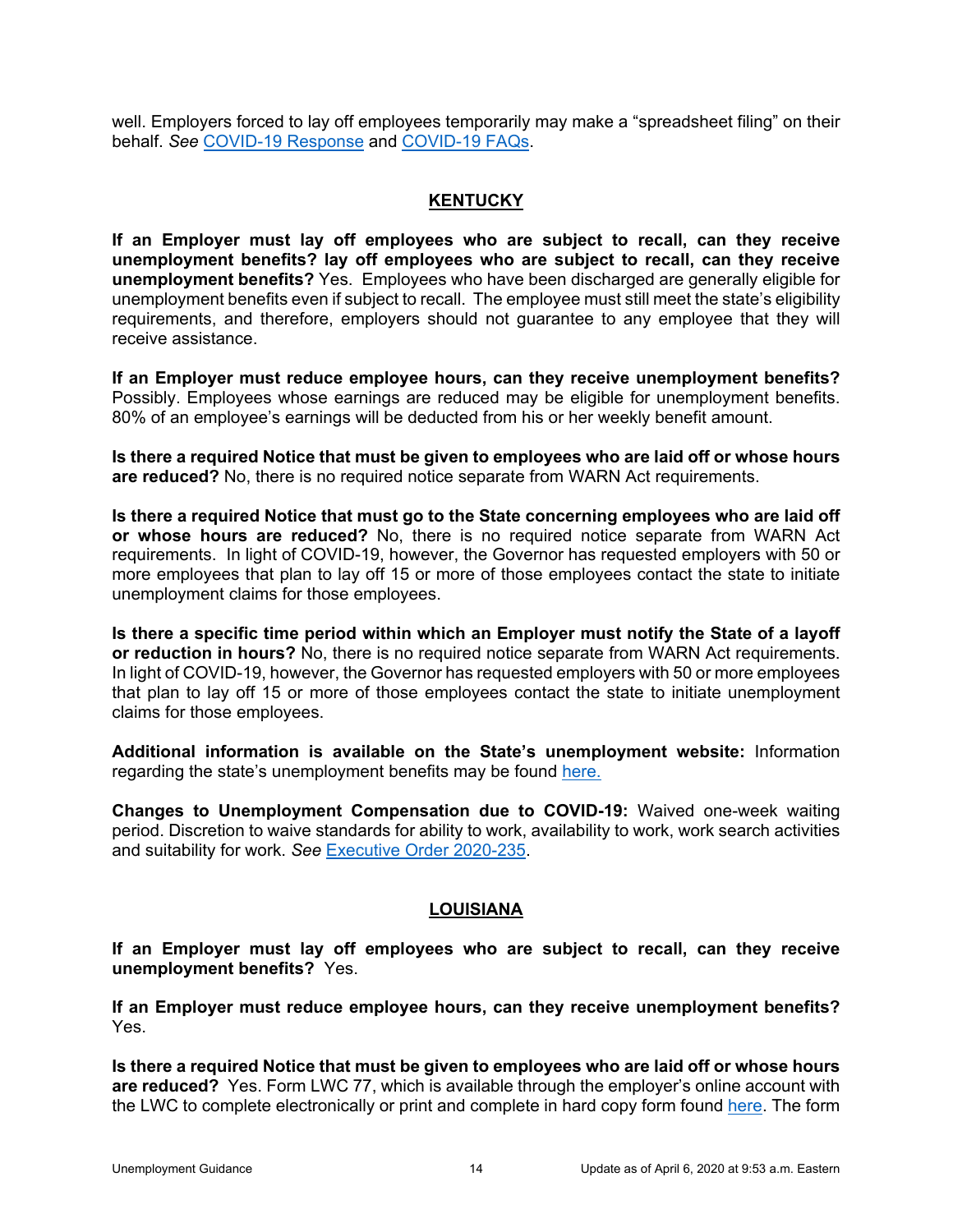must be provided to the former employee at the time of separation or by mailing it to his/her last known address within 72 hours.

**Is there a required Notice that must go to the State concerning employees who are laid off or whose hours are reduced?** Yes, Form LWC 77 must be submitted to the Louisiana Workforce Commission either electronically through the employer's online account or by mail within 72 hours of separation. The form can be found [here.](https://www.louisianaworks.net/hire/vosnet/EmployerSeparationNoticeRedirector.aspx)

**Additional information is available on the State's unemployment website:** Information regarding the state's unemployment benefits may be found [here.](http://www.louisianaworks.net/servicesforemployers/Unemployment) See information related to COVID-19 [here.](http://www.laworks.net/Downloads/PR/COVID_19_Information.pdf)

**Changes to Unemployment Compensation due to COVID-19:** Waived one-week waiting period and work search requirements. See more information [here.](http://www.laworks.net/Downloads/PR/COVID_19_Information.pdf)

#### **MAINE**

<span id="page-17-0"></span>**If an Employer must lay off employees who are subject to recall, can they receive unemployment benefits?** Yes. Employees may be eligible for unemployment benefits if the employee is expected to return to work. The employee would not be required to look for work if the employee remains able and available to work for the employer while the employer has the employee's current contact information.

**If an Employer must reduce employee hours, can they receive unemployment benefits?**  Yes. employees will be considered partially unemployed if they work less than full-time and do not earn \$5 or more above their normal weekly benefit amount.

**Is there a required Notice that must be given to employees who are laid off or whose hours are reduced?** No. However, an employer, must upon written request of the affected employee, give that employee the written reasons for the termination. An employer who fails to satisfy this request within fifteen (15) days of receiving it may be subject to a forfeiture of not less than \$50 nor more than \$500.

**Is there a required Notice that must go to the State concerning employees who are laid off or whose hours are reduced?** No, not in this state at this time.

**Is there a specific time period within which an Employer must notify the State of a layoff or reduction in hours?** No, not in this state at this time.

**Additional information is available on the State's unemployment website:** Information regarding the state's unemployment benefits may be found [here.](https://www.maine.gov/unemployment/employers/) See information related to COVID-19 [here.](https://www.maine.gov/labor/covid19/)

**Changes to Unemployment Compensation due to COVID-19:** Expanded eligibility for benefits to people who are affected by COVID-19 but have not lost their iob. affected by COVID-19 but have not lost their job. [www.maine.gov/labor/covid19/](https://www.maine.gov/labor/covid19/)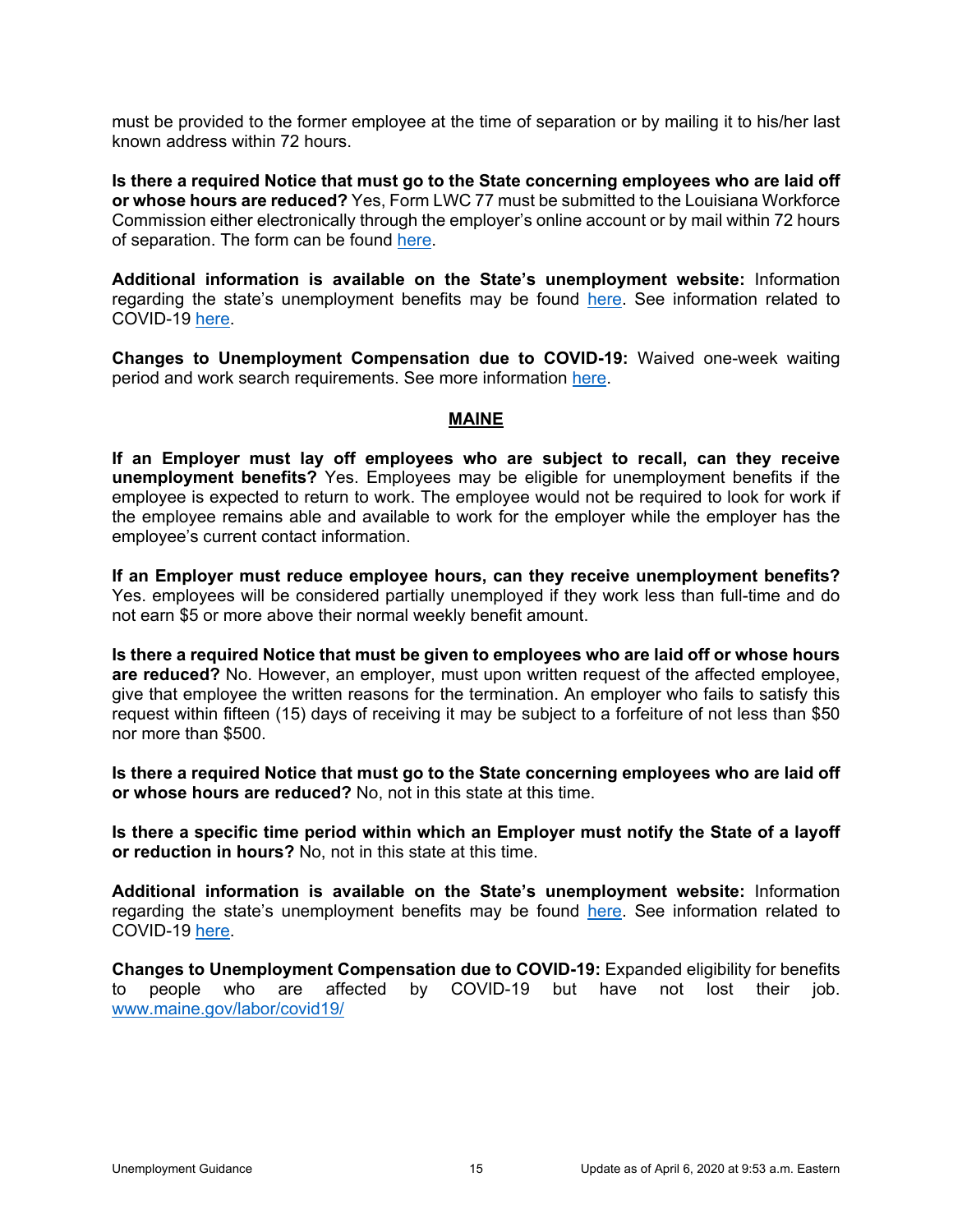#### **MARYLAND**

<span id="page-18-0"></span>**If an Employer must lay off employees who are subject to recall, can they receive unemployment benefits?** Yes. Employees who have been discharged are generally eligible for unemployment benefits even if subject to recall. Because the Maryland Department of Labor, Licensing and Regulation's Division of Unemployment Insurance determines eligibility for unemployment benefits on a case-by-case basis, employers should not guarantee any employees that they will receive assistance.

**If an Employer must reduce employee hours, can they receive unemployment benefits?**  Yes. Because the Maryland Department of Labor, Licensing and Regulation's Division of Unemployment Insurance determines eligibility for partial unemployment benefits on a case-bycase basis, employers should not guarantee any employees that they will receive assistance.

**Is there a required Notice that must be given to employees who are laid off or whose hours are reduced?** Unclear. To err on the side of caution, employers should provide employees who are laid off or whose hours are reduced a copy of the following [notice](https://www.dllr.state.md.us/employment/empguide/uibenefitposter.pdf) explaining employees' rights under the Maryland Unemployment Insurance Law. of rights available on the Maryland Department of Labor's website.

For a partial unemployment verification, employers must provide workers, at their request, with written evidence of partial unemployment at the end of each week in which they worked less than normal full-time hours and earned less than the weekly benefit amount. Upon request from the Maryland Department of Labor, Licensing and Regulation's Division of Unemployment Insurance, employers must file Form UIA- 203 within 48 hours.

**Is there a required Notice that must go to the State concerning employees who are laid off or whose hours are reduced?** Yes. Employers must submit information to the Maryland Department of Labor, Licensing and Regulation's Division of Unemployment Insurance electronically, through the SIDES E-Response (Separation Information Data Exchange System), or by mail within 8 days of separation. Additional information is available [here.](https://secure-2.dllr.state.md.us/net207/welcome.aspx)

**Is there a specific time period within which an Employer must notify the State of a layoff or reduction in hours?** Yes. Employers must submit information to the Maryland Department of Labor, Licensing and Regulation's Division of Unemployment Insurance electronically, through the SIDES E-Response (Separation Information Data Exchange System), or by mail within 8 days of separation.

**Additional information is available on the State's unemployment website:** Information regarding the state's unemployment benefits may be found [here.](https://www.dllr.state.md.us/employment/unemployment.shtml) Access the Maryland Department of Labor, Licensing and Regulation's Division of Unemployment Insurance's Unemployment Insurance Quick Reference Guide for Employers [here.](https://www.dllr.state.md.us/employment/empguide/empguide.pdf)

**Changes to Unemployment Compensation due to COVID-19:** Individuals eligible if employer temporarily ceases operations due to COVID–19, the individual is quarantined due to COVID–19 with the expectation of returning to work after the quarantine is over, or the individual leaves employment due to a risk of COVID–19 or to care for a family member due to COVID–19. See also [Unemployment COVID-19 FAQs.](https://www.dllr.state.md.us/employment/uicovidfaqs.shtml)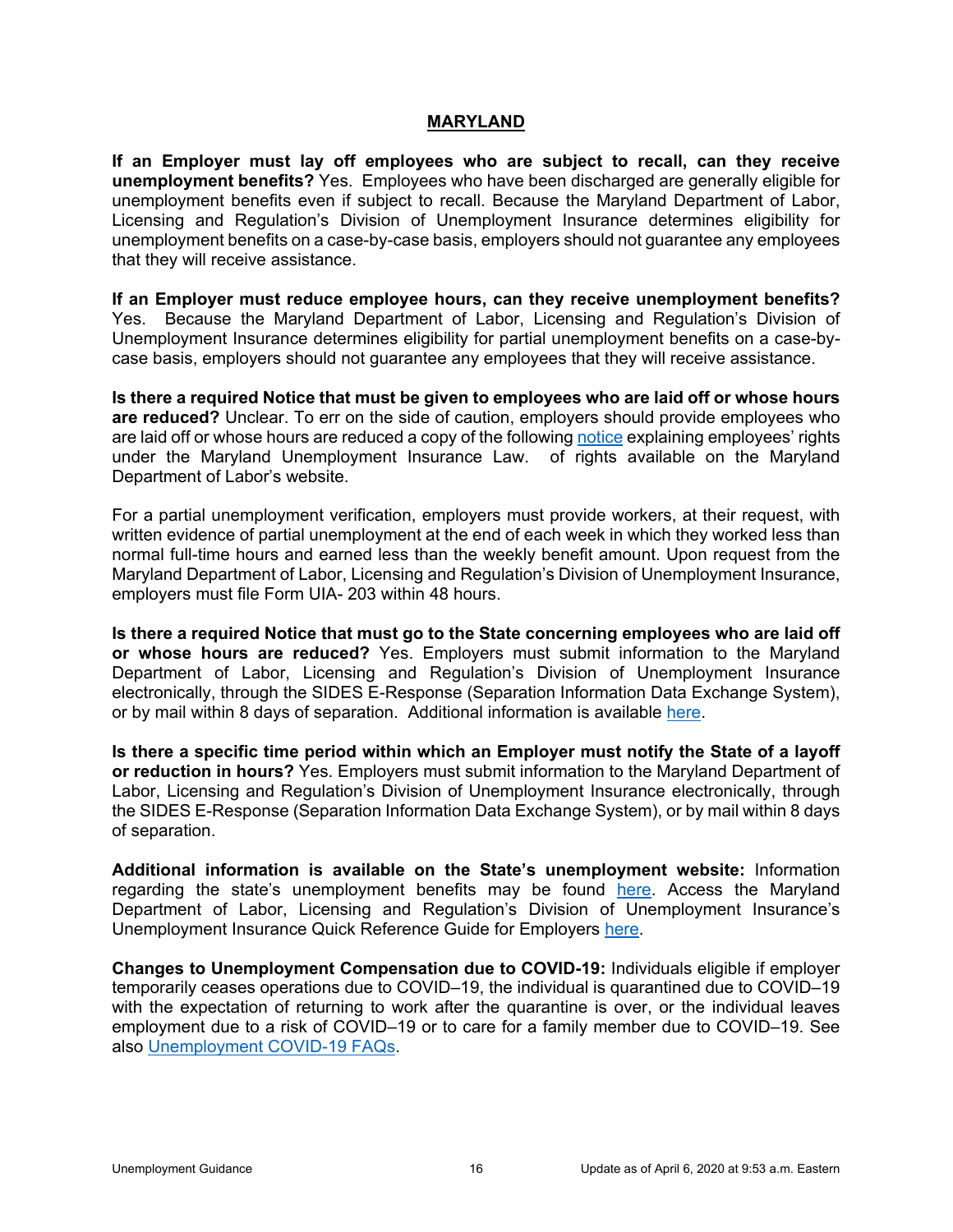### **MASSACHUSETTS**

<span id="page-19-0"></span>**If an Employer must lay off employees who are subject to recall, can they receive unemployment benefits?** Yes. The state has filed emergency regulations allowing employees whose employer temporarily shuts down to received unemployment benefits as long as (i) the worker remains in contact with the employer during the shutdown and (ii) the worker must be available for any work their employer may have for them to do.

**If an Employer must reduce employee hours, can they receive unemployment benefits?**  Yes. If hours are substantially reduced, an employee may have a right to partial unemployment. In light of COVID-19, the state is promoting a WorkShare program that allows employees to work reduced hours while still receiving unemployment benefits.

**Is there a required Notice that must be given to employees who are laid off or whose hours are reduced?** Yes. All employers are required to provide the notice [here](https://www.mass.gov/doc/how-to-apply-for-unemployment-insurance-benefits-form-0590a/download) when the employee is laid off or her hours are substantially reduced.

**Is there a required Notice that must go to the State concerning employees who are laid off or whose hours are reduced?** No, not in this state at this time.

**Is there a specific time period within which an Employer must notify the State of a layoff or reduction in hours?** No, not in this state at this time.

**Additional information is available on the State's unemployment website:** Information regarding the state's unemployment benefits may be found [here.](https://www.mass.gov/topics/unemployment-information-for-employers) See information related to COVID-19 [here.](https://www.mass.gov/info-details/massachusetts-covid-19-unemployment-information)

**Changes to Unemployment Compensation due to COVID-19:** Waived one-week waiting period.<https://www.mass.gov/info-details/massachusetts-covid-19-unemployment-information>

#### **MICHIGAN**

<span id="page-19-1"></span>**If an Employer must lay off employees who are subject to recall, can they receive unemployment benefits?** Yes. Michigan's unemployment insurance agency has an employer handbook that lays out many of the details [\(link\)](https://www.michigan.gov/documents/uia/Employer_Handbook1-14_455893_7.pdf). Note however that the handbook is dated for 2014 and thus you should consult with your Fisher Phillips attorney for the most up-to-date details on Michigan unemployment.

**If an Employer must reduce employee hours, can they receive unemployment benefits?**  Yes, but only if the employee earns less than 1.5 times the employee's weekly benefit rate (67% of an employee's after-tax weekly wage wage) in the applicable week. Note however, the statutory maximum weekly benefit rate is \$362 and thus an employee who earns over \$543 in a given week will never be eligible for benefits.

**Is there a required Notice that must be given to employees who are laid off or whose hours are reduced?** Yes, an employer must provide UIA Form 1711 at the time of a layoff [\(link to current](https://www.michigan.gov/documents/uia_UC1710_76109_7.pdf)  [form\)](https://www.michigan.gov/documents/uia_UC1710_76109_7.pdf). An employer may choose to waive the actively seeking work requirement by checking the waiver box on the form and inserting the 45-day waiver period.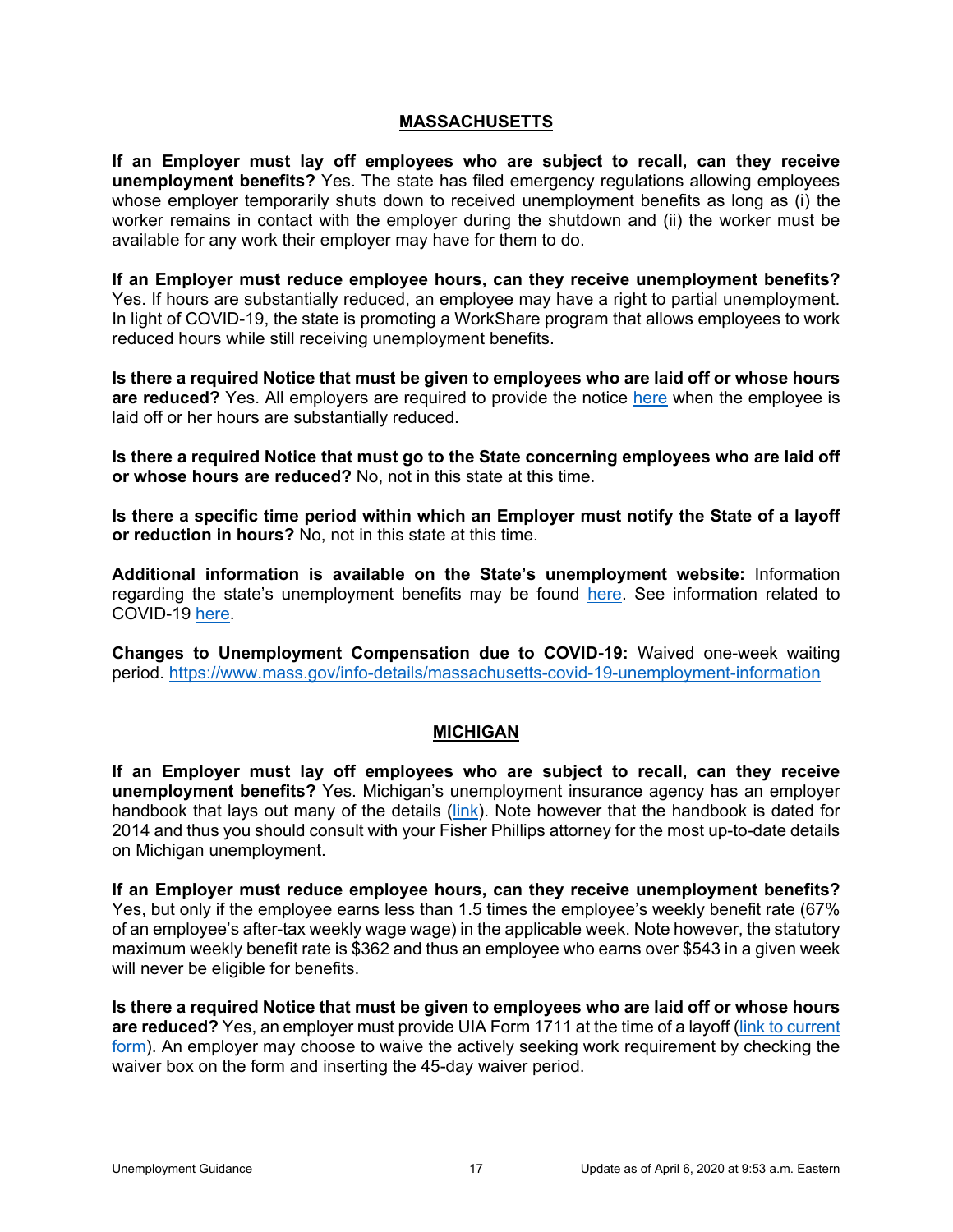**Is there a required Notice that must go to the State concerning employees who are laid off or whose hours are reduced?** No.

**Is there a specific time period within which an Employer must notify the State of a layoff or reduction in hours?** No.

**Additional information is available on the State's unemployment website:** Information regarding the state's unemployment benefits may be found [here.](https://www.michigan.gov/leo/0,5863,7-336-78421_97241_89981---,00.html)

**Changes to Unemployment Compensation due to COVID-19:** Benefits were increased from 20 to 26 weeks, the application eligibility period was increased from 14 to 28 days, and the normal in-person registration and work search requirements were suspended. Unemployment benefits extended to workers who have an unanticipated family care responsibility, and those who are sick, quarantined, or immunocompromised and who do not have access to paid family and medical leave or are laid off. Employers may take advantage of the work-share program under more relaxed standards (MCL §§ 421.28c-.28m) [\(link to brochure on program\)](https://www.michigan.gov/documents/uia/156_-_Shared_work_fact_sheet_letter_426209_7.pdf). Employees are subject to a relaxed work search requirement as "suitable work" is not currently available due to the COVID-19 pandemic. Unemployment benefits paid to laid off or those placed on an unpaid leave of absence will **NOT** be charged to the employer account except if the employer has been determined to have misclassified workers. [\(link to current executive order\)](http://www.legislature.mi.gov/documents/2019-2020/executiveorder/pdf/2020-EO-24.pdf).

#### **MINNESOTA**

<span id="page-20-0"></span>**If an Employer must lay off employees who are subject to recall, can they receive unemployment benefits?** Yes, employees who have been discharged and are not using PTO, vacation pay, or sick pay, are generally eligible for unemployment benefits even if subject to recall. In the Covid-19 crisis, the Governor has waived the normal waiting period and job search requirements. The employee must meet eligibility requirements set forth by the Department of Employment and Economic Development, therefore employers should not guarantee to any employee that they will receive assistance.

**If an Employer must reduce employee hours, can they receive unemployment benefits?**  Possibly. Unemployment befits may be available if the employee's hours are reduced below 32 per week and the employee otherwise meets the eligibility requirements. The opportunity to obtain benefits due to a reduction in hours has recently been reiterated by the Governor in light of the current Covid-19 outbreak. The maximum weekly benefit amount in this state is currently \$740. If the claimant is unemployed for a portion of the week, the earned wages must be reported when claiming unemployment benefits. A partial benefit payment may be made for any week the employee works fewer than 32 hours and the employee's earnings are less than the weekly benefit amount. The employee must meet eligibility requirements set forth by the Department of Employment and Economic Development, therefore employers should not guarantee to any employee that they will receive assistance.

**Is there a required Notice that must be given to employees who are laid off or whose hours are reduced?** No, employers are not required to provide notice regarding the Department of Employment and Economic Development at this time.

**Is there a required Notice that must go to the State concerning employees who are laid off or whose hours are reduced?** No, employers are not required to provide notice to the state at this time.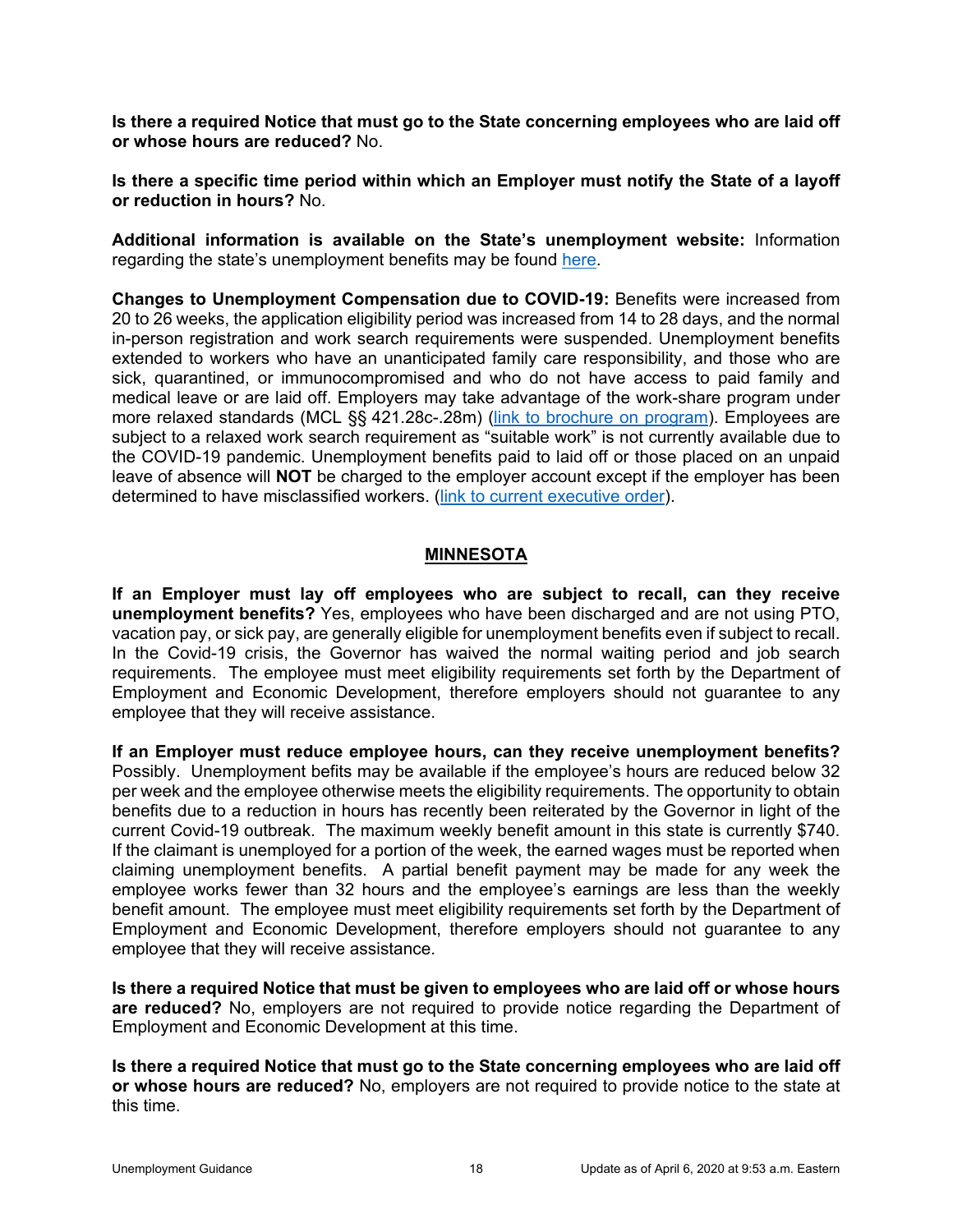**Is there a specific time period within which an Employer must notify the State of a layoff or reduction in hours?** No, employers are not required to provide notice to the state at this time.

**Additional information is available on the State's unemployment website:** Information regarding the state's unemployment benefits may be found [here.](https://www.uimn.org/employers/index.jsp) See information related to COVID-19 [here.](https://www.uimn.org/employers/employer-account/news-updates/covid-19.jsp)

**Changes to Unemployment Compensation due to COVID-19:** Waived one-week waiting period. Individuals eligible if a healthcare professional or health authority recommended or ordered them to avoid contact with others, they have been ordered not to come to their workplace due to an outbreak of a communicable disease, or childcare is unavailable due to school or daycare closures.<https://www.uimn.org/applicants/needtoknow/news-updates/covid-19.jsp>

### **MISSISSIPPI**

<span id="page-21-0"></span>**If an Employer must lay off employees who are subject to recall, can they receive unemployment benefits?** Yes. Employees who have been discharged are generally eligible for unemployment benefits even if subject to recall. In the Covid-19 crisis, the Governor has waived the normal waiting period, job search requirements, and benefits should not county against an employer's experience rating. The employee must meet eligibility requirements set forth by the Mississippi Department of Employment Security; therefore, employers should not guarantee to any employee that they will receive assistance.

**If an Employer must reduce employee hours, can they receive unemployment benefits?**  Possibly. Employees whose earnings are reduced may be eligible for unemployment benefits. The opportunity to obtain benefits due to a reduction in hours has recently been reiterated by the Mississippi Department of Employment Security in light of the current Covid-19 outbreak. The maximum weekly benefit amount in this state is currently \$235. The employee must meet eligibility requirements set forth by the Mississippi Department of Employment Security, therefore employers should not guarantee to any employee that they will receive assistance.

**Is there a required Notice that must be given to employees who are laid off or whose hours are reduced?** Not in this state at this time, but state agencies assist in enforcing the requirements of the federal Worker Adjustment and Retraining Notification Act (WARN Act).

**Is there a required Notice that must go to the State concerning employees who are laid off or whose hours are reduced?** Not in this state at this time, but the WARN Act requires Employers to notify their state dislocated worker unit when layoffs occur.

**Is there a specific time period within which an Employer must notify the State of a layoff or reduction in hours?** Not in this state at this time.

**Additional information is available on the State's unemployment website:** Information regarding the state's unemployment benefits may be found [here.](https://www.mdes.ms.gov/employers/tax-credits,-ui-services-appeals/)

**Changes to Unemployment Compensation due to COVID-19:** Workers who are not able to work due to COVID-19 will be eligible to file for unemployment benefits. [Mississippi Announces](https://mdes.ms.gov/news/2020/03/20/mississippi-announces-support-for-workers-impacted-by-covid-19/)  [Support for Workers Impacted by COVID-19](https://mdes.ms.gov/news/2020/03/20/mississippi-announces-support-for-workers-impacted-by-covid-19/)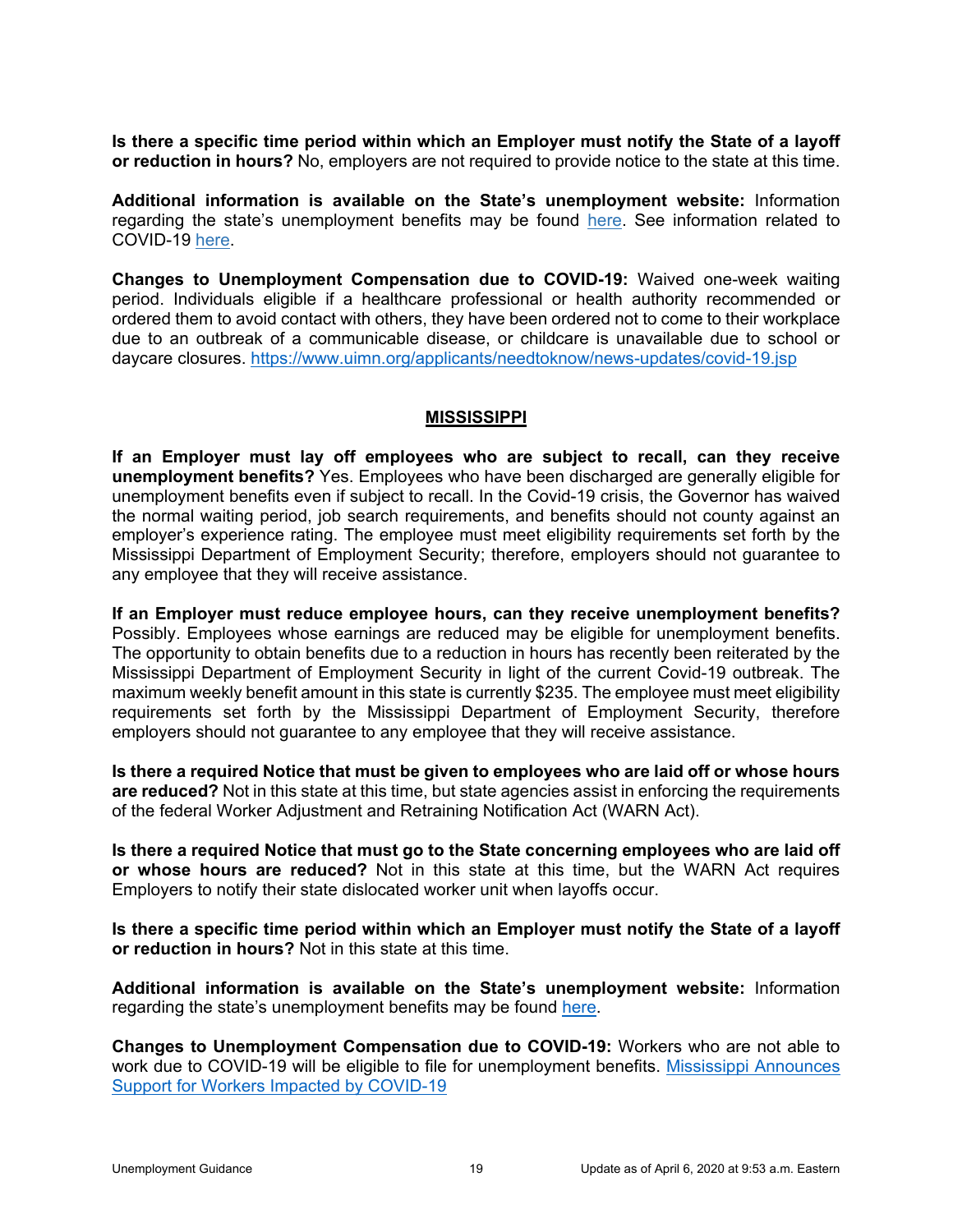#### **MISSOURI**

<span id="page-22-0"></span>**If an Employer must lay off employees who are subject to recall, can they receive unemployment benefits?** Yes, Missouri unemployment benefits are available to individuals who are unemployed through no fault of their own. If an employer must shut down operations temporarily and no work is available, individuals may be eligible for unemployment benefits if they meet the monetary criteria and weekly eligibility criteria. Weekly work search requirements are waived if an employer provides an employee with a definitive recall date within eight weeks of the temporary lay-off. If the recall date changes but is within the initial eight weeks from the last day worked, the employee must contact a Regional Claims Center representative to update the recall date. An employer may apply for approval of an extended recall and work search waiver for employees of up to sixteen weeks. *See* [https://labor.mo.gov/coronavirus.](https://labor.mo.gov/coronavirus)

**If an Employer must reduce employee hours, can they receive unemployment benefits?** Yes, Missouri unemployment benefits are available to individuals who are unemployed through no fault of their own. If an employer must shut down operations temporarily and no work is available, individuals may be eligible for unemployment benefits if they meet the monetary criteria and weekly eligibility criteria. *See* [https://labor.mo.gov/coronavirus.](https://labor.mo.gov/coronavirus)

**Is there a required Notice that must be given to employees who are laid off or whose hours are reduced?** Yes. The employer must give, at the time of separation, a copy of the booklet, Information for Workers, found [here.](https://labor.mo.gov/sites/labor/files/pubs_forms/M-INF-170-11-AI.pdf)

Employers that provide employees with less than full-time work and pay them wages which are less than the weekly benefit must give the Notice of Partial or Temporary Total Unemployment, within seven days.

Missouri law requires employers to give their employees written notice of a reduction of wages, like when hours are reduced, 30 days before the reduction is to take effect. If an employer fails to give the appropriate notice, it is liable to each affected employee in the amount of fifty dollars. If the employer does not voluntarily pay the fifty dollars, the employee may recover it by filing a private lawsuit in court. *See* [https://molabor.uservoice.com/knowledgebase/articles/283167](https://molabor.uservoice.com/knowledgebase/articles/283167-can-an-employer-reduce-the-wages-of-its-employees) [can-an-employer-reduce-the-wages-of-its-employees.](https://molabor.uservoice.com/knowledgebase/articles/283167-can-an-employer-reduce-the-wages-of-its-employees)

Missouri follows the federal WARN Act regarding notice prior to layoffs—employers may be required to provide a 60-day advance notice of covered plant closings and covered mass layoffs. This notice must be provided to the State Dislocated Worker Unit of the Division of Workforce Development. *See* [www.labor.mo.gov/DES/employers/quickquide\\_layingoff.](http://www.labor.mo.gov/DES/employers/quickquide_layingoff)

**Is there a required Notice that must go to the State concerning employees who are laid off or whose hours are reduced?** Missouri follows the federal WARN Act regarding notice prior to layoffs—employers may be required to provide a 60-day advance notice of covered plant closings and covered mass layoffs. This notice must be provided to the State Dislocated Worker Unit of the Division of Workforce Development.

*See* [www.labor.mo.gov/DES/employers/quickquide\\_layingoff.](http://www.labor.mo.gov/DES/employers/quickquide_layingoff)

**Is there a specific time period within which an Employer must notify the State of a layoff or reduction in hours?** Missouri follows the federal WARN Act regarding notice prior to layoffs.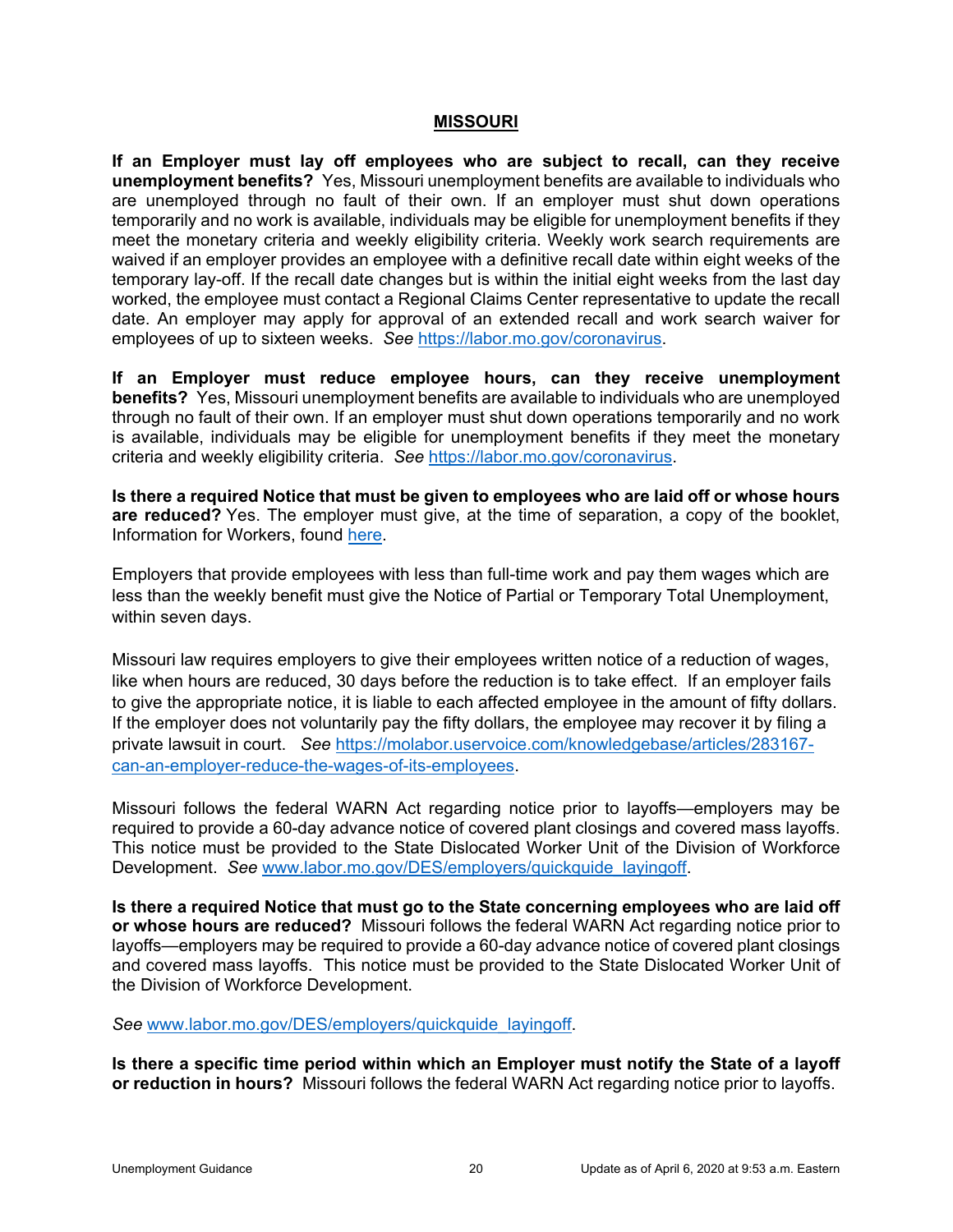**Additional information is available on the State's unemployment website:** Information regarding the state's unemployment benefits may be found [here.](https://labor.mo.gov/unemployed-workers) See information related to COVID-19 [here.](https://labor.mo.gov/coronavirus)

**Changes to Unemployment Compensation due to COVID-19:** If there is a layoff or temporary shutdown, individuals may be eligible for unemployment benefits if they meet the eligibility criteria. Weekly work search requirements are not required when there is a recall date within 8 weeks of the temporary layoff. Employers may be able to avoid a layoff with a partial shutdown by applying for the Missouri Shared Work program.

### **MONTANA**

<span id="page-23-0"></span>**If an Employer must lay off employees who are subject to recall, can they receive unemployment benefits?** Yes. Employees who have been discharged are generally eligible for unemployment benefits even if subject to recall. The employee must meet eligibility requirements set forth by the Montana Department of Labor and Industry, therefore employers should not guarantee to any employee that they will receive assistance.

**If an Employer must reduce employee hours, can they receive unemployment benefits?**  Possibly. Employees whose earnings are reduced may be eligible for unemployment benefits. If the claimant is unemployed for a portion of the week, the earned wages must be reported when claiming unemployment benefits. The employee must meet eligibility requirements set for by the Montana Department of Labor and Industry.

**Is there a required Notice that must be given to employees who are laid off or whose hours are reduced?** No, not in this state at this time.

**Is there a required Notice that must go to the State concerning employees who are laid off or whose hours are reduced?** No, not in this state at this time.

**Is there a specific time period within which an Employer must notify the State of a layoff or reduction in hours?** No.

**Additional information is available on the State's unemployment website:** Information regarding the state's unemployment benefits may be found [here.](http://uid.dli.mt.gov/employers) The Employer Handbook can be found [here.](http://uid.dli.mt.gov/Portals/55/Documents/Contributions-Bureau/dli-uid-ui010.pdf) The Montana Unemployment Insurance Benefits Guide can be found [here.](https://eligibility.com/unemployment/montana-mt-unemployment-benefits) See information related to COVID-19 [here.](https://www.naswa.org/system/files/2020-03/montanaeligibilitychangesforcovid-19cases.pdf) See Emergency Rules [here.](http://uid.dli.mt.gov/Portals/55/Documents/news/24-11-355adp-emerg.pdf?ver=2020-03-18-112334-213)

**Changes to Unemployment Compensation due to COVID-19:** Workers instructed by employers to leave work or not report to work due to COVID-19, workers who must quarantine, and workers who need to take care of a family member due to COVID-19 are eligible for benefits. Emergency rules allow DLI to waive the one week waiting period. [http://dli.mt.gov/employer-covid-](http://dli.mt.gov/employer-covid-19)[19](http://dli.mt.gov/employer-covid-19)

### **NEBRASKA**

<span id="page-23-1"></span>**If an Employer must lay off employees who are subject to recall, can they receive unemployment benefits?** Yes. Employees who have been discharged are generally eligible for unemployment benefits even if subject to recall. In the Covid-19 crisis, the Governor has waived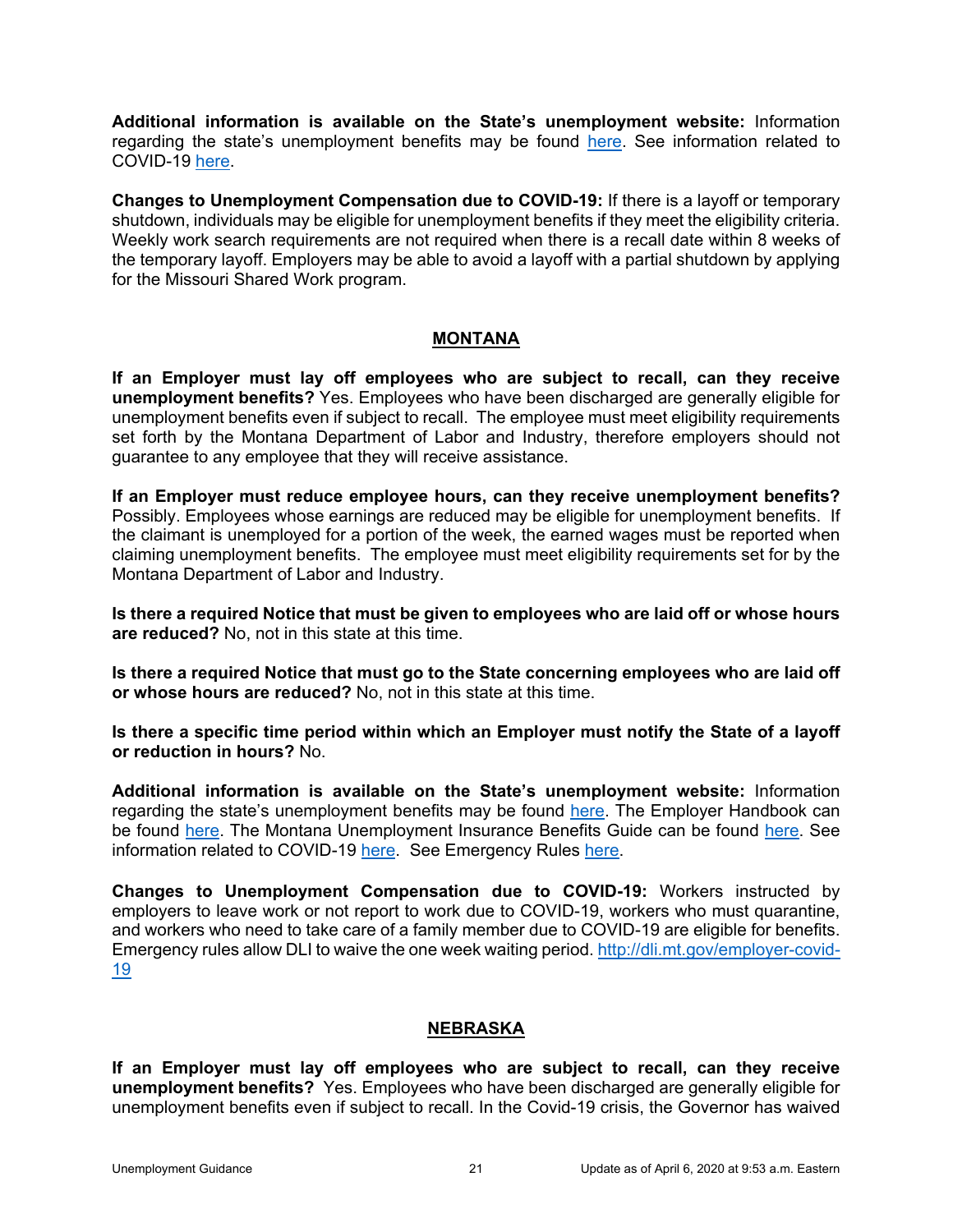the normal waiting period, job search requirements, and benefits should not count against an employer's experience rating. Employees must meet eligibility requirements set forth by the Nebraska Employment Security Act, therefore employers should not guarantee to any employee that they will receive assistance.

**If an Employer must reduce employee hours, can they receive unemployment benefits?**  Possibly. An employee may be eligible to receive unemployment benefits if their wages for a week of less than full-time work are less than their weekly benefit amount. Unemployment benefits generally equal one-half of an employee's average weekly salary, with a maximum weekly benefit of \$440. If the employee's wages with respect to such week equal one-fourth of their benefit amount or less, they will be entitled to their full benefit amount. If the employee's wages payable with respect to such week are greater than one-fourth of such benefit amount, they will be paid an amount equal to the weekly benefit amount less the amount of wages that exceeds one-fourth of the weekly benefit amount. Employees must meet eligibility requirements set forth by the Nebraska Employment Security Act, therefore employers should not guarantee to any employee that they will receive assistance.

**Is there a required Notice that must be given to employees who are laid off or whose hours are reduced?** Yes. If an employer has provided an employee less than three full days' work, or the time or dollar earnings equivalent, the employer must give the worker Form DE-478 (Notice to Worker of Possible Rights to Partial Benefits). Once an employee's weekly benefit has been determined, an employer must provide such employee with a "low earnings report," or other evidence of partial unemployment, at the end of each week that they earn less than their weekly benefit.

**Is there a required Notice that must go to the State concerning employees who are laid off or whose hours are reduced?** No, not in this state at this time.

**Is there a specific time period within which an Employer must notify the State of a layoff or reduction in hours?** No.

**Additional information is available on the State's unemployment website:** Information regarding the state's unemployment benefits may be found [here.](https://www.dol.nebraska.gov/Home/Businesses) See information related to COVID-19 [here.](https://www.dropbox.com/s/h472p8y2fpdcmtl/EO%2020-04%20-%20Emergency%20Unemployment%20Insurance%20Benefit%20Relief%20.pdf?dl=0)

**Changes to Unemployment Compensation due to COVID-19:** Waived one-week waiting period and work search requirements. Department of Labor will temporarily waive charges incurred by employers when employees file claims related to COVID-19. <https://dol.nebraska.gov/PressRelease/Details/141>

### **NEVADA**

<span id="page-24-0"></span>**If an Employer must lay off employees who are subject to recall, can they receive unemployment benefits?** Yes. Employees who have been discharged are generally eligible for unemployment benefits even if subject to recall. The employee must meet eligibility requirements set forth by the Nevada Department of Employment, Training, and Rehabilitation, therefore employers should not guarantee to any employee that they will receive assistance.

**If an Employer must reduce employee hours, can they receive unemployment benefits?**  Possibly. Employees whose earnings are reduced may be eligible for unemployment benefits.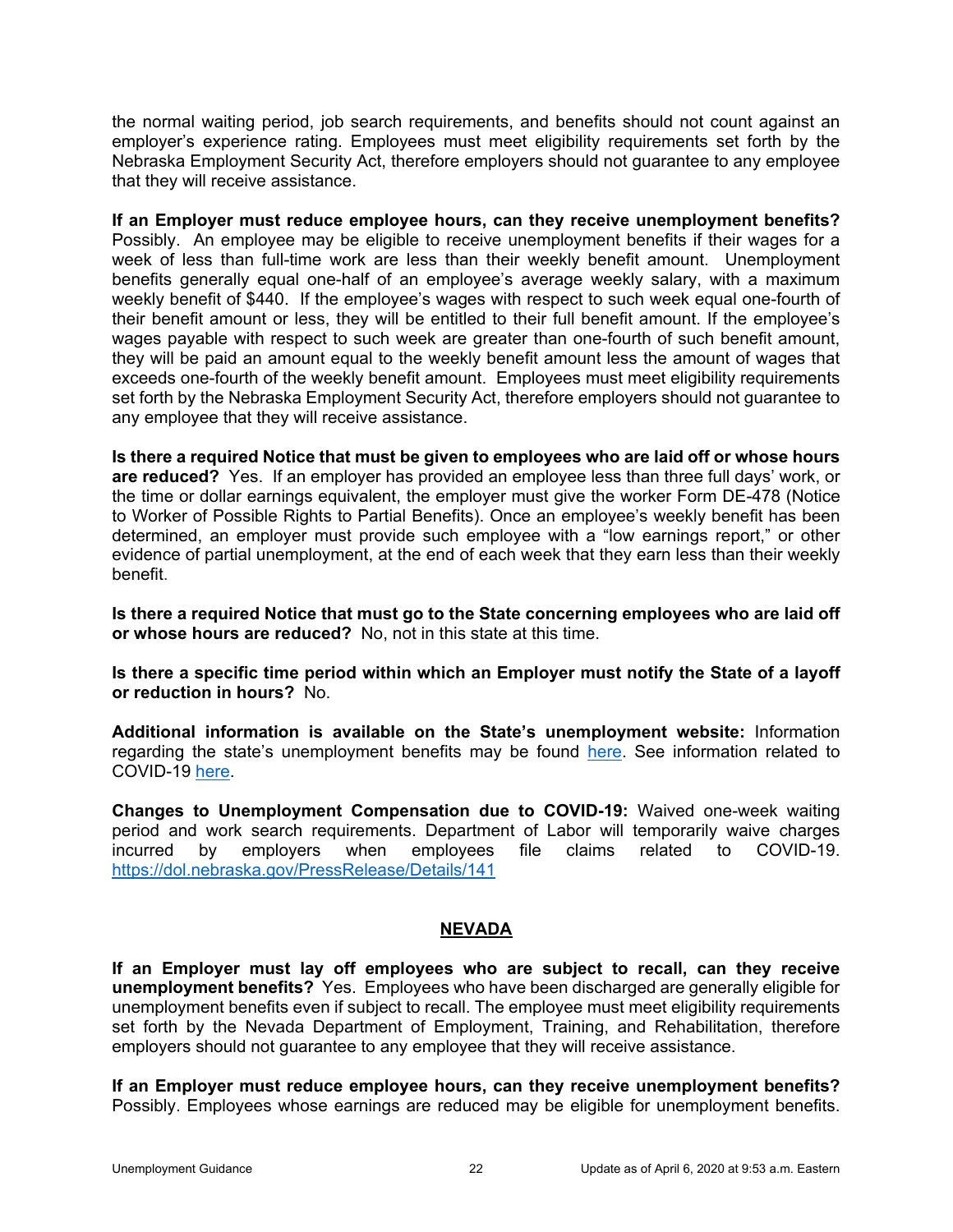The opportunity to obtain benefits due to a reduction in hours has recently been reiterated by the Nevada Department of Employment, Training, and Rehabilitation in light of the current Covid-19 outbreak. The maximum weekly benefit amount in this state is \$469. If the claimant's hours have been reduced and they are still receiving more than \$469 gross earnings per week, the claimant will not be eligible. The employee must meet eligibility requirements set forth by the Nevada Department of Employment, Training, and Rehabilitation, therefore employers should not guarantee to any employee that they will receive assistance.

**Is there a required Notice that must be given to employees who are laid off or whose hours are reduced?** Not in this state at this time.

**Is there a required Notice that must go to the State concerning employees who are laid off or whose hours are reduced?** Not in this state at this time.

**Is there a specific time period within which an Employer must notify the State of a layoff or reduction in hours?** Not in this state at this time**.**

**Additional information is available on the State's unemployment website:** Information regarding the state's unemployment benefits may be found [here.](http://www.ui.nv.gov/ess.html) Employer FAQs can be found [here.](http://ui.nv.gov/ESSHTML/faq.htm) A Claimant Handbook with eligibility information is available [here.](http://ui.nv.gov/PDFs/UI_Claimants_Handbook.pdf)

**Changes to Unemployment Compensation due to COVID-19:** Waived one-week waiting period and work search requirement. Governor Waives Work Search Requirement and Wait Period

<https://nvhealthresponse.nv.gov/information-for/businesses-workforce/>

### **NEW HAMPSHIRE**

<span id="page-25-0"></span>**If an Employer must lay off employees who are subject to recall, can they receive unemployment benefits?** Yes. However, if an employee were to refuse to return to work when recalled, the employer may oppose the continued award of unemployment benefits. As a result of Covid-19, an emergency order was issued that suspended the one week waiting period for unemployment benefits, expanded eligibility requirements to include self-employed and other individuals providing services usually excluded when diagnosed, quarantined, caring for a family member in quarantine, or has a minor child whose school is closed, relaxed financial eligibility requirements for employees who are diagnosed, quarantined, caring for a family member in quarantine, or has a minor child whose school is closed, precluding charges to the employer for benefits paid under emergency order, and enacted a rule that an employee who is eligible for federal leave or wage replacement was ineligible for state unemployment benefits under the federal programs were exhausted.

**If an Employer must reduce employee hours, can they receive unemployment benefits?**  Yes. If hours are substantially reduced, an employee may have a right to partial unemployment. Additionally, New Hampshire's governor issued an [emergency order](https://www.governor.nh.gov/news-media/emergency-orders/documents/emergency-order-5.pdf) expanding unemployment coverage due to COVID-19 on March 17, 2020. The following are now eligible to apply for UI: Individuals with a current diagnosis of the virus; anyone self-quarantined or quarantined at the instruction of a health care provider; anyone caring for a family member who has the virus; anyone caring for a family member because of the closure of a school or business; anyone who is selfemployed and losing work due to the virus, and any parents. The executive order also applies to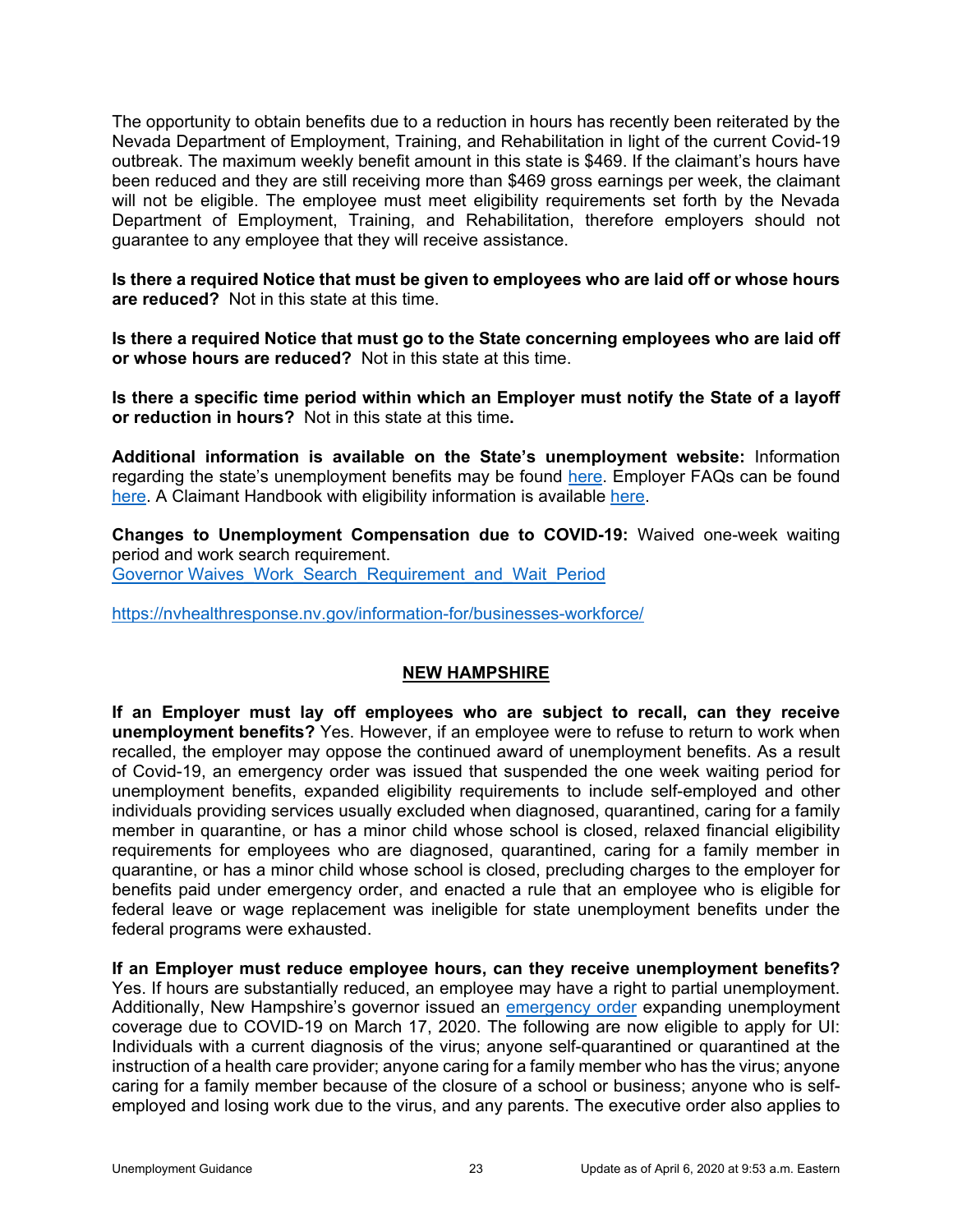all food service workers affected by the state's order to have restaurants and bars immediately change to take-out dining services only.

**Is there a required Notice that must be given to employees who are laid off or whose hours are reduced?** Yes. See document [here.](https://www.nhes.nh.gov/forms/documents/unemployment-notice.pdf)

**Is there a required Notice that must go to the State concerning employees who are laid off or whose hours are reduced?** Yes, employers are required to report to the NH Dept. of Employment Security layoffs of 25 or more individuals in the same calendar week, if the layoff will last seven days or more. To report a Mass Layoff and/or Seasonal Layoff, go to [www.nhes.nh.gov,](https://www.nhes.nh.gov/) then go to the Employer section and choose the Business Compliance page. Complete the [Mass](https://www.nhes.nh.gov/contact/documents/employer-shutdown-info.xls)  [Layoff/Seasonal Layoff Spreadsheet](https://www.nhes.nh.gov/contact/documents/employer-shutdown-info.xls) under Report a Mass Layoff/Seasonal Layoff, then FAX to (603) 447-3951.

**Is there a specific time period within which an Employer must notify the State of a layoff or reduction in hours?** No, not in this state at this time.

**Additional information is available on the State's unemployment website:** Information regarding the state's unemployment benefits may be found [here.](https://www.nhes.nh.gov/services/employers/index.htm) See Emergency Orders issued in response to COVID-19 [here.](https://www.governor.nh.gov/news-media/emergency-orders/index.htm) Notably, Emergency Order #5 pertaining to changes to unemployment can be found [here.](https://www.governor.nh.gov/news-media/emergency-orders/documents/emergency-order-5.pdf)

**Changes to Unemployment Compensation due to COVID-19:** Waived one-week waiting period. Certain other requirements waived for individuals diagnosed with COVID-19, quarantined, caring for a diagnosed or quarantined family member, or caring for a family member due to a school or daycare closing. These benefits not charged to employer's account. See [Emergency](https://www.governor.nh.gov/news-media/emergency-orders/documents/emergency-order-5.pdf)  [Order #5.](https://www.governor.nh.gov/news-media/emergency-orders/documents/emergency-order-5.pdf)

#### **NEW JERSEY**

<span id="page-26-0"></span>**If an Employer must lay off employees who are subject to recall, can they receive unemployment benefits?** Yes. Employees who have been discharged are generally eligible for unemployment benefits even if subject to recall.

**If an Employer must reduce employee hours, can they receive unemployment benefits?**  The employee *may* be eligible for partial unemployment insurance benefits, depending on the number of hours worked and total earnings for the week. Generally, to be eligible for partial [unemployment benefits,](https://myunemployment.nj.gov/labor/myunemployment/before/about/calculator/index.shtml?open#parttime) an employee cannot work more that 80% of the hours normally worked. Because the New Jersey Department of Labor and Workforce Development's Division of Unemployment Insurance determines eligibility for unemployment benefits on a case-by-case basis, employers should not guarantee any employees that they will receive assistance.

**Is there a required Notice that must be given to employees who are laid off or whose hours are reduced?** Yes, employers are required to provide all separated workers with a completed copy of [Form BC-10,](https://www.nj.gov/labor/forms_pdfs/ui/BC10.pdf) entitled *Instructions for Claiming Unemployment Benefits*, at the time of separation.

**Is there a required Notice that must go to the State concerning employees who are laid off or whose hours are reduced?** Generally speaking, no. However, if an employer expects to lay off 25 or more workers for a period of seven days or more, it must notify the New Jersey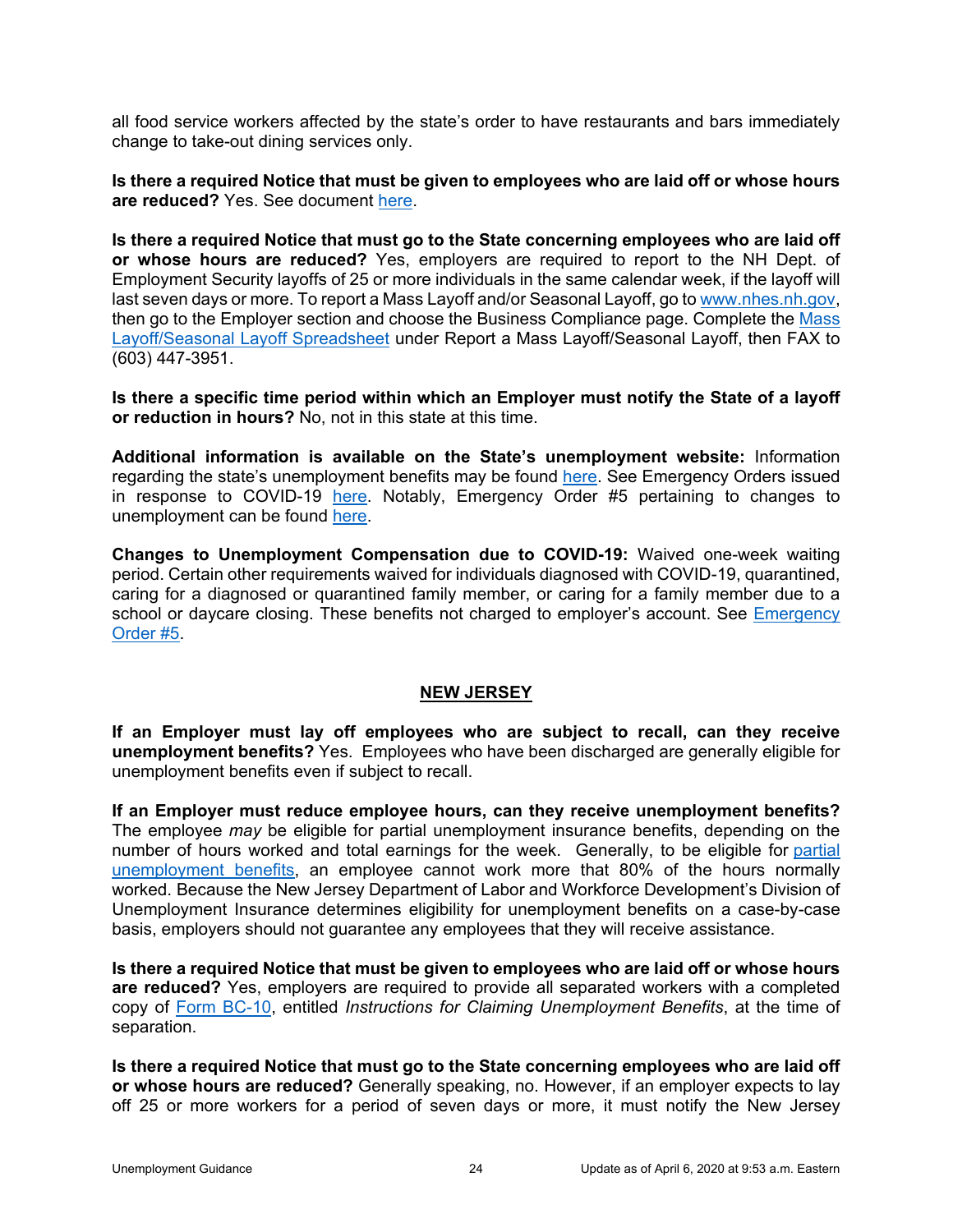Department of Labor and Workforce Development at least 48 hours prior to the layoff. Employers with 100 or more employees may also be required to comply with the federal WARN Act's notification requirements.

**Is there a specific time period within which an Employer must notify the State of a layoff or reduction in hours?** No. However, the state has its own version of WARN that may require notice under certain circumstances.

**Additional information is available on the State's unemployment website:** Information regarding the state's unemployment benefits may be found here. See guidance related to COVID-19 [here.](https://myunemployment.nj.gov/labor/myunemployment/covidinstructions.shtml)

**Changes to Unemployment Compensation due to COVID-19:** Individuals eligible if employer closes or worker has fewer hours due to low demand. Employees who have COVID-19, were exposed and quarantined, or can't work because school or daycare closed may use earned sick leave.<https://www.nj.gov/labor/worker-protections/earnedsick/covid.shtml>

### **NEW MEXICO**

<span id="page-27-0"></span>**If an Employer must lay off employees who are subject to recall, can they receive unemployment benefits?** Yes.

**If an Employer must reduce employee hours, can they receive unemployment benefits?**  Yes.

**Is there a required Notice that must be given to employees who are laid off or whose hours are reduced?** Yes. The employer must provide notice on the next payday after any week for which the employee's work has been reduced to less than four full days or the equivalent hours to the employee that they may file a claim at the unemployment office for a week of partial unemployment. See Regulation [here.](https://www.dws.state.nm.us/Portals/0/DM/Business/ERUTUCONM.pdf)

**Is there a required Notice that must go to the State concerning employees who are laid off or whose hours are reduced?** No.

**Is there a specific time period within which an Employer must notify the State of a layoff or reduction in hours?** No.

**Additional information is available on the State's unemployment website:** Information regarding the state's unemployment benefits may be foun[d here.](https://www.dws.state.nm.us/en-us/Businesses) See COVID-19 information [here.](https://www.dws.state.nm.us/COVID-19-Info) See COVID-19 fact sheet [here.](https://www.dws.state.nm.us/Portals/0/DM/UI/COVID-19FactSheet.pdf)

**Changes to Unemployment Compensation due to COVID-19:** Waived able, available, and work search requirements for up to 4 weeks for employees who are laid off, whose hours are reduced, who are quarantined, or whose family member is quarantined. <https://www.dws.state.nm.us/COVID-19-Info>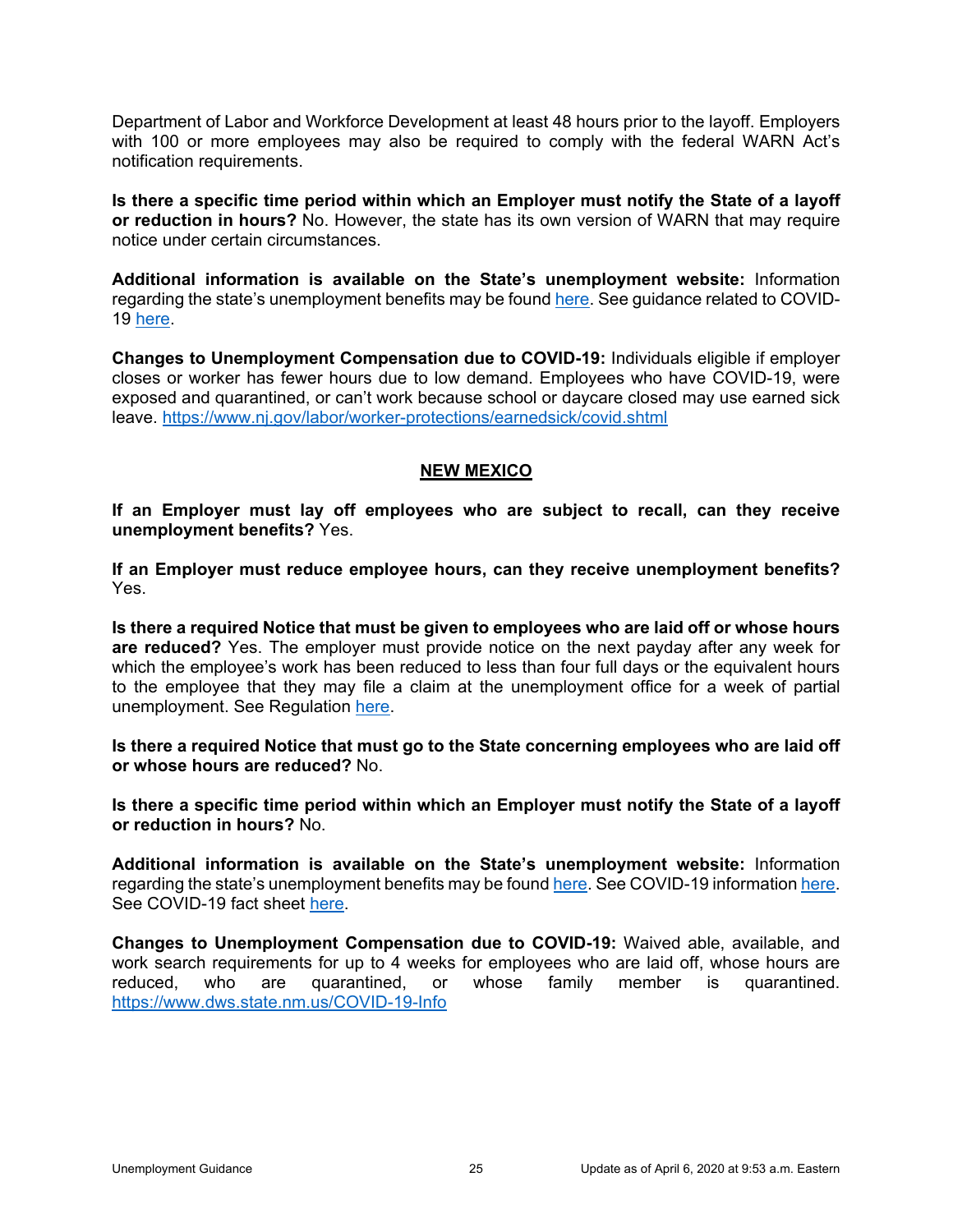#### **NEW YORK**

<span id="page-28-0"></span>**If an Employer must lay off employees who are subject to recall, can they receive unemployment benefits?** Yes. In the event that an employee is temporarily laid off through no fault of their own because of a lack of work, they may be entitled to receive unemployment benefits. New York has waived the normal 7-day waiting period for Unemployment Insurance benefits for people who are out of work due to COVID-19 closures or quarantines.

**If an Employer must reduce employee hours, can they receive unemployment benefits?**  Yes. See Unemployment Insurance Claimant Handbook [here.](https://labor.ny.gov/formsdocs/ui/TC318.3e.pdf) If an employee worked fewer than four days and made less than the maximum benefit rate in a given week, an employer may receive partial unemployment benefits. An employee will not receive any benefits during weeks that the employee works four or more days or makes more than the maximum benefit rate.

**Is there a required Notice that must be given to employees who are laid off or whose hours are reduced?** No. However, employers should provide employees with the Unemployment Insurance Division Record of Employment available [here.](https://labor.ny.gov/formsdocs/ui/IA12_3.pdf) The state also has its own version of WARN that may require notice under certain circumstances.

**Is there a required Notice that must go to the State concerning employees who are laid off or whose hours are reduced?** There is no specific form that must be provided to employees, but employees must be notified of any change to their wage rate in writing at least seven days before the change becomes effective. Guidance regarding notice that may be provided to employees may be found [here.](https://labor.ny.gov/formsdocs/factsheets/pdfs/p715.pdf) Employers should also provide employees with the Unemployment Insurance Division Record of Employment available [here.](https://labor.ny.gov/formsdocs/ui/IA12_3.pdf)

**Is there a specific time period within which an Employer must notify the State of a layoff or reduction in hours?** No. However, the state has its own version of WARN that may require notice under certain circumstances.

**Additional information is available on the State's unemployment website:** Information regarding the state's unemployment benefits may be found [here.](https://www.labor.ny.gov/ui/employer.shtm) See information regarding New York's March 22, 2020 shelter-in-place order [here.](https://coronavirus.health.ny.gov/home)

**Changes to Unemployment Compensation due to COVID-19:** Waived the one-week waiting period for people out of work due to COVID-19 closures or quarantines. State has expanded eligibility for paid sick leave and disability benefits. [https://labor.ny.gov/ui/how\\_to\\_file\\_claim.shtm](https://labor.ny.gov/ui/how_to_file_claim.shtm)

#### **NORTH CAROLINA**

<span id="page-28-1"></span>**If an Employer must lay off employees who are subject to recall, can they receive unemployment benefits?** Yes. While typically placing employees on an unpaid leave of absence does not render them "unemployed," the Governor issued an executive order on March 17, 2020 that expanding eligibility for unemployment benefits.

**If an Employer must reduce employee hours, can they receive unemployment benefits?**  Yes. While this is not typically the case, the Governor's executive order expanded benefits to employees who had their hours reduced. If an employee leaves employment due to reduced work hours of more than 50%, employees may be eligible for unemployment compensation.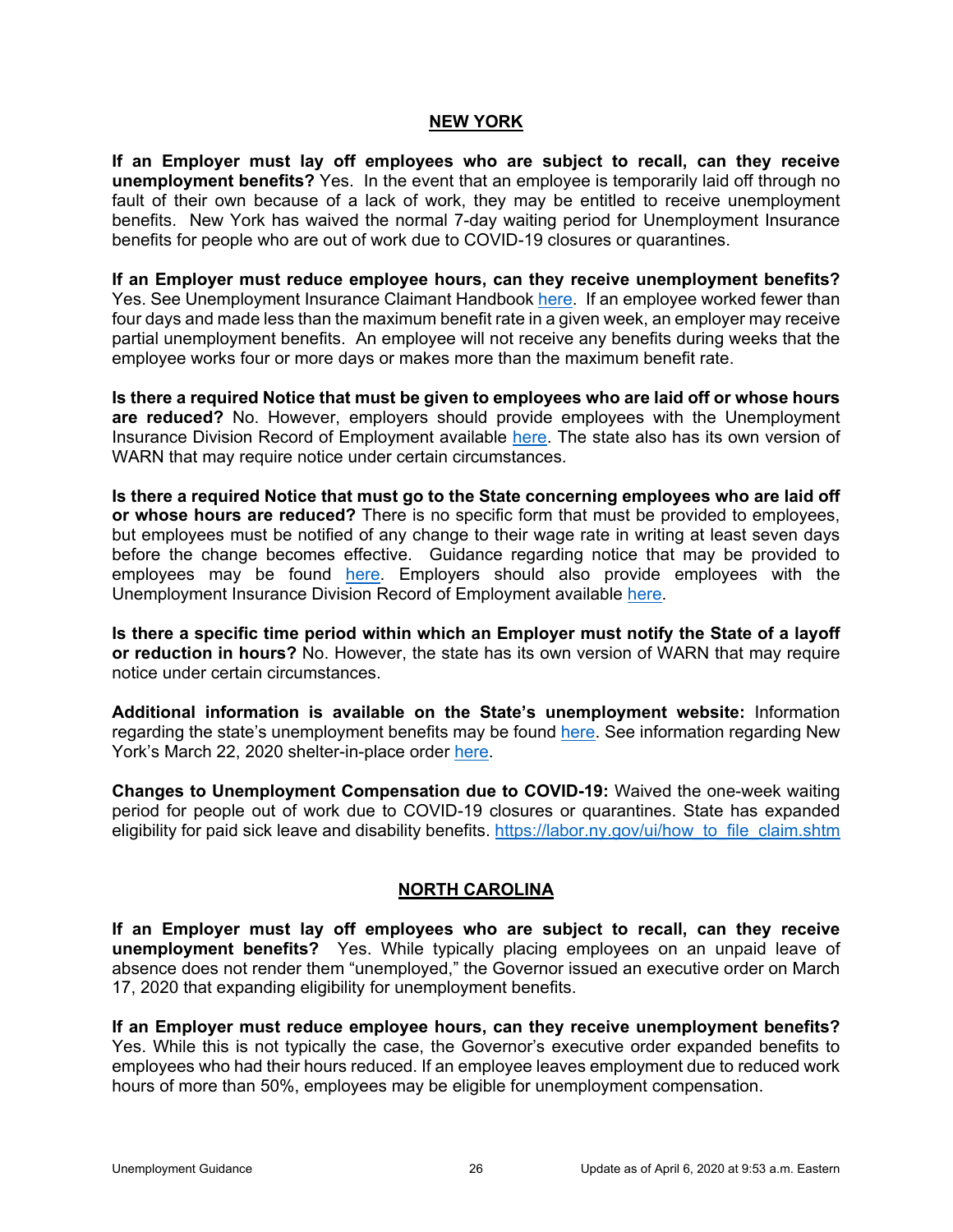**Is there a required Notice that must be given to employees who are laid off or whose hours are reduced?** No.

**Is there a required Notice that must go to the State concerning employees who are laid off or whose hours are reduced?** No. However, employers must respond to requests for information from NC DES.

**Is there a specific time period within which an Employer must notify the State of a layoff or reduction in hours?** No.

**Additional information is available on the State's unemployment website:** Information regarding the state's unemployment benefits may be found [here.](https://des.nc.gov/employers) On March 17, 2020, the Governor issued an executive order that expands eligibility for unemployment benefits. Under the order, the NC Department of Commerce is authorized to interpret flexibly or waive, the work search, actively seeking work, and "lack of work" requirements. Under the order, furloughed employees are eligible for unemployment benefits. See Executive Order [here](https://governor.nc.gov/documents/executive-order-no-118) and COVID-19 FAQs [here.](https://des.nc.gov/need-help/covid-19-information)

**Changes to Unemployment Compensation due to COVID-19:** Waived one-week waiting period. Discretion to waive "able and available" to work, work search, actively seeking work, and "lack of work" requirements. Employers' accounts will not be charged for benefits related to COVID-19.<https://des.nc.gov/need-help/covid-19-information>

### **NORTH DAKOTA**

<span id="page-29-0"></span>**If an Employer must lay off employees who are subject to recall, can they receive unemployment benefits?** Yes. Employees who have been discharged are generally eligible for unemployment benefits even if subject to recall. See North Dakota Jobs Service Covid-19 FAQs [here.](https://www.jobsnd.com/sites/www/files/documents/COVID19/uicovidfaq03222020.pdf)

**If an Employer must reduce employee hours, can they receive unemployment benefits?**  Possibly. Employees whose earnings are reduced may be eligible for unemployment benefits.

**Is there a required Notice that must be given to employees who are laid off or whose hours are reduced?** No.

**Is there a required Notice that must go to the State concerning employees who are laid off or whose hours are reduced?** Yes. Employers must submit advance notice for mass separations to the public employment service office nearest the worker's place of employment, setting forth the reasons for such mass separation, together with a list of the names and social security account numbers of the workers affected. Under this law, a mass separation is defined as the layoff of 25 or more workers in a single establishment permanently, for an indefinite period, or for an expected duration of seven days or more.

**Is there a specific time period within which an Employer must notify the State of a layoff or reduction in hours?** Yes. Generally, these notices should be filed 48 hours prior to the date of mass separation. When the employer has no advance knowledge of a mass separation at the commencement thereof, the employer shall within forty-eight hours after the commencement of the mass separation notify the public employment service office nearest the worker's place of employment of the mass separation and the reasons therefor. Such notification shall include a list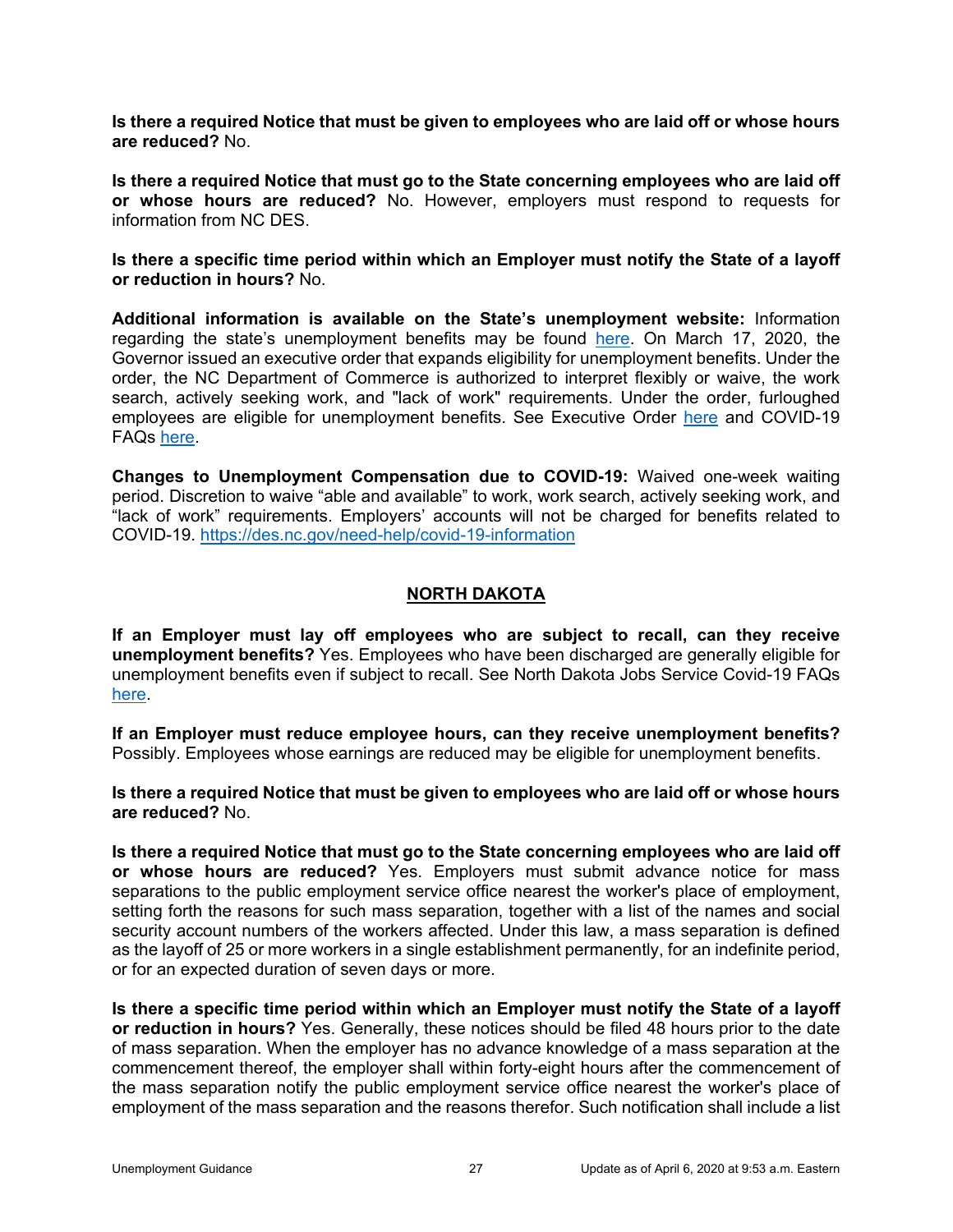of the names and social security account numbers of the workers affected. [North Dakota Admin.](https://www.legis.nd.gov/information/acdata/pdf/27-03-02.pdf)  [Code 27-03-02-02.](https://www.legis.nd.gov/information/acdata/pdf/27-03-02.pdf)

**Additional information is available on the State's unemployment website:** Information regarding the state's unemployment benefits may be found [here.](https://www.jobsnd.com/employer-resources) The Governor signed three executive orders on March 20, 2020 responsive to COVID-19. See details [here.](https://www.governor.nd.gov/news/state-takes-steps-reduce-regulatory-burdens-help-north-dakotans-through-covid-19-crisis)

**Changes to Unemployment Compensation due to COVID-19:** If an employer shuts down or lays off employees due to lack of work caused by the impact of COVID-19 on the business, these employees will generally be eligible for Unemployment Insurance benefits. [Unemployment](https://www.jobsnd.com/news/unemployment-insurance-and-covid-19-frequently-asked-questions)  [Insurance and COVID-19 FAQs](https://www.jobsnd.com/news/unemployment-insurance-and-covid-19-frequently-asked-questions)

### **OHIO**

<span id="page-30-0"></span>As it relates to COVID-19, Ohio Governor Mike DeWine has issued an Executive Order that make extensive changes to Ohio's unemployment compensation system in the wake of the coronavirus. The Executive Order states that unemployment benefits will be available for eligible employees who are requested by a medical professional, local health authority, or employer to be isolated or quarantined as a consequence of COVID-19, even if they are not actually diagnosed with COVID-19. In addition, the waiting period for eligible Ohioans to receive unemployment benefits will be waived.

A link to FAQs regarding coronavirus and unemployment insurance benefits in Ohio can be found on the Ohio Department of Jobs & Family Services website [here.](http://jfs.ohio.gov/ouio/CoronavirusAndUI.stm)

**If an Employer must lay off employees who are subject to recall, can they receive unemployment benefits?** Yes, as long they otherwise satisfy the minimum eligibility criteria, employees who have been discharged are generally eligible for unemployment benefits even if subject to recall. To be eligible for unemployment benefits in Ohio, an individual must: (1) have worked at least 20 weeks during the previous one-year base period and earned an average of at least \$237 per week during the base period; (2) have become unemployed through no fault of his or her own; and (3) be available to work and be actively seeking employment. Assuming the individual meets these criteria and is laid off through no fault of his or her own, he or she will generally be entitled to unemployment benefits. Per Governor DeWine's recent Executive Order regarding the coronavirus, unemployment benefit charges to employers' accounts for coronavirus-related layoffs and shutdowns are to be mutualized.

**If an Employer must reduce employee hours, can they receive unemployment benefits?** Yes. Ohio has implemented a state program called SharedWork Ohio that is designed to help businesses with a need to hold on to skilled labor during a recession or other business disruption. The program is managed by the Ohio Department of Jobs & Family Services, which has published information about the SharedWork Ohio program on its website [here.](http://jfs.ohio.gov/factsheets/SharedWorkOhio-FAQs.stm)

#### **Is there a required Notice that must be given to employees who are laid off or whose hours are reduced?** No.

**Is there a required Notice that must go to the State concerning employees who are laid off or whose hours are reduced?** Yes. In Ohio, employers are required to notify the Ohio Department of Jobs & Family Services at least three working days prior to the first day of a mass lay off. To be considered a "mass lay off," employers must have a separation of 50 or more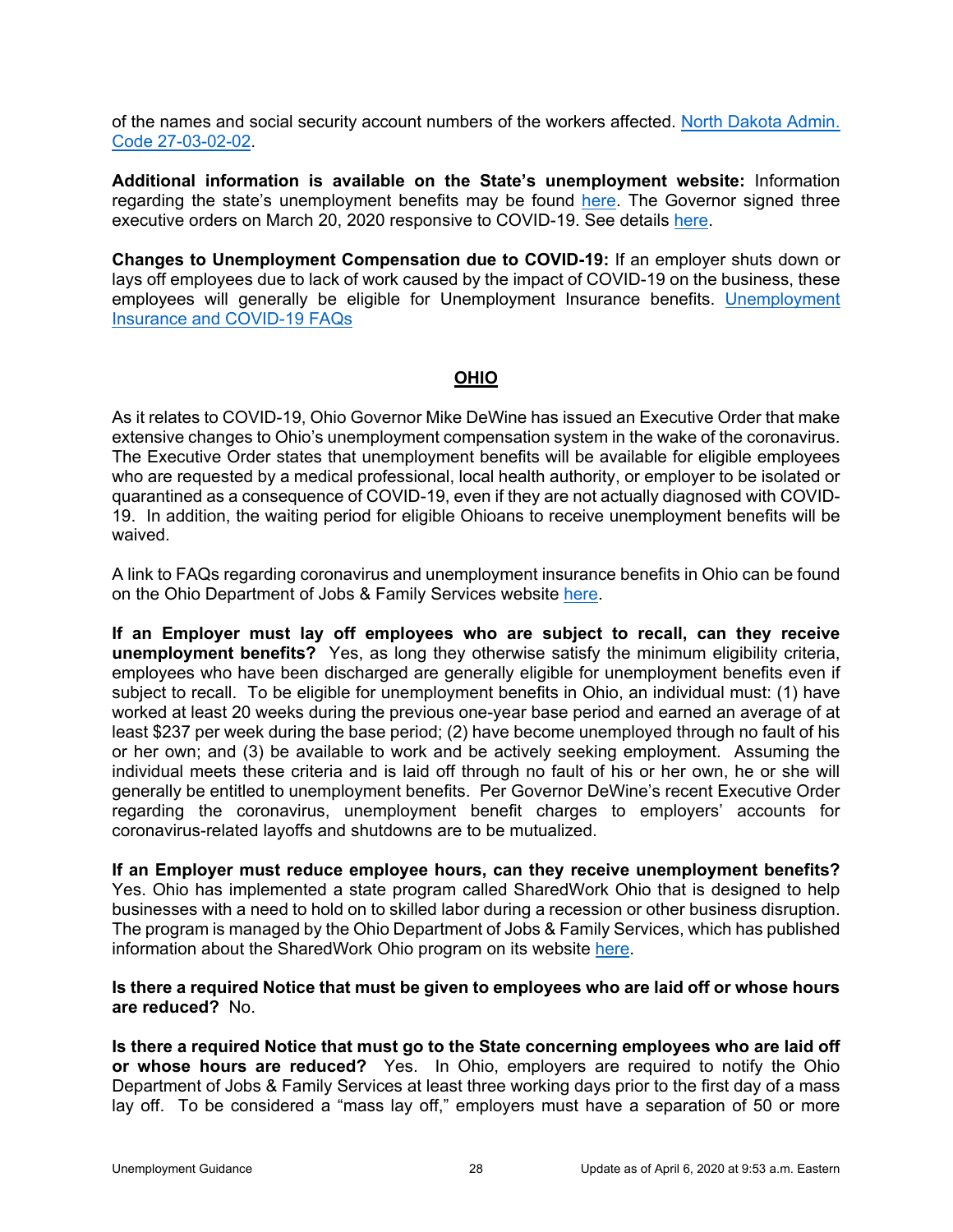employees within a seven-day period. To report a mass lay off, an employer should call Unemployment Compensation Technical Services at 1-866-733-0025, option 2.

During the call, a staff member will request specific information, including information about the employer's unemployment account and/or federal identification number. After an employer registers a mass lay off with the Ohio Department of Jobs & Family Services, an information sheet will be faxed or email to the employer for distribution to the effected workers. Additional information about these reporting requirements can be found at [here.](http://jfs.ohio.gov/ouio/masslayoff.pdf)

**Is there a specific time period within which an Employer must notify the State of a lay off or reduction in hours?** Within three business days prior to the first day of a mass lay off.

**Additional information is available on the State's unemployment website:** Information regarding the state's unemployment benefits may be found [here.](https://unemployment.ohio.gov/) An Employers Guide can be found [here.](http://www.odjfs.state.oh.us/forms/num/JFS08201/pdf/) See information regarding COVID-19 [here.](http://jfs.ohio.gov/ouio/CoronavirusAndUI.stm)

**Changes to Unemployment Compensation due to COVID-19:** Waived the one-week waiting period for all eligible individuals. Unemployment benefits are available for eligible individuals who are requested by a medical professional, local health authority, or employer to be isolated or quarantined due to COVID-19, even if not actually diagnosed with COVID-19.

<http://jfs.ohio.gov/ouio/CoronavirusAndUI.stm>

### **OKLAHOMA**

<span id="page-31-0"></span>**If an Employer must lay off employees who are subject to recall, can they receive unemployment benefits?** Yes, employees who are laid off, terminated as part of a RIF, or downsized for economic reasons are eligible for unemployment benefits.

**If an Employer must reduce employee hours, can they receive unemployment benefits?**  Not at this time.

**Is there a required Notice that must be given to employees who are laid off or whose hours are reduced?** Not at this time.

**Is there a required Notice that must go to the State concerning employees who are laid off or whose hours are reduced?** Not at this time.

**Is there a specific time period within which an Employer must notify the State of a layoff or reduction in hours?** Not at this time.

**Additional information is available on the State's unemployment website:** Information regarding the state's unemployment benefits may be found [here.](https://www.ok.gov/oesc/Businesses/index.html) Specific information related to COVID-19 [here.](https://www.ok.gov/oesc/Businesses/Employer_FAQs_about_UI_and_COVID-19/index.html)

**Changes to Unemployment Compensation due to COVID-19:** Waived one-week waiting period. Employees given a return to work date do not have to search for other work during the layoff period. Employers may file a mass claim for a temporary shutdown involving 25 or more employees. [https://www.ok.gov/oesc/Claimants/COVID-19\\_Message.html](https://www.ok.gov/oesc/Claimants/COVID-19_Message.html)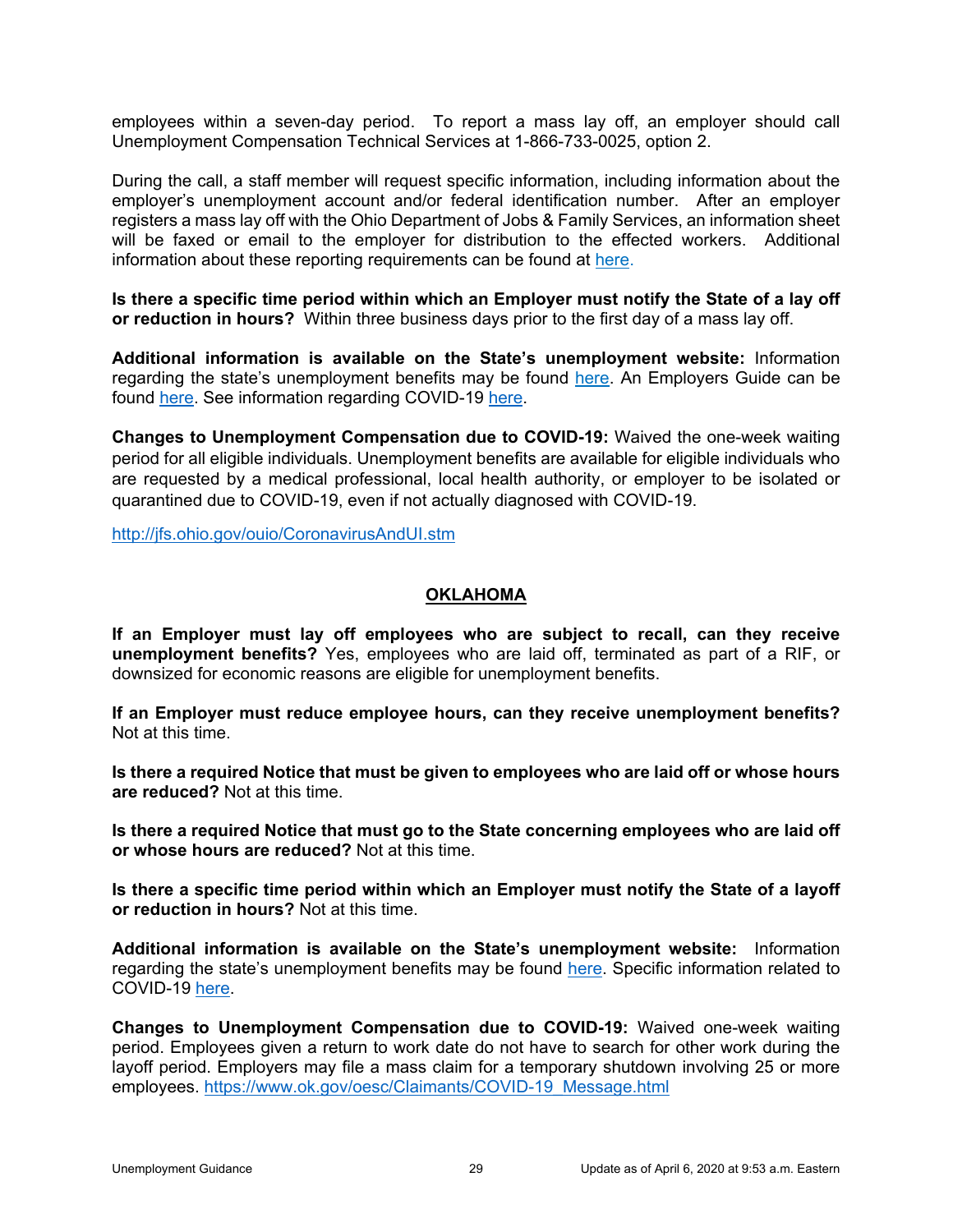#### **OREGON**

<span id="page-32-0"></span>**If an Employer must lay off employees who are subject to recall, can they receive unemployment benefits?** UI benefits may be available to those who are on a temporary layoff. These benefits occur for claimants whose employer stops operation for a short period of time, such as cleaning following a coronavirus exposure or by government requirement. Workers can get UI benefits, and do not need to seek work with other employers. You must be able to work, stay in contact with your employer, and be available to work when called back. This is broader than Oregon's prior 30 day limit (wherein after 30 days a laid off employee would have to look for work following a layoff). The expansion is a product of the new emergency rule. This is a handy [chart](https://www.oregon.gov/employ/Documents/EDPUB190_0320.pdf) that has been put out by the State of Oregon regarding certain scenarios and whether an individual would receive unemployment benefits.

**If an Employer must reduce employee hours, can they receive unemployment benefits?**  [Yes.](https://www.oregon.gov/employ/Documents/EDPUB190_0320.pdf) The Work Share program helps employers prevent layoffs by reducing the schedules of workers instead of laying them off. It also provides benefits to help offset employees' lost wages. Learn more [here.](https://www.oregon.gov/employ/Unemployment/Pages/Work-Share-Program.aspx)

**Is there a required Notice that must be given to employees who are laid off or whose hours are reduced?** Employers should notify its employees if the employee is laid off or if an hour reduction has occurred. This will allow the employee to seek unemployment.

**Is there a required Notice that must go to the State concerning employees who are laid off or whose hours are reduced?** Employers must comply with the WARN Act, should that be triggered.

**Is there a specific time period within which an Employer must notify the State of a layoff or reduction in hours?** Employers must comply with the WARN Act, should that be triggered.

**Additional information is available on the State's unemployment website:** Information about the Employment Department's position on employment benefits related to COVID-19 can be found [here](https://www.oregon.gov/employ/Pages/COVID-19.aspx) and the Employment Department encourages employers with questions to email them at OED COVID19 INFO@oregon.gov. If the unemployment claim site is down, please call the agency's contact centers, where Employment Department staff can help with starting a claim for unemployment benefits: 1-877-FILE-4-UI (1-877-345-3484)

[https://www.fisherphillips.com/resources-alerts-oregon-expands-unemployment-eligibility-to](https://www.fisherphillips.com/resources-alerts-oregon-expands-unemployment-eligibility-to-address-covid)[address-covid](https://www.fisherphillips.com/resources-alerts-oregon-expands-unemployment-eligibility-to-address-covid)

**Changes to Unemployment Compensation due to COVID-19:** Enacted temporary rules to give more flexibility in providing unemployment benefits to COVID-19 affected workers. Unemployment Insurance benefits are available during temporary layoffs related to COVID-19 situations. These benefits occur for employees whose employer stops operation for a short period of time, such as cleaning following a coronavirus exposure, or by government requirement. <https://www.oregon.gov/employ/Pages/COVID-19.aspx>

See also this Fisher Phillips [Legal Alert.](https://www.fisherphillips.com/resources-alerts-oregon-expands-unemployment-eligibility-to-address-covid)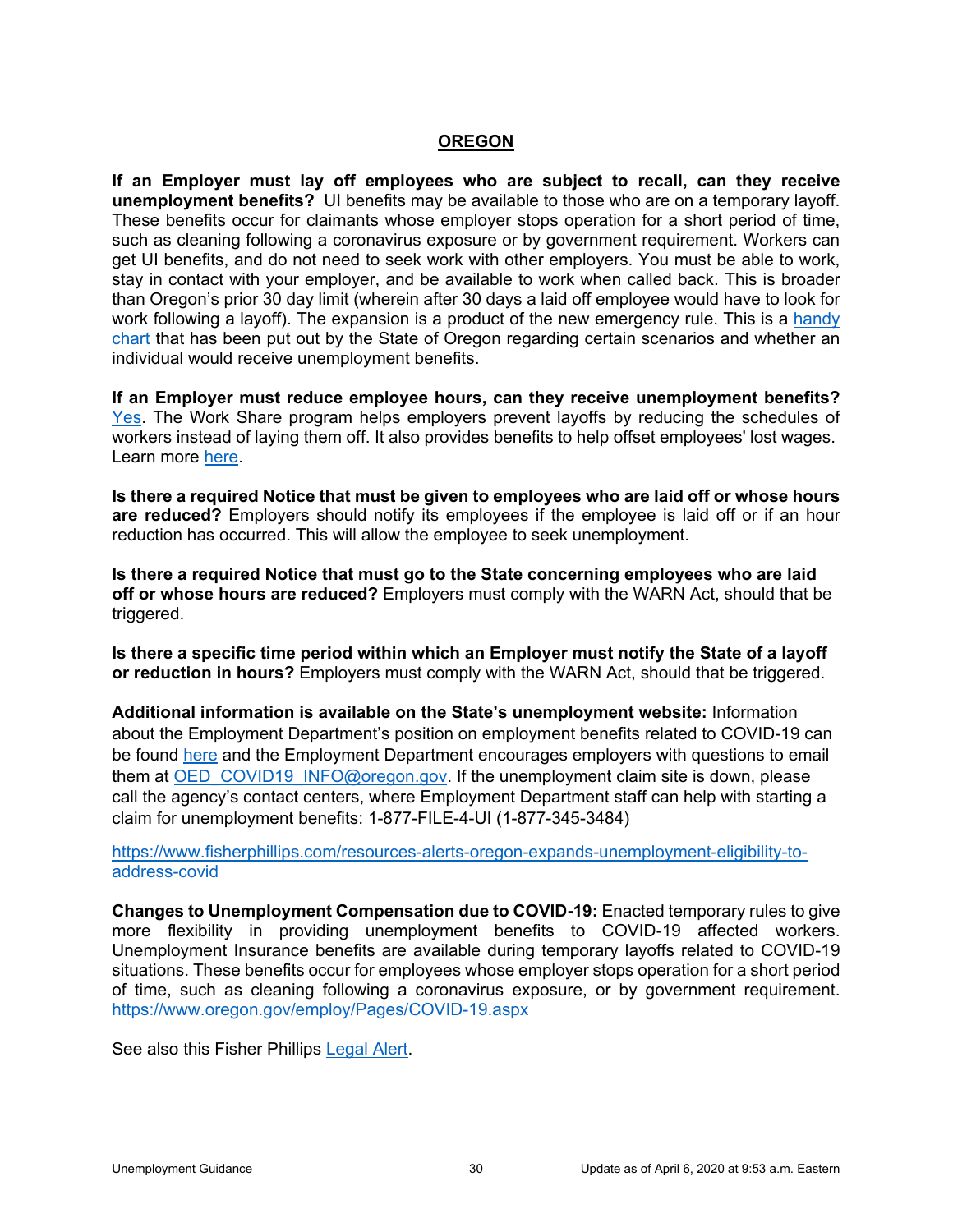#### **PENNSYLVANIA**

<span id="page-33-0"></span>**If an Employer must lay off employees who are subject to recall, can they receive unemployment benefits?** Yes. Employees who have been discharged are generally eligible for unemployment benefits even if subject to recall. In the Covid-19 crisis, Pennsylvania has waived the normal waiting period and job search requirements. The employee must meet eligibility requirements set forth by the Pennsylvania's Office of Unemployment Compensation, therefore employers should not guarantee to any employee that they will receive assistance.

**If an Employer must reduce employee hours, can they receive unemployment benefits?**  Yes. Employees who are required to work reduced hours are generally eligible for unemployment benefits.

**Is there a required Notice that must be given to employees who are laid off or whose hours are reduced?** No. However, employees that are terminated or laid off should be provided with [Form UC-1609](https://www.uc.pa.gov/Documents/UC_Forms/UC-1609.pdf) to assist with their unemployment benefit application.

**Is there a required Notice that must go to the State concerning employees who are laid off or whose hours are reduced?** No, not in this state at this time.

**Is there a specific time period within which an Employer must notify the State of a layoff or reduction in hours?** No, not in this state at this time.

**Additional information is available on the State's unemployment website:** Information regarding the state's unemployment benefits may be found [here.](https://www.uc.pa.gov/employers-uc-services-uc-tax/Pages/default.aspx) See information related to COVID-19 [here.](https://www.uc.pa.gov/COVID-19/Pages/Employer-COVID19-FAQs.aspx)

**Changes to Unemployment Compensation due to COVID-19:** The one-week waiting period has been suspended, and work search ad work registration requirements have been waived for all claimants.<https://www.uc.pa.gov/COVID-19/Pages/UC-COVID19-FAQs.aspx>

### **RHODE ISLAND**

<span id="page-33-1"></span>**If an Employer must lay off employees who are subject to recall, can they receive unemployment benefits?** Yes. However, if an employee were to refuse to return to work when recalled, the employer may oppose the continued award of unemployment benefits.

**If an Employer must reduce employee hours, can they receive unemployment benefits?**  Yes.

**Is there a required Notice that must be given to employees who are laid off or whose hours are reduced?** No.

**Is there a required Notice that must go to the State concerning employees who are laid off or whose hours are reduced?** No. However, the Rhode Island Department of Labor and Training is asking that employers ceasing or limiting operations, to contact DLT to discuss options. See Fact Sheet [here.](http://www.dlt.ri.gov/pdfs/COVID-19%20Workplace%20Fact%20Sheet.pdf)

**Is there a specific time period within which an Employer must notify the State of a layoff or reduction in hours?** No.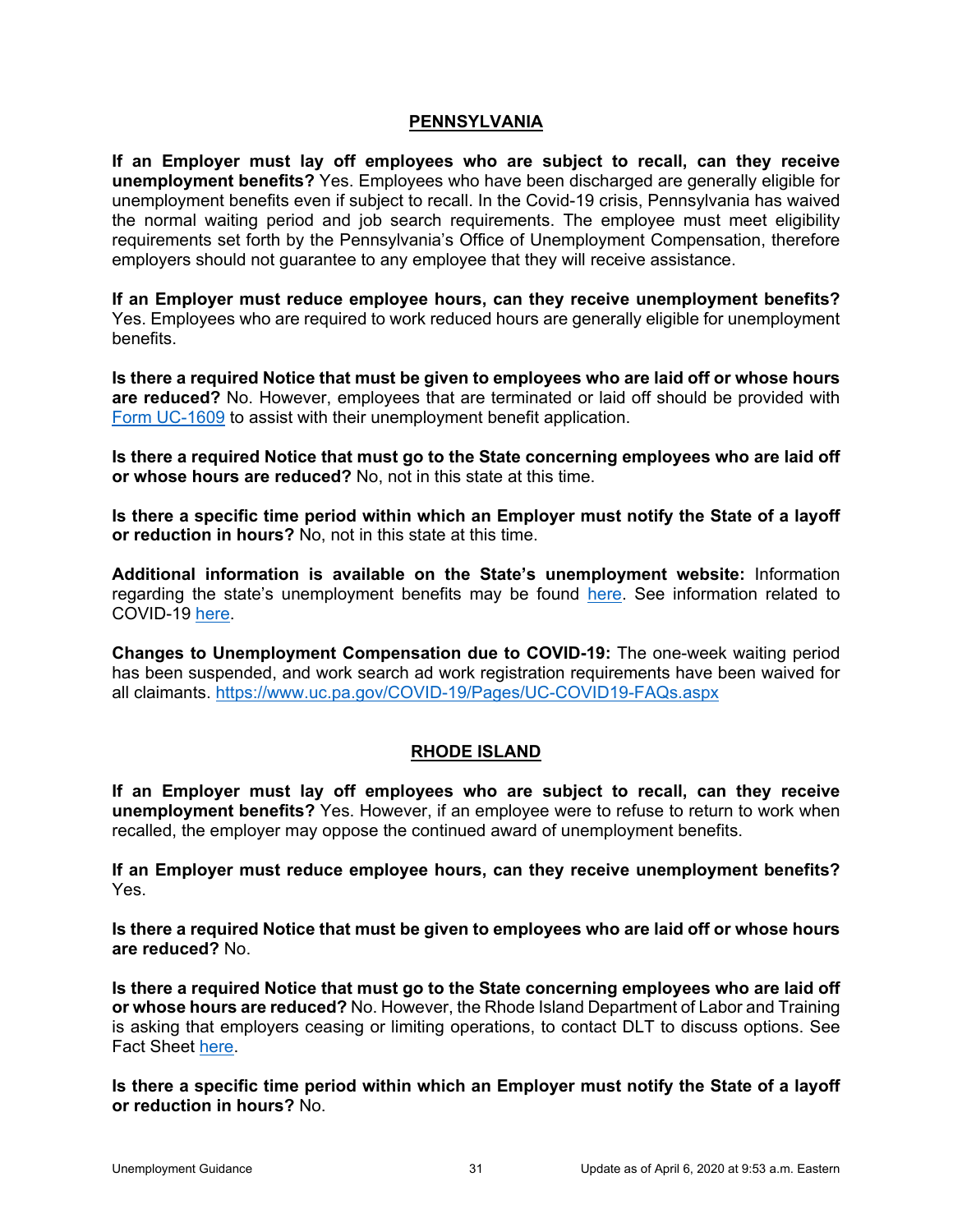**Additional information is available on the State's unemployment website:** Information regarding the state's unemployment benefits may be found [here.](http://www.dlt.ri.gov/ui/EmployerInfoUI.htm) See information related to COVID-19 [here.](http://www.dlt.ri.gov/pdfs/COVID-19%20Workplace%20Fact%20Sheet.pdf)

**Changes to Unemployment Compensation due to COVID-19:** Waived one-week waiting period. Individuals under quarantine qualify for Temporary Disability Insurance. See Fact Sheet [here.](http://www.dlt.ri.gov/pdfs/COVID-19%20Workplace%20Fact%20Sheet.pdf)

#### **SOUTH CAROLINA**

<span id="page-34-0"></span>**If an Employer must lay off employees who are subject to recall, can they receive unemployment benefits?** Yes.

**If an Employer must reduce employee hours, can they receive unemployment benefits?**  Yes, but the employees' hours must be reduced to less than 30 hours per week. The South Carolina Department of Employment and Workforce considers employees working 30 hours or more per week to be fully employed and not eligible for benefits.

**Is there a required Notice that must be given to employees who are laid off or whose hours are reduced?** No, but the [SC Payment of Wages Act](https://www.scstatehouse.gov/code/t41c010.php) requires 7 calendar days' written notice for a reduction in hours or pay (or deductions, change in time/place of payment or benefits). See state law [here.](https://www.scstatehouse.gov/code/t41c010.php)

**Is there a required Notice that must go to the State concerning employees who are laid off or whose hours are reduced?** No.

**Is there a specific time period within which an Employer must notify the State of a layoff or reduction in hours?** No.

**Additional information is available on the State's unemployment website:** Information regarding the state's unemployment benefits may be found [here.](https://dew.sc.gov/employers/employer) See information related to COVID-19 [here.](https://dew.sc.gov/docs/default-source/default-document-library/coronavirus-and-unemployement-benefits.pdf?sfvrsn=43a3bfd8_0)

**Changes to Unemployment Compensation due to COVID-19:** If an employer must shut down operations, lay off employees, or reduce hours, individuals may be eligible for unemployment benefits. Employers that have a temporary shutdown or are experiencing a slow or smaller workload than normal can request permission to file claims on their workers' behalf for up to six weeks of benefits, during which the work search requirement is waived. [https://dew.sc.gov/covid](https://dew.sc.gov/covid-hub)[hub.](https://dew.sc.gov/covid-hub) *See also* specific COVID-19 FAQs [here.](https://dew.sc.gov/docs/default-source/default-document-library/coronavirus-and-unemployement-benefits.pdf?sfvrsn=43a3bfd8_0)

### **SOUTH DAKOTA**

<span id="page-34-1"></span>**If an Employer must lay off employees who are subject to recall, can they receive unemployment benefits?** Yes. Workers who are temporarily unemployed and expected to return to work with their employer would not be required to actively seek work each week. As of now, a layoff lasting longer than 10 weeks would require the person to be able, available, and actively looking for work. See [South Dakota Unemployment Website.](https://dlr.sd.gov/ra/covid_19_ra_eligibility.aspx)

**If an Employer must reduce employee hours, can they receive unemployment benefits?**  Yes. Depending on the number of hours that have been reduced and the amount of earnings for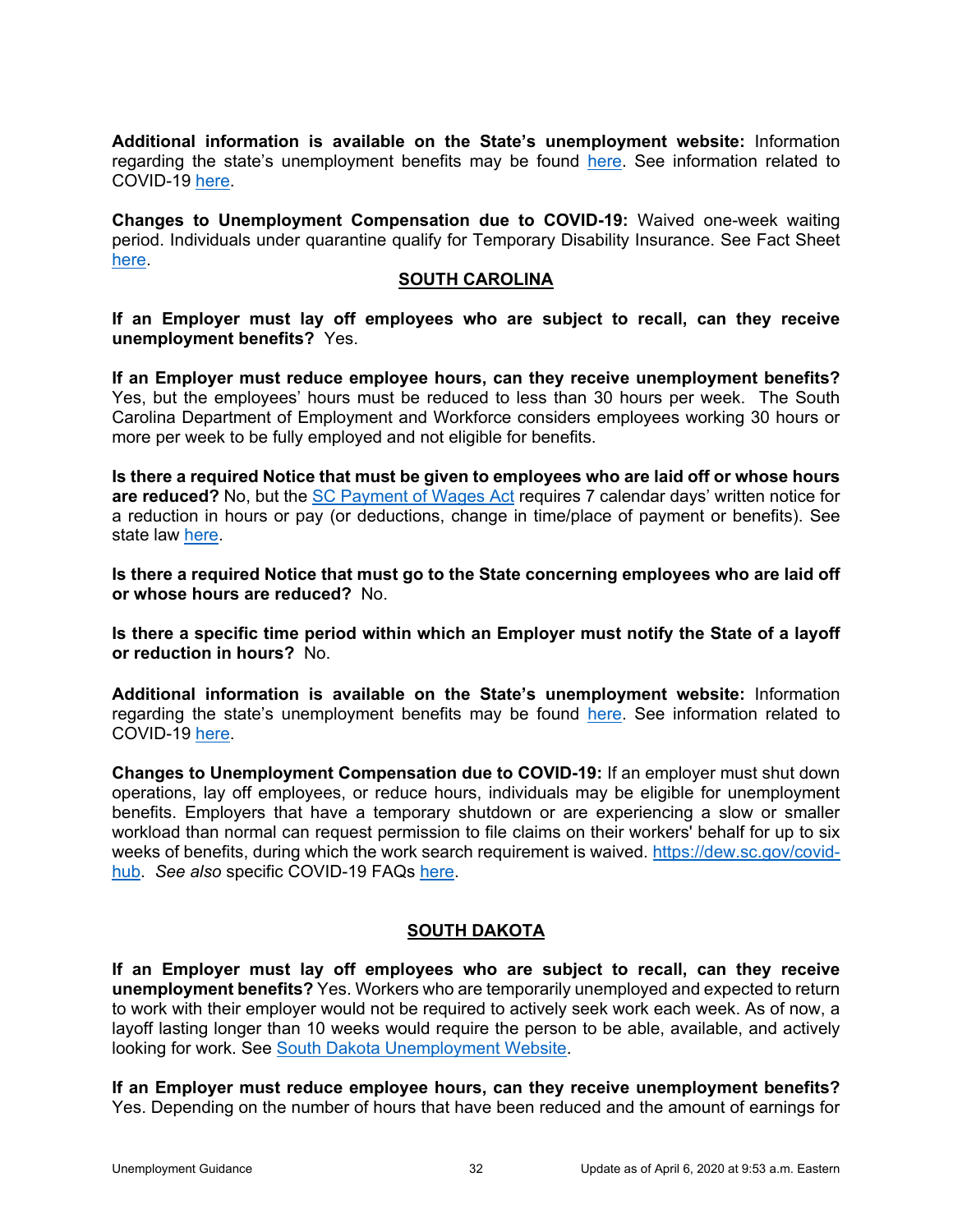the week, a person would be eligible for reduced RA ("Reemployment Assistance") benefits. 75% of earnings over \$25 would be deducted from the weekly benefit amount. A worker would not be eligible if earnings were equal to or more than the weekly benefit amount. See South Dakota [Unemployment Website.](https://dlr.sd.gov/ra/covid_19_ra_eligibility.aspx)

**Is there a required Notice that must be given to employees who are laid off or whose hours are reduced?** Yes, Employers must post and maintain printed statements of state regulations in places readily accessible to individuals in the employer's service and shall make available to each such individual at the time the individual becomes unemployed, a printed statement of the regulations. The printed statements shall be supplied by the department to each employer without cost to the employer.

**Is there a required Notice that must go to the State concerning employees who are laid off or whose hours are reduced?** South Dakota has no state-specific notice requirements.

**Is there a specific time period within which an Employer must notify the State of a layoff or reduction in hours?** South Dakota has no state-specific notice requirements.

**Additional information is available on the State's unemployment website:** Information regarding the state's unemployment benefits may be found [here.](https://dlr.sd.gov/ra/covid_19_ra_eligibility.aspx)

**Changes to Unemployment Compensation due to COVID-19:** Workers who are temporarily unemployed (up to 10 weeks) and expected to return to work with their employer are eligible, and not required to actively seek work each week. Workers sent home because they are considered a risk also are likely eligible. [https://dlr.sd.gov/ra/covid\\_19\\_ra\\_eligibility.aspx](https://dlr.sd.gov/ra/covid_19_ra_eligibility.aspx)

### **TENNESSEE**

<span id="page-35-0"></span>**If an Employer must lay off employees who are subject to recall, can they receive unemployment benefits?** Yes. Employees who have been discharged are generally eligible for unemployment benefits even if subject to recall.

**If an Employer must reduce employee hours, can they receive unemployment benefits?** Yes, if the employer significantly reduces the employee's work hours.

**Is there a required Notice that must be given to employees who are laid off or whose hours are reduced?** No. However, Employers are required to complete and provide a Separation Notice [\(Form LB-0489\)](https://www.tn.gov/content/dam/tn/workforce/documents/Forms/LB-0489.pdf) to each former employee within 24 hours of separation, if the period of separation is expected to be at least seven (7) days.

**Is there a required Notice that must go to the State concerning employees who are laid off or whose hours are reduced?** Registered employers may report layoff (lack-of-work) claims affecting any percentage of their workforce. Completing the Mass Layoff Form on Jobs4TN.gov is beneficial as employers will not have to provide additional separation information for each employee's unemployment claim. [https://www.jobs4tn.gov/vosnet/Default.aspx.](https://www.jobs4tn.gov/vosnet/Default.aspx)

**Is there a specific time period within which an Employer must notify the State of a layoff or reduction in hours?** No. However, the state has its own version of WARN that may require notice under certain circumstances. Employers should submit the provided Mass Layoff Form within 2-3 business days of the separation date. If affected employees file a claim before the Mass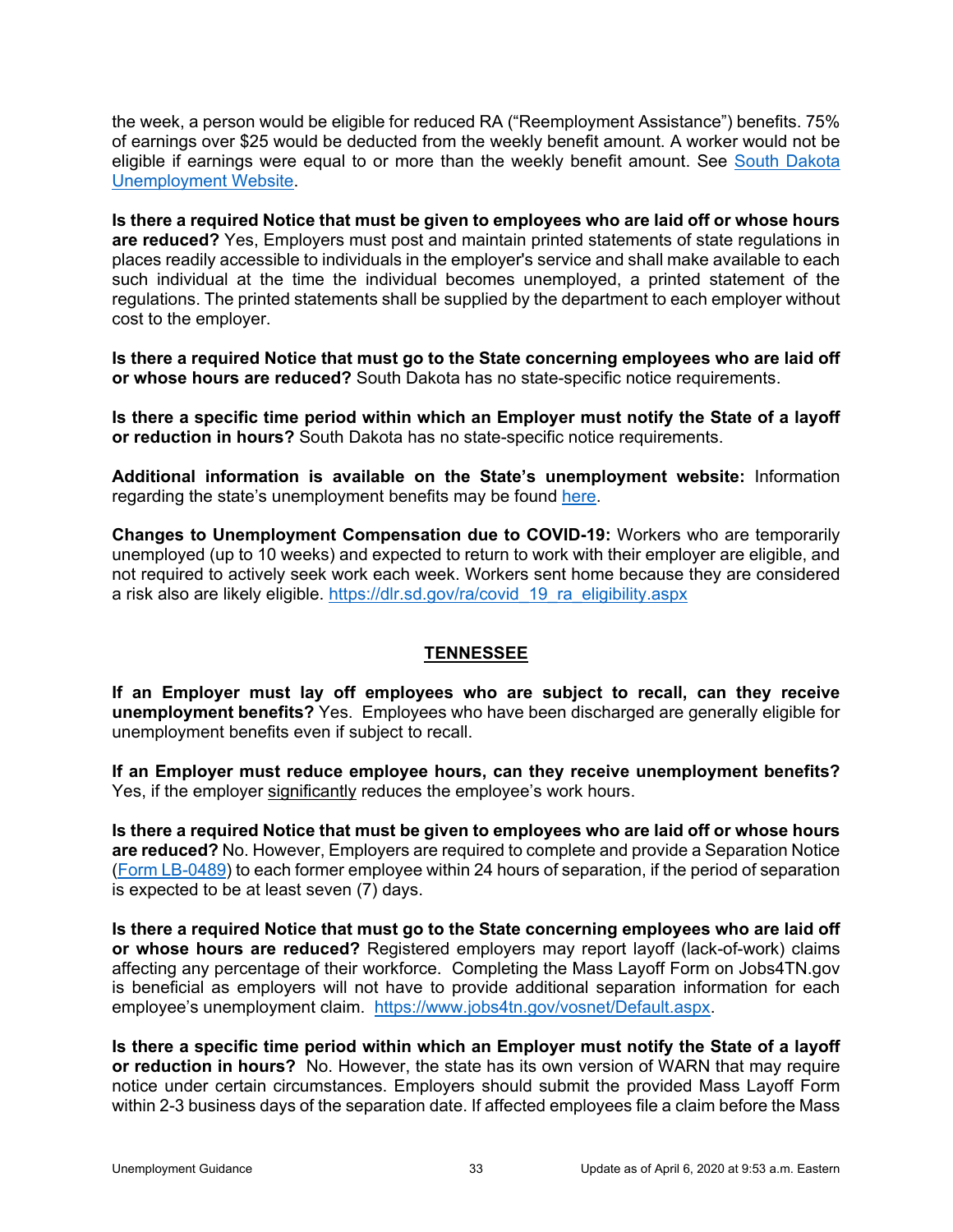Layoff report is available (within the deadline's 3-day grace period), employers will be requested to provide separation information for the individual(s).

**Additional information is available on the State's unemployment website:** Information regarding the state's unemployment benefits may be found [here.](https://www.tn.gov/workforce/employers/tax-and-insurance-redirect/unemployment-insurance-tax.html) The Employers Handbook can be found [here.](https://www.tn.gov/content/dam/tn/workforce/documents/employers/HandbookforEmployers6-13-19.pdf) See information related to COVID-19 [here.](https://www.tn.gov/workforce/covid-19.html)

**Changes to Unemployment Compensation due to COVID-19:** An individual who is quarantined or ordered to isolate by a medical professional or health authority may receive unemployment benefits if all other eligibility requirements are met and the individual intends to return to the job. Employers closing temporarily should file a mass claim. [https://www.tn.gov/workforce/covid-](https://www.tn.gov/workforce/covid-19.html)[19.html](https://www.tn.gov/workforce/covid-19.html)

### **TEXAS**

<span id="page-36-0"></span>**If an Employer must lay off employees who are subject to recall, can they receive unemployment benefits?** Yes. Employees who have been discharged are generally eligible for unemployment benefits even if subject to recall. In the Covid-19 crisis, the Governor has waived the normal waiting period and job search requirements. The employee must meet eligibility requirements set forth by the Texas Workforce Commission, therefore employers should not guarantee to any employee that they will receive assistance.

**If an Employer must reduce employee hours, can they receive unemployment benefits?**  Possibly. Texas unemployment compensation law provides for partial benefits due to a reduction in hours. For any week in which individuals are partially unemployed, which means earning less than the weekly benefit an employee would receive if totally unemployed plus the greater of \$5 or 25% of that weekly benefit, they are entitled to partial benefits equal to their weekly benefit less the wages earned (rounded to the next \$1).

**Is there a required Notice that must be given to employees who are laid off or whose hours are reduced?** Texas employers are required to post and maintain printed notices, supplied by the Texas Workforce Commission, that provide general information about filing a claim for unemployment benefits. These notices must be in places accessible to employees. Poster can be found [here.](https://twc.texas.gov/files/businesses/texas-unemployment-compensation-act-and-texas-payday-law-poster-twc.pdf) However, there are no notice requirements for private employers with regards to layoffs or reductions of hours, including mass layoffs or plant closings under Texas state law (i.e. a WARN notice equivalent under TX law).

**Is there a required Notice that must go to the State concerning employees who are laid off or whose hours are reduced?** Yes, for unemployment insurance reporting purposes and if the layoff or reduction in hours is covered under WARN. Otherwise, there are no specific reporting requirements.

The following rules apply for reporting requirements regarding unemployment insurance:

Change/correction reports: Employers that have temporarily suspended or permanently discontinued employment, or transferred their business to a successor, should notify the commission on Form C-13, Notice that Employment or Business has been Discontinued.

Separation reports: Employers that receive a Notice of Initial Claim, also known as a Notice of Application for Unemployment Benefits, must submit a response to the form within 14 days of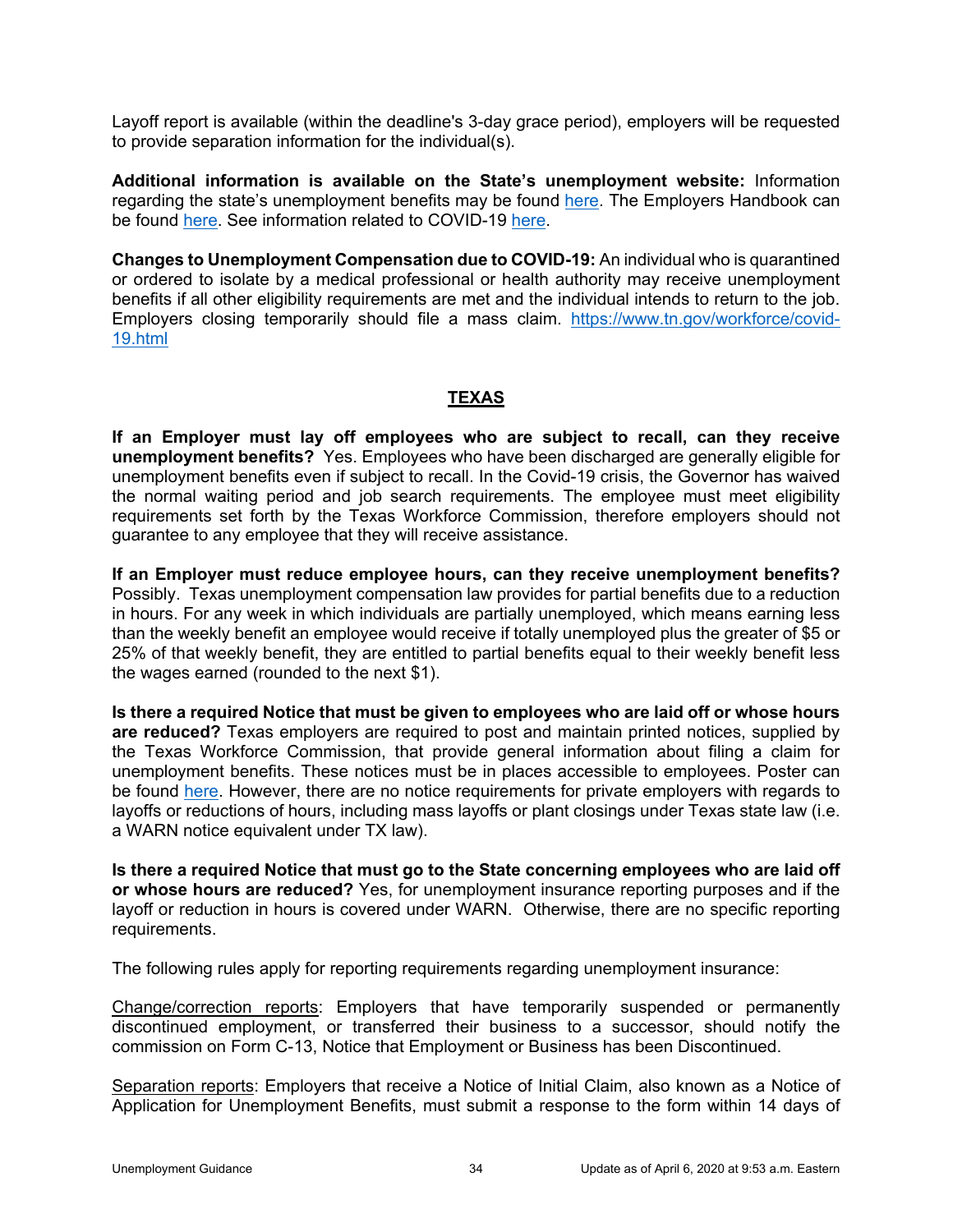when the state mailed the notice. If a Notice of Maximum Potential Chargeback is received, employers have 30 days from the date the Notice was mailed to protest the chargeback, and the response must include details to support the protest.

Employers and third-party administrators may use the State Information Data Exchange System (SIDES) to electronically receive and respond to benefits-eligibility information requests from the Texas Workforce Commission. Employers and third-party administrators that expect to receive benefits-eligibility information requests regarding more than 30 former employees each week may use UI SIDES, a version of SIDES that involves upgrades to computer systems. Employers and third-party administrators that expect to receive benefits-eligibility information requests regarding up to 30 former employees each week may use SIDES E-Response, a version of SIDES that involves using an online portal to receive and respond to the requests.

Texas uses UI SIDES and SIDES E-Response to send and receive responses to separation information requests, which ask for information about how individuals claiming benefits ended work with an employer.

Information on signing up to receive and respond to benefits-eligibility information requests through SIDES is available in Payroll Administration Guide's State Information Data Exchange System chapter.

For WARN notices: Texas Workforce Commission, Attn: Layoff/WARN, 101 E. 15th Street, Room 440T, Austin, TX 78778. Telephone: 512-936-0406, FAX:512-936-0331, email: [warnletter.central@twc.state.tx.us.](mailto:warnletter.central@twc.state.tx.us)

**Is there a specific time period within which an Employer must notify the State of a layoff or reduction in hours?** Applications to terminate coverage under the Texas Unemployment Compensation Act must be completed on or after January 1 but before April 1st. Otherwise, there are not any specific time period reporting requirements. For WARN notices, follow WARN Act requirements.

**Additional information is available on the State's unemployment website:** Information regarding the state's unemployment benefits may be found [here.](https://twc.texas.gov/businesses/employer-benefits-services) See information related to COVID-19 [here.](https://twc.texas.gov/news/covid-19-resources-employers)

**Changes to Unemployment Compensation due to COVID-19:** An individual who is quarantined or ordered to isolate by a medical professional or health authority may receive unemployment benefits if all other eligibility requirements are met and the individual intends to return to the job. Employers closing temporarily should file a mass claim.

### **UTAH**

<span id="page-37-0"></span>**If an Employer must lay off employees who are subject to recall, can they receive unemployment benefits?** Yes. Employees who have been discharged are generally eligible for unemployment benefits even if subject to recall. The employee must meet eligibility requirements set forth by the Utah Workforce Services, therefore employers should not guarantee to any employee that they will receive assistance.

**If an Employer must reduce employee hours, can they receive unemployment benefits?**  Possibly. Employees whose earnings are reduced may be eligible for unemployment benefits.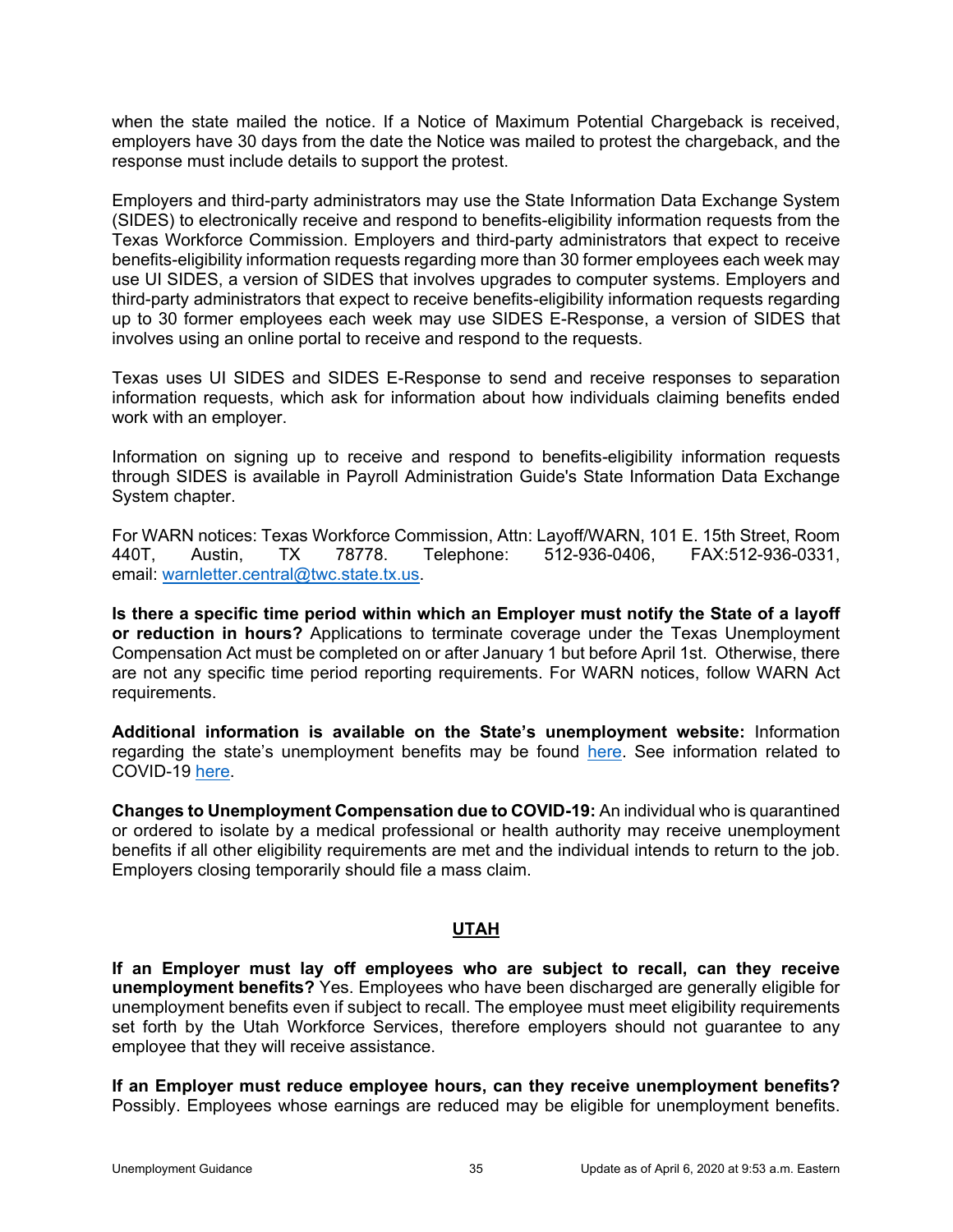The opportunity to obtain benefits due to a reduction in hours has recently been reiterated by the Utah Workforce Services in light of the current Covid-19 outbreak. The maximum weekly benefit amount in this state is currently \$496. The employee must meet eligibility requirements set forth by the Utah Workforce Services, therefore employers should not guarantee to any employee that they will receive assistance.

**Is there a required Notice that must be given to employees who are laid off or whose hours are reduced?** No. However, employers must comply with the federal WARN Act.

**Is there a required Notice that must go to the State concerning employees who are laid off or whose hours are reduced?** No. However, employers must comply with the federal WARN Act.

**Is there a specific time period within which an Employer must notify the State of a layoff or reduction in hours?** No. However, employers must comply with the federal WARN Act.

**Additional information is available on the State's unemployment website:** Information regarding the state's unemployment benefits may be found [here.](https://jobs.utah.gov/employer/index.html)

**Changes to Unemployment Compensation due to COVID-19:** See information related to COVID-19 [here.](https://jobs.utah.gov/covid19/uifaqemployers.pdf)

#### **VERMONT**

<span id="page-38-0"></span>**If an Employer must lay off employees who are subject to recall, can they receive unemployment benefits?** Yes. *See* Vermont Department of Labor, [COVID-19 FAQs.](https://labor.vermont.gov/covid19/covid-19-frequently-asked-questions)

*See also*, Executive Order 01-20 (03/13/20): Declaration of State of Emergency in Response to COVID-19 and National Guard Call-Out - Directing the Vermont Department of Labor (VDOL), to extend unemployment insurance to those citizens following the instructions of their healthcare providers to self–isolate or quarantine; to remove the work search requirement for those workers affected by temporary closure of a business; and to temporarily suspend any mechanisms that would delay the release of funds to claimants and to further work with the legislature on other opportunities to extend benefits to workers affected by COVID-19 [\(link to order\)](https://governor.vermont.gov/sites/scott/files/documents/EO%2001-20%20Declaration%20of%20State%20of%20Emergency%20in%20Response%20to%20COVID-19%20and%20National%20Guard%20Call-Out.pdf).

**If an Employer must reduce employee hours, can they receive unemployment benefits?**  Yes, if an employer experiences a slow-down in business, causing a reduction in available work hours for employees, their employees may be eligible for partial unemployment benefits. Unemployment insurance claims made by impacted employees will be charged against the employer's account.

**Is there a required Notice that must be given to employees who are laid off or whose hours are reduced?** No. However, the state has its own version of WARN that may require notice under certain circumstances.

**Is there a required Notice that must go to the State concerning employees who are laid off or whose hours are reduced?** No. However, the state has its own version of WARN that may require notice under certain circumstances.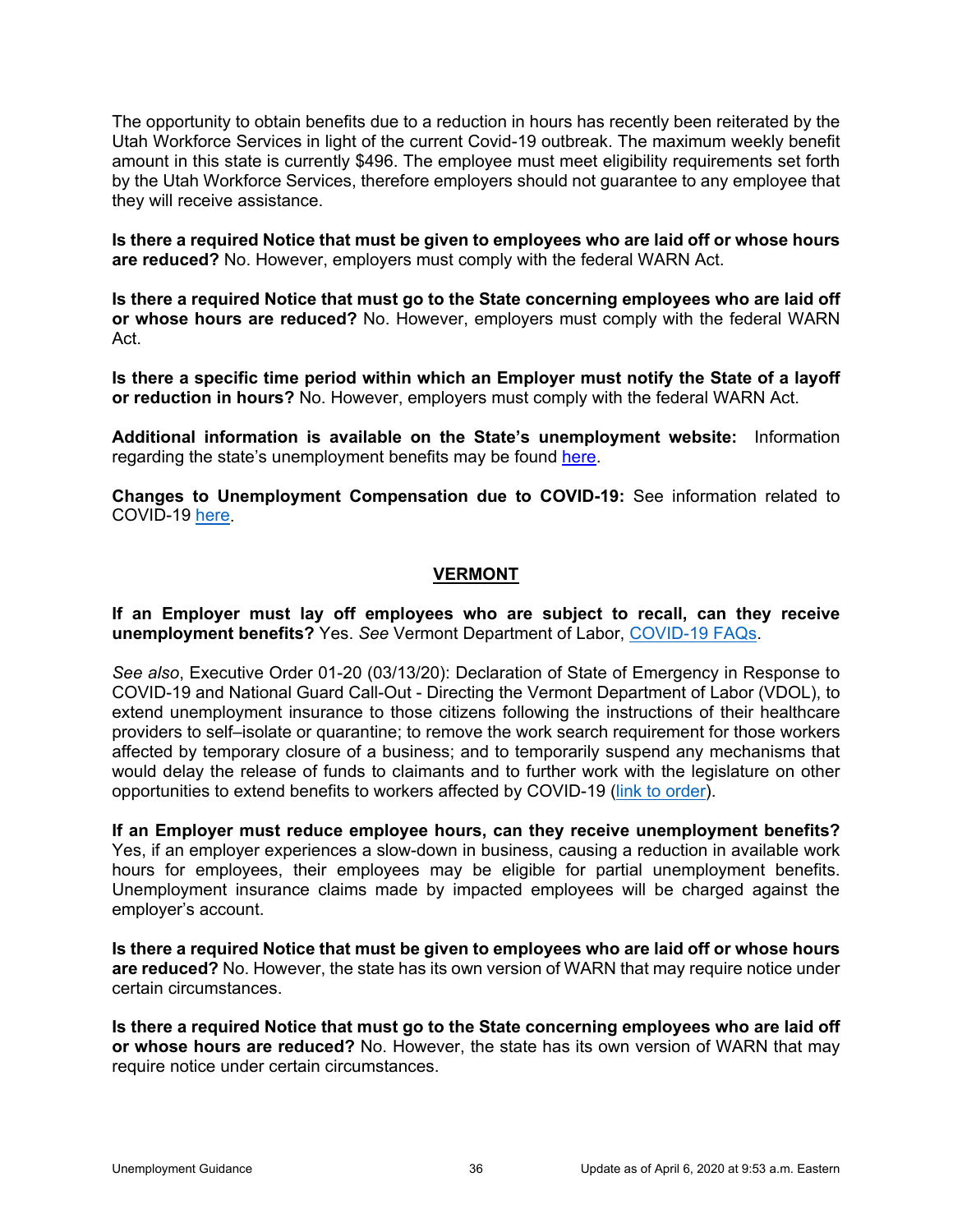**Is there a specific time period within which an Employer must notify the State of a layoff or reduction in hours?** Only if Vermont's mini-WARN statute is implicated, which is forty-five (45) days, unless an exception under the mini-WARN statute applies.

**Additional information is available on the State's unemployment website:** Information regarding the state's unemployment benefits may be found [here.](https://labor.vermont.gov/unemployment-insurance) See information related to COVID-19 [here.](https://labor.vermont.gov/covid19) Vermont Unemployment Employer Resources may be found [here.](https://labor.vermont.gov/unemployment-insurance/ui-employers)

**Changes to Unemployment Compensation due to COVID-19:** Waived "able and available" requirements when a claimant is isolated or quarantined at the direction of a health care official due to potential or verified COVID-19 exposure. Waived work search requirements for employees affected by a temporary closure of a business who were provided with a return to work date within 10 weeks, and for individuals in isolation/quarantine. [\(https://labor.vermont.gov/covid19\)](https://labor.vermont.gov/covid19).

On March 30, 2020 Vermont amended the unemployment law to extend coverage to those who left employment: (a) to self-isolate or quarantine because they have been diagnosed with, exposed to, or are experiencing COVID-19 symptoms; (b) if they belong to a specific group of people identified as high-risk if exposed to the virus; (c) because of an unreasonable risk that they could be exposed to the virus at their workplace; (d) to care for a family member who is sick with, exposed to, or experiencing COVID-19 symptoms; (e) to care for a family member who had an unreasonable risk of exposure to the virus at their workplace; or (f) to care for a child under 18 years old because the child's school or child care has been closed, or the child care provider is unavailable due to COVID-19.

The new law also enables employers to possibly avoid up to 8 weeks of charges to their unemployment account if an employee if their employee became unemployed as a "direct result" of a state of emergency declared by the governor or president in relation to COVID-19, or because of an order or directive by the governor or president in relation to COVID-19, or if the employee had been recommended to or requested by a medical professional or public health authority to be isolated or quarantined as a result of COVID-19. To qualify for this relief, the employer must if they rehire, or offer to rehire, the employee in question within a "reasonable period of time" after they resume operations, as determined by the Commissioner, or upon the employee finishing their isolation or quarantine period, according to the [law.](https://legislature.vermont.gov/Documents/2020/Docs/BILLS/H-0742/H-0742%20As%20Passed%20by%20Both%20House%20and%20Senate%20Official.pdf)

### **VIRGINIA**

<span id="page-39-0"></span>**If an Employer must lay off employees who are subject to recall, can they receive unemployment benefits?** Yes, employees who have been discharged are generally eligible for unemployment benefits even if subject to recall. In the Covid-19 crisis, the Governor has waived the normal waiting period and job search requirements. The employee must meet eligibility requirements set forth by the Virginia Employment Commission, therefore employers should not guarantee to any employee that they will receive assistance.

**If an Employer must reduce employee hours, can they receive unemployment benefits?**  Possibly. Employees whose earnings are reduced may be eligible for unemployment benefits. The opportunity to obtain benefits due to a reduction in hours has recently been reiterated by the Virginia Employment Commission in light of the current Covid-19 outbreak. The maximum weekly benefit amount in this state is currently \$378. If the claimant is unemployed for a portion of the week, the earned wages must be reported when claiming unemployment benefits. Employees are not entitled to benefits if their weekly earnings exceed their weekly benefit amount. If the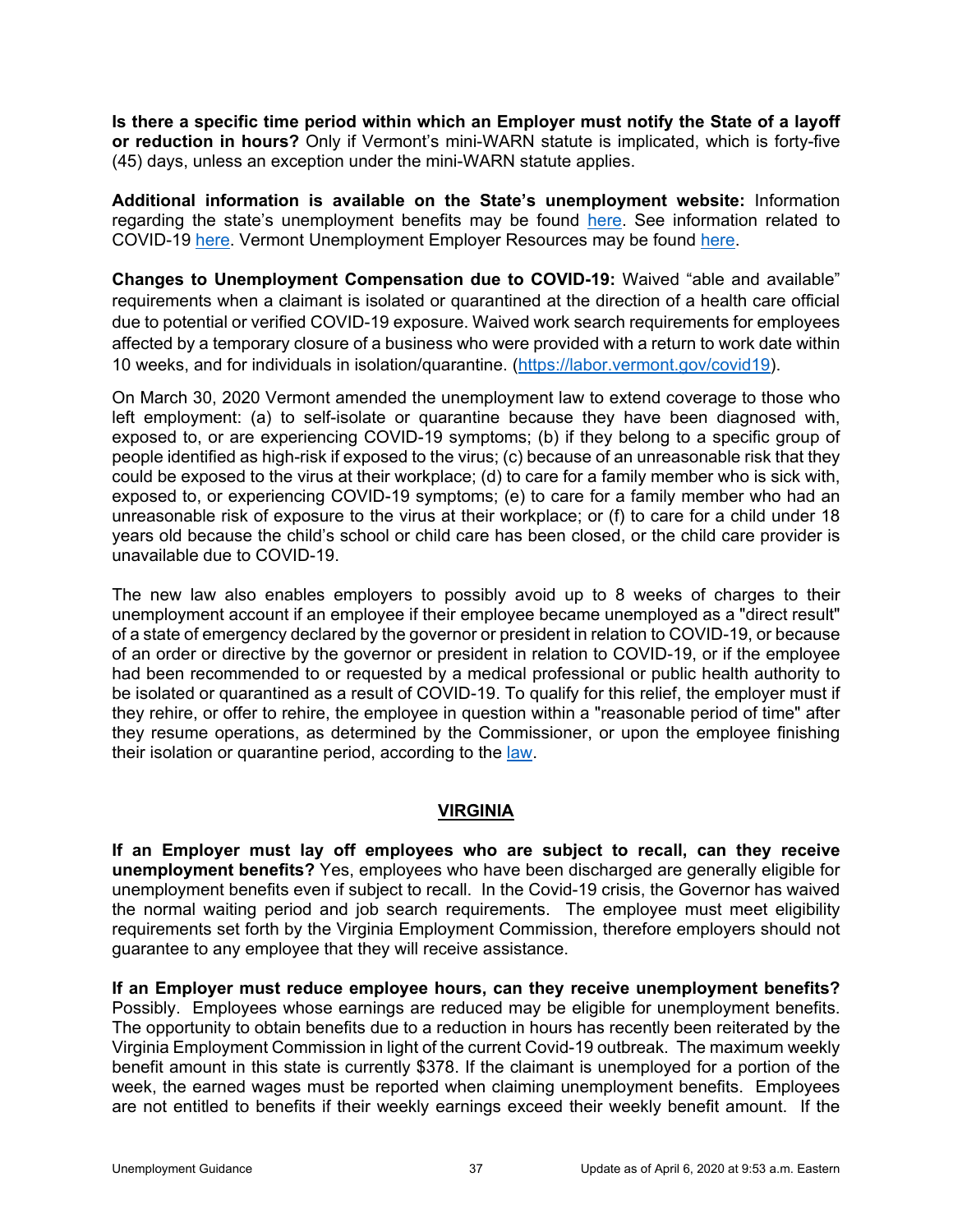employee works during the week and earns less than their weekly benefit amount, the gross amount of wages less \$50 will be deducted from the weekly benefit amount. The employee must meet eligibility requirements set forth by the Virginia Employment Commission, therefore employers should not guarantee to any employee that they will receive assistance.

**Is there a required Notice that must be given to employees who are laid off or whose hours are reduced?** No, employers are not required to provide notice regarding the Virginia Employment Commission at this time.

**Is there a required Notice that must go to the State concerning employees who are laid off or whose hours are reduced?** No, employers are not required to provide notice to the state at this time.

**Is there a specific time period within which an Employer must notify the State of a layoff or reduction in hours?** No, employers are not required to provide notice to the state at this time.

**Additional information is available on the State's unemployment website:** Information regarding the state's unemployment benefits may be found [here.](http://www.vec.virginia.gov/employers) Find employer guidance [here.](http://www.vec.virginia.gov/forms-publications#employer) See information related to COVID-19 [here.](http://www.vec.virginia.gov/qa-coronavirus)

**Changes to Unemployment Compensation due to COVID-19:** Waived one-week waiting period and weekly job search requirement. <http://www.vec.virginia.gov/> <http://www.vec.virginia.gov/qa-coronavirus>

#### **WASHINGTON**

<span id="page-40-0"></span>**If an Employer must lay off employees who are subject to recall, can they receive unemployment benefits?** Yes. See general guidance [here.](https://esd.wa.gov/unemployment) See information for employers related to COVID-19 [here.](https://esd.wa.gov/newsroom/covid-19-employer-information) See information for employees related to COVID-19, including exceptions for work search requirements, [here.](https://esd.wa.gov/newsroom/covid-19)

**If an Employer must reduce employee hours, can they receive unemployment benefits?**  Yes, if they meet eligibility requirements. Washington also offers two programs that allow employees to receive unemployment compensation when their hours are sufficiently reduced, SharedWork and Partial Unemployment. To take advantage of these programs, employers must apply to ESD. *See* resources above.

**Is there a required Notice that must be given to employees who are laid off or whose hours are reduced?** No, Washington does not require any specific notice be given employees before they are laid off or their hours are reduced.

**Is there a required Notice that must go to the State concerning employees who are laid off or whose hours are reduced?** No. Employers may apply to take advantage of the state's SharedWork program, which allows employers to reduce the hours of permanent and hourly-paid employees by as much as 50 percent, and the employees can collect partial unemployment benefits to replace a portion of their lost wages. While on the SharedWork program, employees are not required to make an active search for work. See additional information [here.](https://esd.wa.gov/SharedWork/eligibility)

**Is there a specific time period within which an Employer must notify the State of a layoff or reduction in hours?** No. However, Employers may be required to supply information to the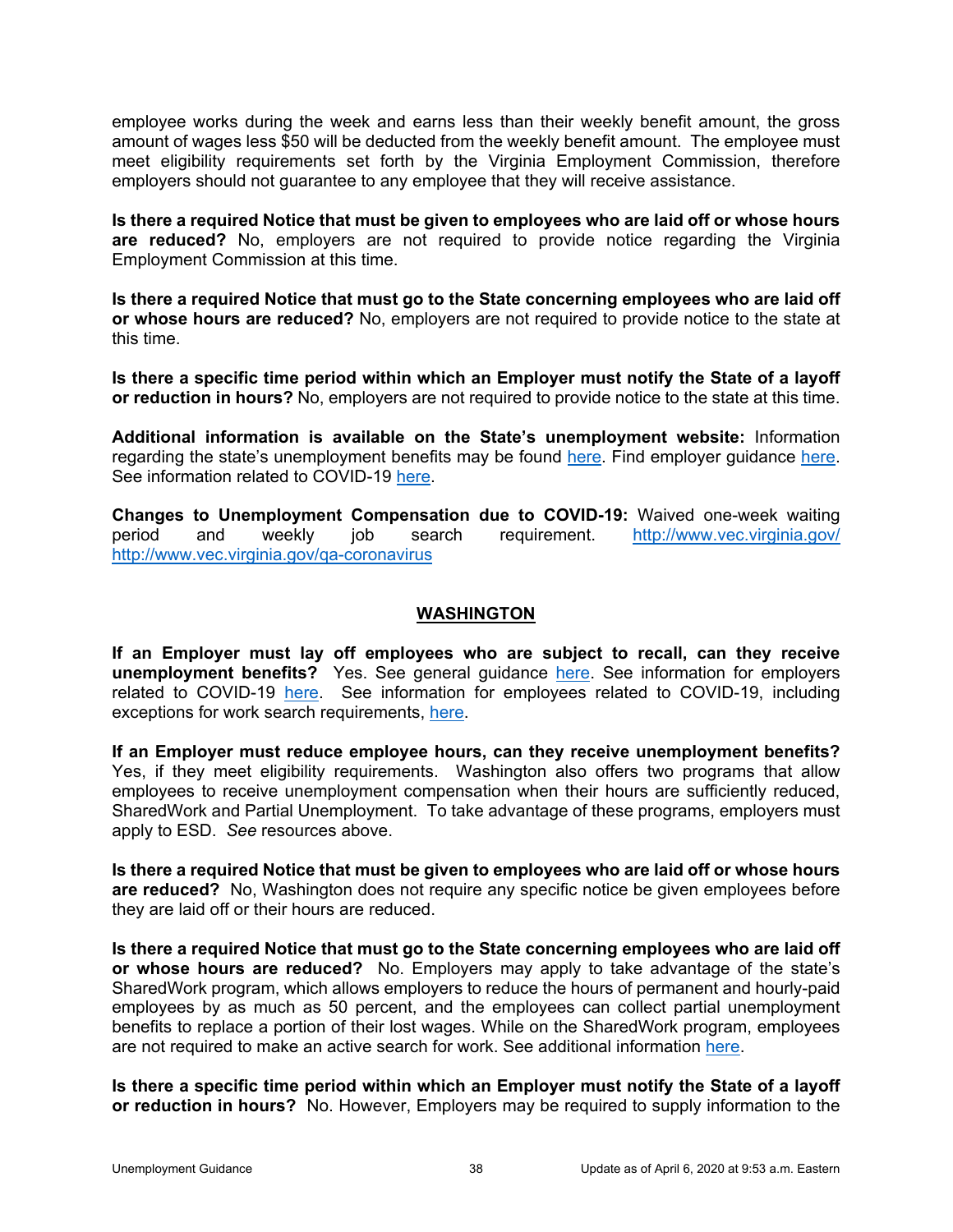Employment Security Department (ESD) within a specific timeframe after an employee applies for unemployment.

**Additional information is available on the State's unemployment website:** Information regarding the state's unemployment benefits may be found [here.](https://esd.wa.gov/about-employees) See information related to COVID-19 [here.](https://esd.wa.gov/newsroom/covid-19-employer-information) Information regarding how the ESD is coping with present increased demand due to COVID-19 can be found [here.](https://esd.wa.gov/newsroom/alerts/demand-for-agency-services) See also Governor Jay Inslee's emergency proclamations regarding unemployment benefits. [Proclamation 20-21](https://www.governor.wa.gov/sites/default/files/proclamations/20-21%20-%20COVID-19%20Unemployment%20Insurance%20Waiver%20%28tmp%29.pdf) (temporarily waiving the "waiting week" requirement) and [Proclamation 20-30](https://www.governor.wa.gov/sites/default/files/proclamations/20-30%20COVID-19%20-%20ESD-Job%20Requirements%20%28tmp%29.pdf) (temporarily waiving the job-search requirement).

**Changes to Unemployment Compensation due to COVID-19:** An individual may be eligible if following guidance issued by a medical professional or public health official to self-isolate or quarantine due to COVID-19 exposure, and the individual is not receiving paid sick leave from the employer. Employees who are laid off, or whose hours are reduced, temporarily may request "standby" status. Employers may request a relief of benefit charges due to a business closure which is directly related to possible contamination at the business site. [https://esd.wa.gov/covid-](https://esd.wa.gov/newsroom/covid-19)[19](https://esd.wa.gov/newsroom/covid-19)

### **WEST VIRGINIA**

<span id="page-41-0"></span>**If an Employer must lay off employees who are subject to recall, can they receive unemployment benefits?** Yes. Employees who have been discharged are generally eligible for unemployment benefits even if subject to recall. In the Covid-19 crisis, the Governor has waived the normal waiting period and job search requirements. The employee must meet eligibility requirements set forth by WorkForce West Virginia, therefore employers should not guarantee to any employee that they will receive assistance.

**If an Employer must reduce employee hours, can they receive unemployment benefits?**  Possibly. Employees whose earnings are reduced may be eligible for unemployment benefits. The opportunity to obtain benefits due to a reduction in hours has recently been established by the Governor in light of the current COVID-19 outbreak. The maximum weekly benefit amount in this state is currently \$424. If the claimant is unemployed for a portion of the week, the earned wages must be reported when claiming unemployment benefits. Any weekly earnings over \$60 will be deducted dollar for dollar from the weekly benefit amount. The employee must meet eligibility requirements set forth by WorkForce West Virginia, therefore employers should not guarantee to any employee that they will receive assistance.

**Is there a required Notice that must be given to employees who are laid off or whose hours are reduced?** No, employers are not required to provide notice regarding WorkForce West Virginia; however, employers must notify employees in writing of any changes in the rate of pay at least one full pay period before the effective date.

**Is there a required Notice that must go to the State concerning employees who are laid off or whose hours are reduced?** No, but employers must respond to requests for information from WorkForce West Virginia.

**Is there a specific time period within which an Employer must notify the State of a layoff or reduction in hours?** No, not in this state at this time.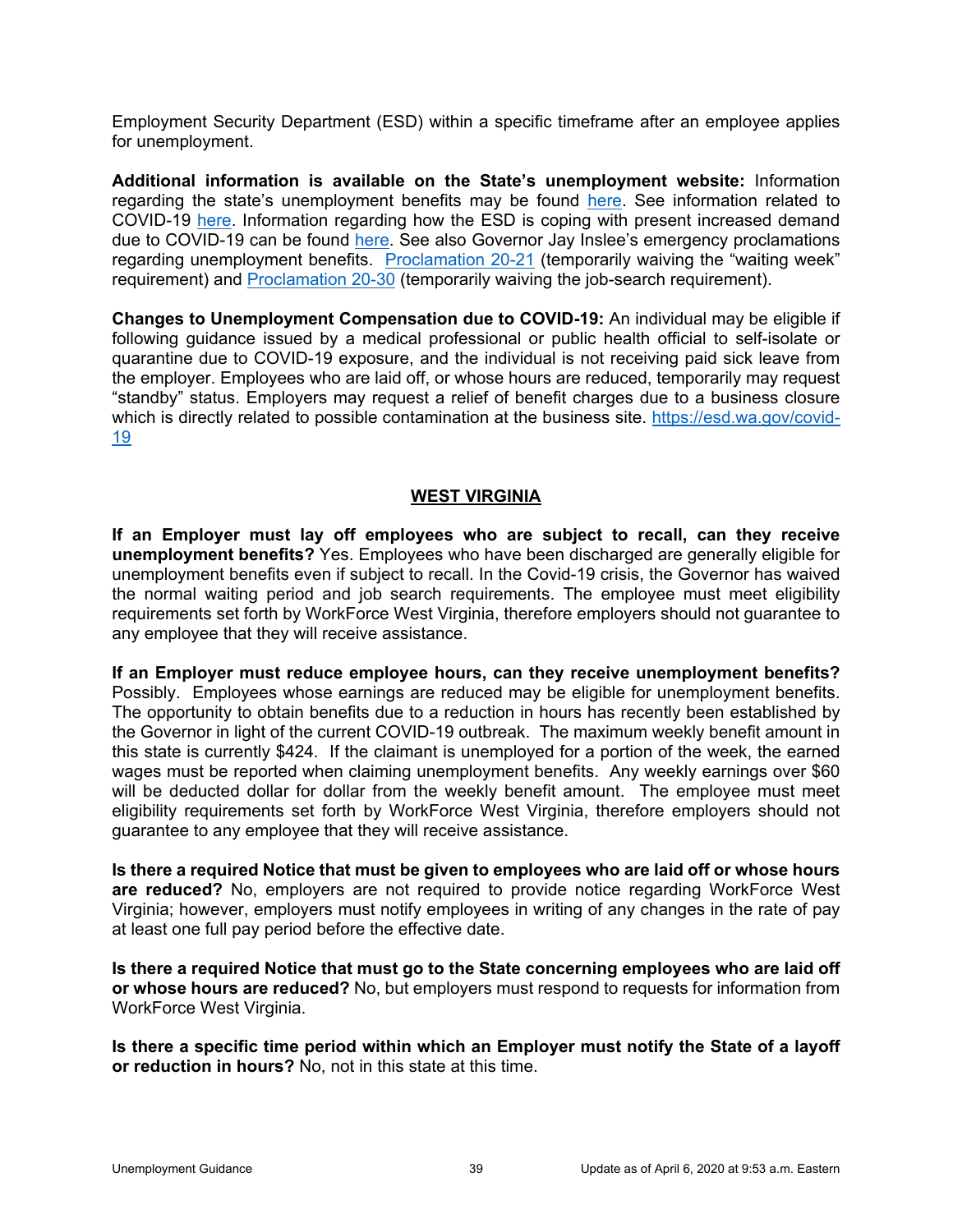**Additional information is available on the State's unemployment website:** Information regarding the state's unemployment benefits may be found [here.](https://workforcewv.org/unemployment/employers)A Handbook for Employers published by WorkForce West Virginia is available [here.](https://workforcewv.org/images/files/employers/Employer_Handbook.pdf) Also note on March 19, 2020, the Governor of West Virginia issued [Executive Order 4-20](https://workforcewv.org/covid19) in response to the COVID-19 outbreak. Under the Executive Order, workers who, because of a documented medical condition caused by COVID-19 or because of communicable disease control measures related to COVID-19, are unemployed, have their hours reduced, or are prevented from working are now eligible for unemployment benefits to the "maximum extent permitted by federal law."

**Changes to Unemployment Compensation due to COVID-19:** Discretion to waive one-week waiting period, "able and available" requirement, and work search requirement. Benefits are available to eligible individuals who are requested by a medical professional, local health authority, or employer to be isolated or quarantined due to COVID-19, even if they are not actually diagnosed.<https://workforcewv.org/covid19>

### **WISCONSIN**

<span id="page-42-0"></span>**If an Employer must lay off employees who are subject to recall, can they receive unemployment benefits?** Yes.Employees who have been discharged are generally eligible for unemployment even if subject to recall. In the Covid-19 crisis, the Governor has waived the job search requirements. The employee must meet eligibility requirements set forth by the Wisconsin Department of Workforce Development, therefore employers should not guarantee to any employee that they will receive assistance. [https://dwd.wisconsin.gov/news/2020/200317](https://dwd.wisconsin.gov/news/2020/200317-emergency-order.htm) [emergency-order.htm.](https://dwd.wisconsin.gov/news/2020/200317-emergency-order.htm)

**If an Employer must reduce employee hours, can they receive unemployment benefits?**  Possibly. Employees whose earnings are reduced may be eligible for unemployment benefits. The opportunity to obtain benefits due to a reduction in hours has recently been reiterated by the Wisconsin Department of Workforce Development in light of the current Covid-19 outbreak. The maximum weekly benefit amount in this state is currently \$370. The employee must meet eligibility requirements set forth by the Wisconsin Department of Workforce Development, therefore employers should not guarantee to any employee that they will receive assistance.

**Is there a required Notice that must be given to employees who are laid off or whose hours are reduced?** No, not in this state at this time.

**Is there a required Notice that must go to the State concerning employees who are laid off or whose hours are reduced?** No, not in this state at this time.

**Additional information is available on the State's unemployment website:** Information regarding the state's unemployment benefits may be found [here.](https://dwd.wisconsin.gov/uitax/;) Wisconsin Unemployment Insurance Handbook for Employers may be found [here.](https://dwd.wisconsin.gov/ui201/)

**Changes to Unemployment Compensation due to COVID-19:** Waived work search and availability requirements.<https://dwd.wisconsin.gov/covid19/public/ui.htm>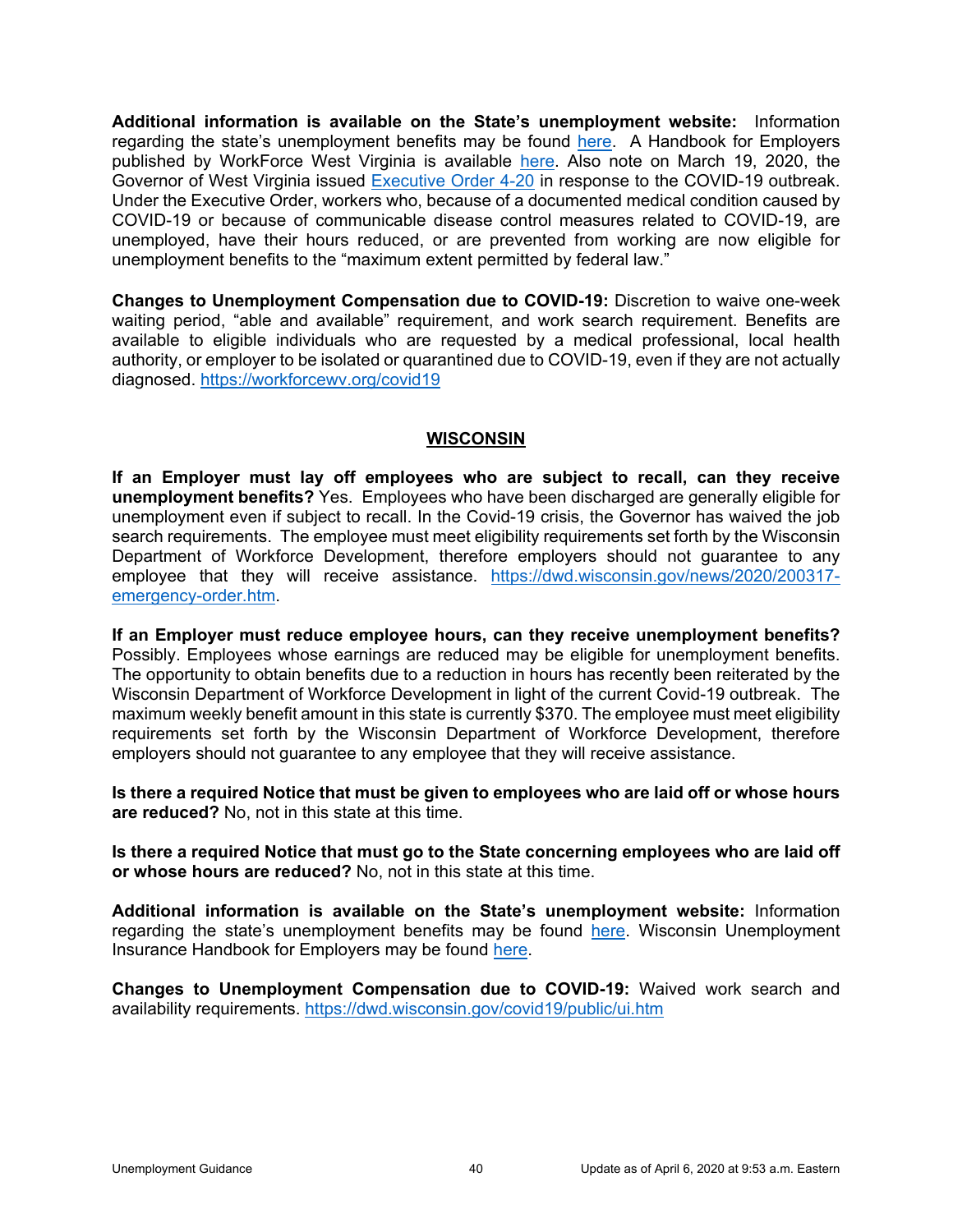#### **WYOMING**

<span id="page-43-0"></span>**If an Employer must lay off employees who are subject to recall, can they receive unemployment benefits?** Yes. Employees who have been discharged are generally eligible for unemployment benefits even if subject to recall. The employee must meet eligibility requirements set forth by the Wyoming Department of Workplace Services, therefore employers should not guarantee to any employee that they will receive assistance. Wyoming does not have a waiting period for unemployment benefits. [WY Stat § 27-3-306.](https://wyoleg.gov/NXT/gateway.dll?f=templates&fn=default.htm)

**If an Employer must reduce employee hours, can they receive unemployment benefits?**  Yes. To be eligible for unemployment benefits due to reduced hours, the amount earned by the employee for the week must be less than the weekly benefit amount. Any amount over one-half the weekly benefit amount will be subtracted from the weekly benefit amount. Weekly benefits are calculated per employee based on past earnings. The employee must meet eligibility requirements set forth by the Wyoming Department of Workplace Services, therefore employers should not guarantee to any employee that they will receive assistance.

**Is there a required Notice that must be given to employees who are laid off or whose hours are reduced?** Yes. Employees must be provided with a Low Earnings Report (Form WYO-161) at the end of each week in which their earnings are reduced to less than their weekly benefit because of a lack of work.

**Is there a required Notice that must go to the State concerning employees who are laid off or whose hours are reduced?** No.

**Is there a specific time period within which an Employer must notify the State of a layoff or reduction in hours?** No, not in this state at this time.

**Additional information is available on the State's unemployment website:** Information regarding the state's unemployment benefits may be found [here.](http://wyomingworkforce.org/businesses/ui/)

**Changes to Unemployment Compensation due to COVID-19:** If an employer must shut down operations or lay off employees, individuals may be eligible for unemployment benefits if they meet the monetary criteria and the federal weekly eligibility criteria. If a layoff is temporary, the employer may request that the employee be job-attached for up to 12 weeks so the employee can collect unemployment benefits without having to look for other work. [http://wyomingworkforce.org/\\_docs/data/epidemiology/2020-03-covid19-faq.pdf](http://wyomingworkforce.org/_docs/data/epidemiology/2020-03-covid19-faq.pdf)